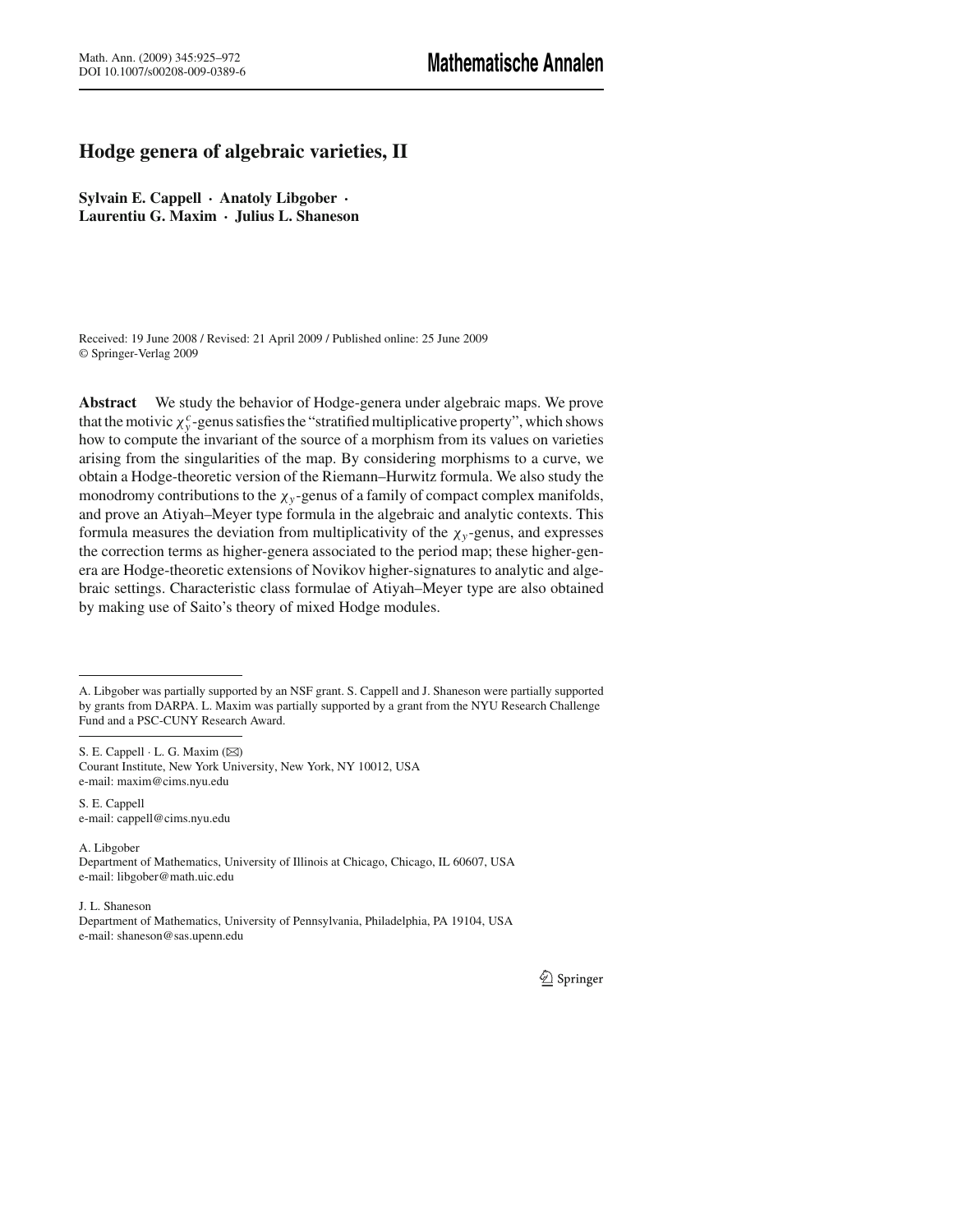**Mathematics Subject Classification (2000)** 57R20 · 57R45 · 14C30 · 32S35 · 14D05 · 14D07 · 32S60 · 13D15 · 16E20

#### **1 Introduction**

In the mid-1950s, Chern et al. [15] proved that if  $F \hookrightarrow E \rightarrow B$  is a fiber bundle of closed, coherently oriented, topological manifolds such that the fundamental group of the base *B* acts trivially on the cohomology of *F*, then the signatures of the spaces involved are related by a simple multiplicative relation:  $\sigma(E) = \sigma(F) \cdot \sigma(B)$ . A decade later, Atiyah [2], and respectively Kodaira [29], observed that without the assumption on the action of the fundamental group the multiplicativity relation fails. Moreover, Atiyah showed that the deviation from multiplicativity is controlled by the cohomology of the fundamental group of *B*.

The main goal of this paper is to describe in a systematic way multiplicativity properties of the Hirzebruch  $\chi_{v}$ -genus (and the associated characteristic classes) for suitable holomorphic submersions of compact complex manifolds. Indeed, we study such problems for general algebraic maps, even of singular varieties, by using extensions of the Hirzebruch  $\chi_y$ -genus to the singular setting; our results in this generality are expressed in terms of a stratified multiplicative property.

For example, in the classical case of fibrations of closed manifolds we extend the results of Chern et al. in several different directions in the analytic and algebraic setting. First, we show that in the case when the Chern–Hirzebruch–Serre assumption of the triviality of the monodromy action is fulfilled, the  $\chi_{\nu}$ -genus is multiplicative for a suitable holomorphic submersion  $f : E \to B$  of compact complex manifolds, for which all the direct image sheaves  $R^k f_* \mathbb{R}_E$  underly a polarizable variation of real Hodge structures, as studied by Griffiths [24]. In fact, the key to multiplicativity in this case is Griffiths' rigidity theorem for polarizable variations of real Hodge structures on compact complex manifolds. Hence, since by the Hodge index theorem the signature of a Kähler manifold is the value of the  $\chi_y$ -genus for  $y = 1$ , this theorem can indeed be viewed as an Hodge-theoretic extension of the Chern–Hirzebruch–Serre result. Second, we consider fibrations with non-trivial monodromy action, and prove a Hodge-theoretic analogue of the Atiyah signature formula. We also derive a formula for the  $\chi_{y}$ -genus of *E* in which the correction from the multiplicativity of the  $\chi$ <sub>y</sub>-genus is measured via pullbacks under the period map associated with our fibration, of certain cohomology classes of the quotient of the period domain by the action of the monodromy group. Only for some manifolds *F* serving as a fiber of the fibration in discussion, the quotient of the period domain is also the classifying space of the monodromy group in the topological sense. Nevertheless, when one is only interested in the value  $y = 1$  yielding the signature, our correction terms coincide with those of Atiyah. In fact, the Atiyah terms are the appropriate Novikov-type higher-signatures, and our correction terms are thus Hodge-theoretic extensions of these Novikov invariants to the analytic and algebraic category.

We now present in detail the content of each section and summarize our main results.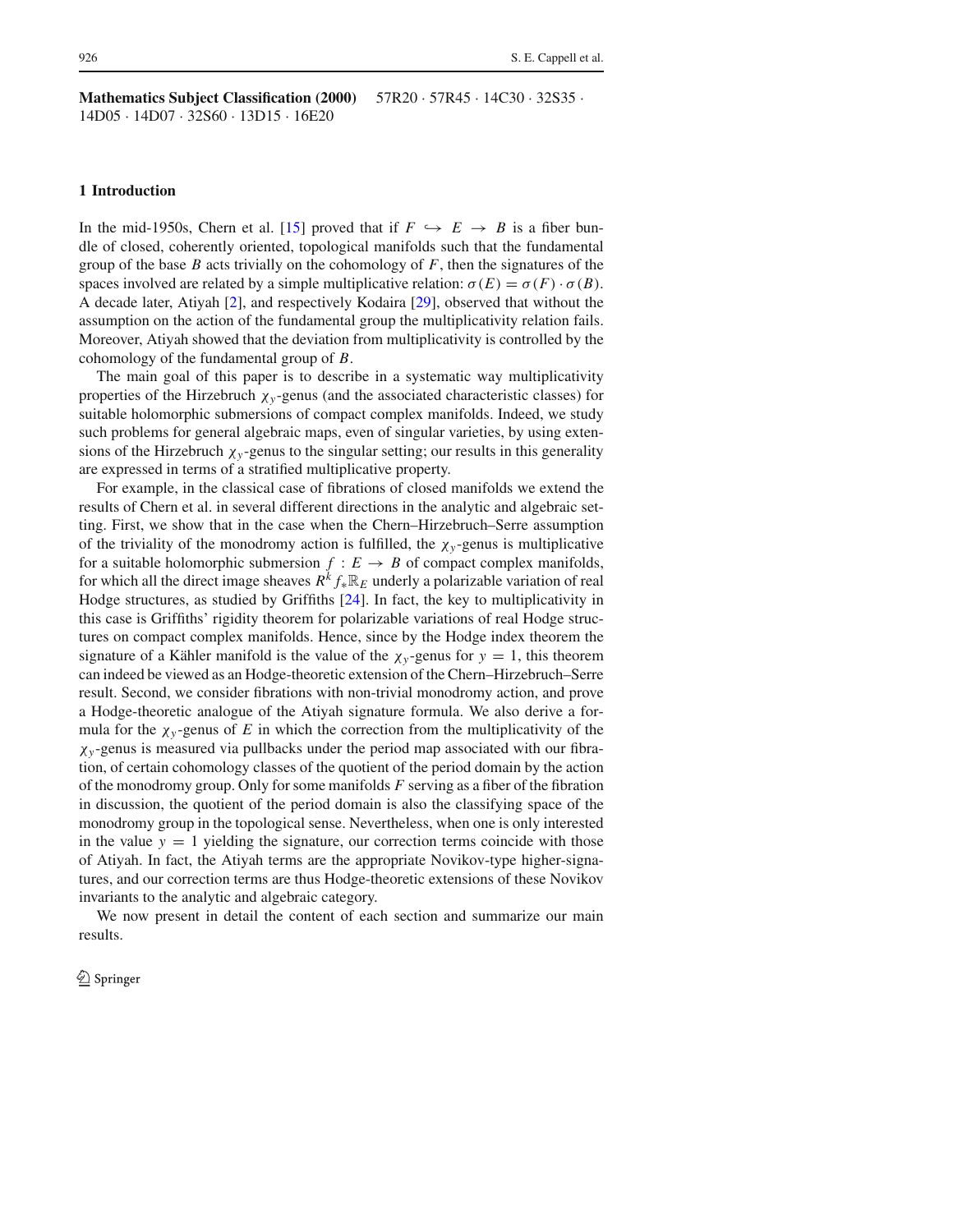In Sect. 2, we study the behavior of  $\chi_{v}$ -genera under maps of complex algebraic varieties. We first consider a morphism  $f : E \to B$  of complex algebraic varieties with *B* smooth and connected, which is a locally trivial topological fibration in the (strong) complex topology, and show that under certain assumptions on monodromy the  $\chi$ <sub>*y*</sub>-genera are multiplicative:

**Lemma 1** *Let*  $f : E \to B$  *be an algebraic morphism of complex algebraic varieties, with B smooth and connected. Assume that f is a locally trivial fibration in the strong*  $(complex)$  *topology of B with fiber F. If the action of*  $\pi_1(B)$  *on*  $H^*(F, \mathbb{Q})$ *, respectively H*∗ *<sup>c</sup> (F,* Q*), is trivial, then*

$$
\chi_{y}(E) = \chi_{y}(B) \cdot \chi_{y}(F), \quad resp. \quad \chi_{y}^{c}(E) = \chi_{y}^{c}(B) \cdot \chi_{y}^{c}(F). \tag{1}
$$

Such multiplicativity properties of genera were previously studied in certain special cases in connection with rigidity (e.g., see [25,26,36]). For instance, Hirzebruch's χ*<sup>y</sup>* genus is multiplicative in bundles of (stably) almost complex manifolds with structure group a compact connected Lie group (the latter condition implies trivial monodromy), and in fact it is uniquely characterized by this property. The proof of our multiplicativity result uses the fact that the Leray spectral sequences of the map *f* are spectral sequences in the category of mixed Hodge structures. The later claim for the case of quasi-projective varieties *E* and *B* has a nice geometric proof due to Arapura [1]. In full generality, it is a well known simple application of Saito's deep theory of algebraic mixed Hodge modules, as we explain in some detail in Sect. 5.2.

In Sect. 2.3, we consider algebraic morphisms that are allowed to have singularities, and extend the above multiplicativity property to this general stratified case. More precisely, we prove that, under the assumption of trivial monodromy along the strata of our map, the additive  $\chi^c_y$ -genus that arises in the motivic context satisfies the so-called "stratified multiplicative property":

**Proposition 1** *Let*  $f : X \rightarrow Y$  *be an algebraic morphism of (possible singular) complex algebraic varieties. Assume that there is a* (*finite*) *decomposition of Y into locally closed and connected complex algebraic submanifolds S* ⊂ *Y such that the restrictions*  $(R<sup>k</sup> f<sub>!</sub>Q<sub>X</sub>)|<sub>S</sub>$  *of all direct image sheaves to all pieces S are constant. Then* 

$$
\chi_y^c(X) = \sum_S \chi_y^c(S) \cdot \chi_y^c(F_s),\tag{2}
$$

*were*  $F_s = \{f = s\}$  *is a fiber over a point s*  $\in S$ .

This property shows how to compute the invariant of the source of an algebraic morphism from its values on various varieties that arise from the singularities of the map, thus yielding powerful topological constraints on the singularities of any algebraic map. It also provides a method of inductively computing these genera of varieties. A similar result was obtained by Cappell, Maxim and Shaneson, for the behavior of intersection homology Hodge-theoretic invariants, both genera and characteristic classes (see [9], and also [8]). Such formulae were first predicted by Cappell and Shaneson in the early 1990s, see the announcements [13,46], following their earlier work [12]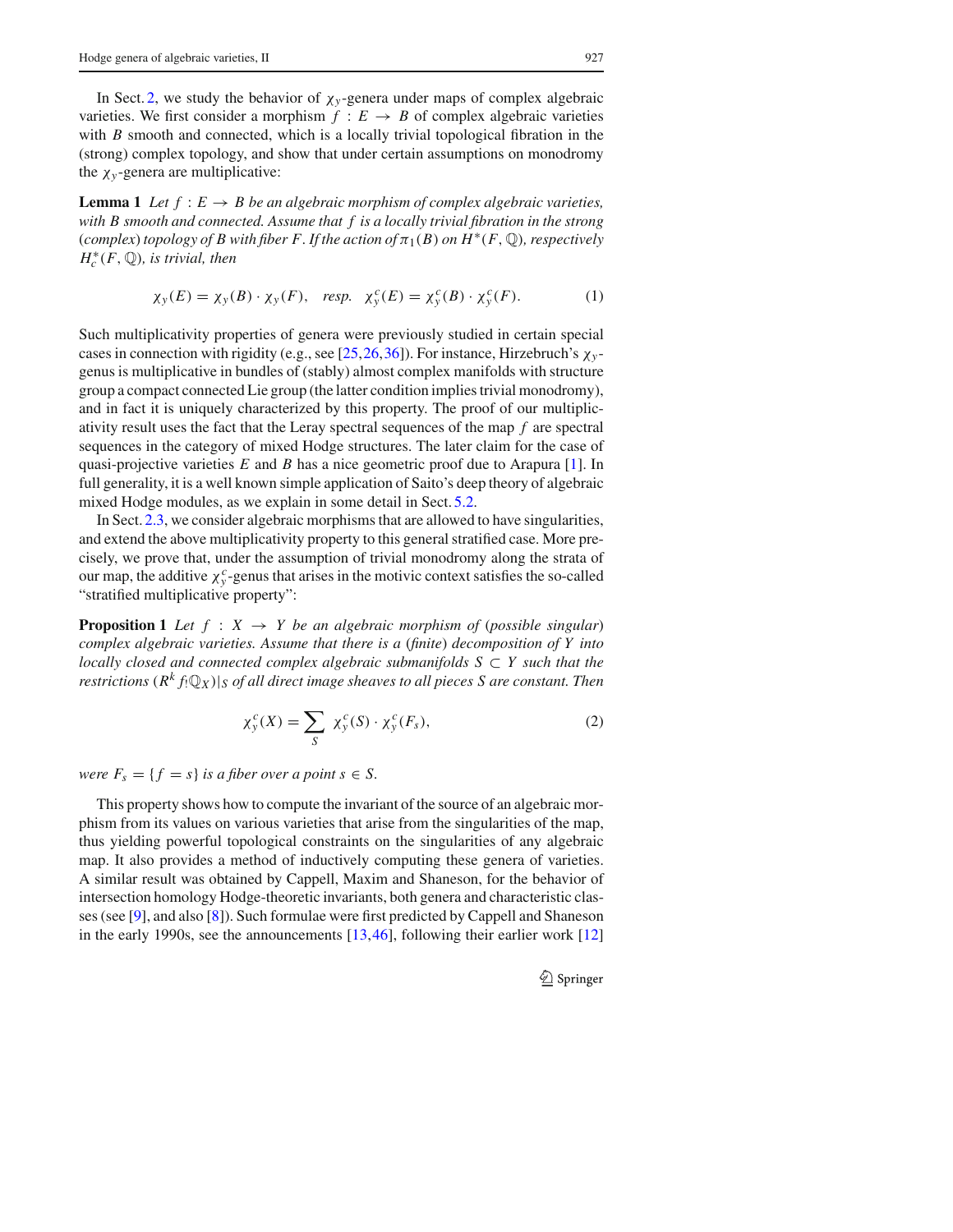on stratified multiplicative properties for signatures and associated topological characteristic classes defined using intersection homology (see also [7], Sect. 4, and [49] for a functorial interpretation of Cappell–Shaneson's *L*-classes of self-dual sheaves, generalizing the Goresky–MacPherson *L*-classes).

In the special case of maps to a smooth curve, and under certain assumptions for the monodromy along the strata of special fibers, in Sect.3.2 (see also Sect. 5.4) we obtain a Hodge-theoretic analogue of the Riemann–Hurwitz formula [28]. A simple but important special case is the following

*Example 1* Let  $f : X \to C$  be a proper algebraic morphism of complex algebraic manifolds, with *C* a curve. Assume *f* has only isolated singularities so that the set  $\text{Sing}(f)$  of all singularities of  $f$  is finite. Assume, moreover, that the restriction  $(R<sup>k</sup> f<sub>!</sub>Q<sub>E</sub>)|<sub>C\setminus D</sub>$  of all direct image sheaves to the complement of the discriminant  $D := f(\text{Sing}(f)) \subset C$  are constant. Then

$$
\chi_{y}^{c}(X) = \chi_{y}^{c}(C) \cdot \chi_{y}^{c}(F_{s}) - \sum_{x \in \text{Sing}(f)} \chi_{y}([\tilde{H}^{*}(M_{x}, \mathbb{Q})]), \tag{3}
$$

were  $F_s = \{f = s\}$  is a fiber over a point  $s \in C \backslash D$ . Here  $\tilde{H}^*(M_x, \mathbb{Q})$  is the reduced cohomology of the Milnor fiber  $M_x$  of f at  $x \in \text{Sing}(f)$ , which carries a canonical mixed Hodge structure (e.g. by [34]).

The proof uses Hodge-theoretic aspects of the nearby and vanishing cycles in the context of one-parameter degenerations of compact algebraic manifolds.

The contribution of monodromy to  $\chi_{v}$ -genera is studied in Sect. 4. This can often be applied to compute the summands arising from singularities in stratified multiplicativity formulae without monodromy assumptions. For simplicity, we first consider a suitable holomorphic submersion  $f : E \to B$  of compact complex manifolds (thus a fibration in the strong topology), and compute  $\chi_{\nu}(E)$  so that the (monodromy) action of  $\pi_1(B)$  on the cohomology of the typical fiber is taken into account. We can prove this important result also in the analytic context:

**Theorem 1** *Let*  $f : E \rightarrow B$  *be a holomorphic submersion of compact complex manifolds. Assume we are in any one of the following cases*:

- 1. *E is a Kähler manifold, or more generally bimeromorphic to a compact Kähler manifold.*
- 2. *f is a projective morphism.*
- 3. *f is an algebraic morphism of complex algebraic manifolds.*

(*Note that, by Griffiths' work* [24]*, the direct image sheaf*  $R^k f_* \mathbb{R}_E$  *defines a polarizable variation of* R*-Hodge structures of weight k, so that*

$$
\mathcal{H}^{p,q}:= Gr_{\mathcal{F}}^p(R^{p+q} f_* \mathbb{R}_E \otimes_{\mathbb{R}} \mathcal{O}_B) \simeq R^q f_* \Omega_{E/B}^p.
$$

*In particular, all the coherent sheaves*  $\mathcal{H}^{p,q}$  *are locally free.*)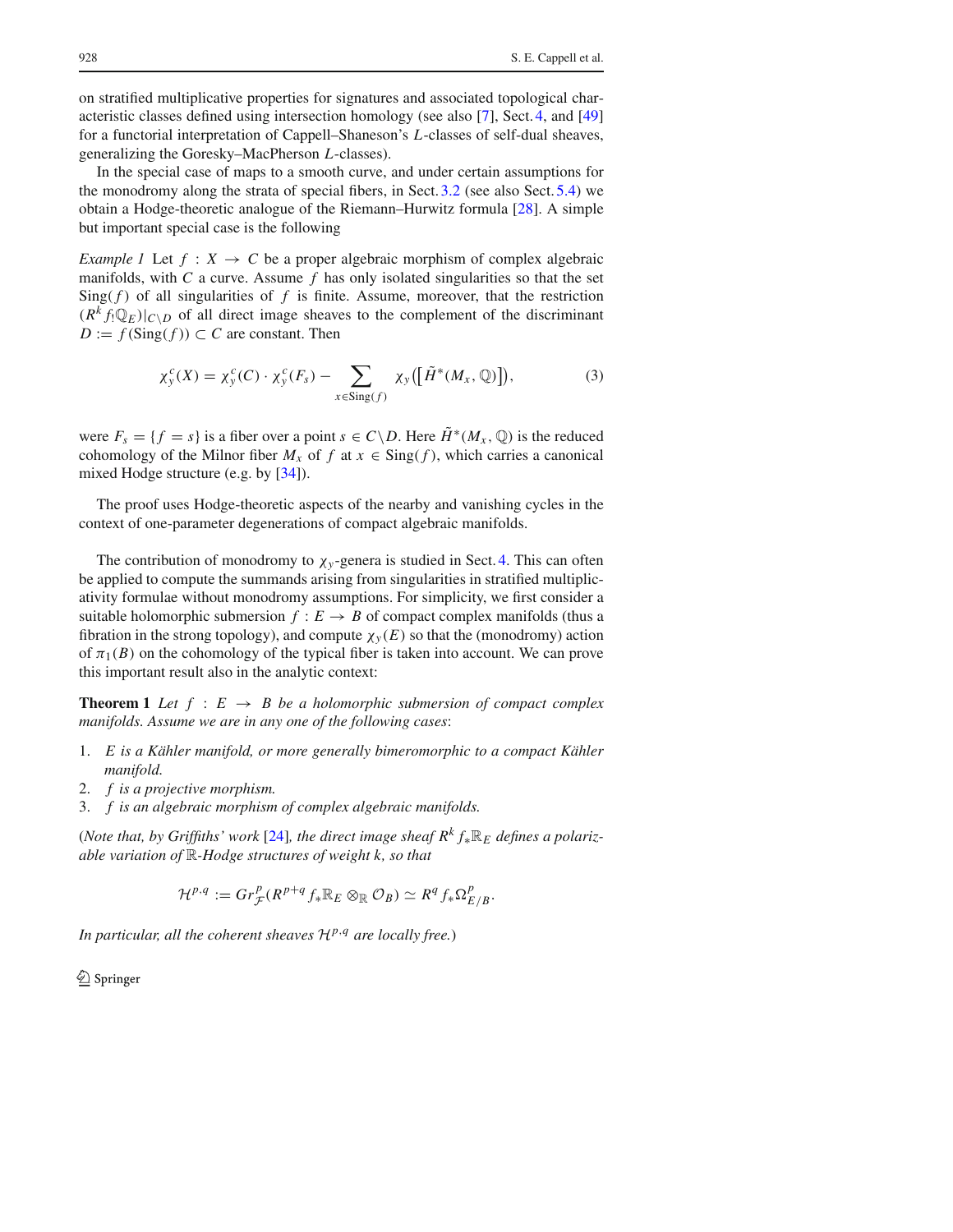*Then the* χ*<sup>y</sup> -genus of E can be computed by the following formula*:

$$
\chi_{\mathcal{Y}}(E) = \int\limits_{[B]} ch^*(\chi_{\mathcal{Y}}(f)) \cup \tilde{T}_{\mathcal{Y}}^*(TB),\tag{4}
$$

*where*

$$
\chi_{y}(f) := \sum_{k} (-1)^{k} \cdot \chi_{y}([R^{k} f_{*} \mathbb{R}_{E}, \mathcal{F}^{\bullet}]) \in K^{0}(B)[y]
$$

*is the K-theory*  $\chi_{y}$ -*characteristic of f, with* 

$$
\chi_{y}([\mathcal{L}, \mathcal{F}']) := \sum_{p} \left[ Gr_{\mathcal{F}}^{p}(\mathcal{L} \otimes_{\mathbb{R}} \mathcal{O}_{B}) \right] \cdot (-y)^{p} \in K^{0}(B)[y, y^{-1}]
$$

*the K-theory*  $\chi$ *y-characteristic of a polarizable variation of*  $\mathbb{R}$ -*Hodge structures*  $\mathcal{L}$ (*for <sup>F</sup>*! *the corresponding Hodge filtration of the associated flat vector bundle*)*.*

Here  $K^0(B)$  is the Grothendieck group of holomorphic vector bundles,  $ch^*$  denotes the Chern character and  $T^*_{y}(-)$  is the (unnormalized) Hirzebruch characteristic class [25] corresponding to the  $\chi_y$ -genus. The proof of this result uses the Grothendieck– Riemann–Roch theorem (which for compact complex manifolds follows from [30]) and standard facts from classical Hodge theory. We prove in fact the following characteristic class version in the spirit of a Riemann–Roch theorem for the trivial variation of Hodge structures  $[\mathbb{R}_{\mathbb{E}}, \mathcal{F}^{\bullet}]$  on  $E$ :

$$
f_*\big(\tilde{T}_y^*(TE)\big) = f_*\left(ch^*(\chi_y([\mathbb{R}_{\mathbb{E}}, \mathcal{F}^{\cdot}])) \cup \tilde{T}_y^*(TE)\right)
$$
  
=  $ch^*(\chi_y(f_*[\mathbb{R}_{\mathbb{E}}, \mathcal{F}^{\cdot}])) \cup \tilde{T}_y^*(TB),$  (5)

where

$$
f_*[\mathbb{R}_{\mathbb{E}}, \mathcal{F}'] := \sum_k (-1)^k \cdot [R^k f_* \mathbb{R}_E, \mathcal{F}'] \in K^0(\text{VHS}^p(B))
$$

in the Grothendieck group of polarizable variations of R-Hodge structures on *B*.

Our formula (4) is a Hodge-theoretic analogue of Atiyah's formula for the signature of fiber bundles [2], and measures the deviation from multiplicativity of the  $\chi_y$ -genus in the presence of monodromy. As a consequence of formula (4), we point out that if the action of  $\pi_1(B)$  on the cohomology of the typical fiber *F* underlies locally constant variations of Hodge structures, then the  $\chi_y$ -genus is still multiplicative, i.e.,  $\chi_y(E) = \chi_y(B) \cdot \chi_y(F)$ .

More generally, the deviation from multiplicativity in (4) can be expressed in terms of higher-genera associated to cohomology classes of the quotient by the monodromy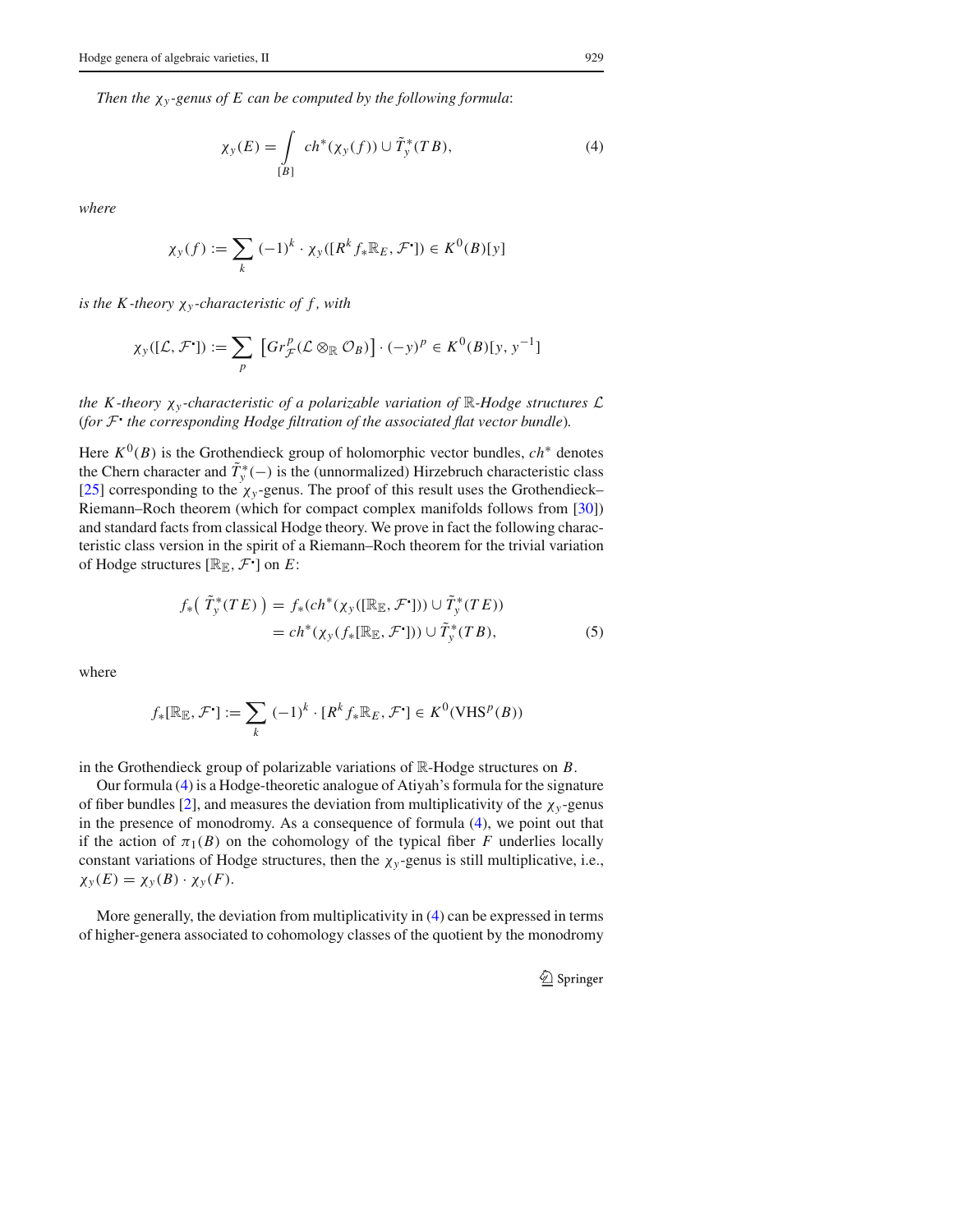group of the corresponding period domain associated to the polarizable variation of R-Hodge structures  $[\mathcal{L}, \mathcal{F}^{\bullet}] = [R^k f_* \mathbb{R}_E, \mathcal{F}^{\bullet}]$ . Let *D* be Griffiths' classifying space [24] for the polarizable variation of  $\mathbb{R}$ -Hodge structures  $[\mathcal{L}, \mathcal{F}^{\bullet}]$ . This is a homogeneous space for a suitable real Lie group *G*. The choice of a polarization and a base point  $b \in B$  induces a group homomorphism  $\pi_1(B, b) \to G$ , whose image  $\Gamma$  is by definition the corresponding monodromy group. We assume that this is a discrete subgroup of  $G$ , e.g.,  $\Gamma$  is finite.  $\Gamma$  is automatically discrete, if we have a rational polarization of the variation of Z-Hodge structures  $\mathcal{L} \simeq \mathcal{L}(\mathbb{Z}) \otimes_{\mathbb{Z}} \mathbb{R}$ , with  $\mathcal{L}(\mathbb{Z})$  a local system of finitely generated abelian groups. In Theorem1, this is for example true in the cases 2 and 3. Then a finite index subgroup  $\Gamma \subset \overline{\Gamma}$  acts also freely on *D*, so that  $D/\Gamma$  is a complex manifold. Moreover,  $[\mathcal{L}, \mathcal{F}^{\bullet}]$  is classified by a holomorphic map

$$
\pi:B\to D/\Gamma,
$$

in such a way that the holomorphic vector bundle

$$
Gr_{\mathcal{F}}^p(\mathcal{L}\otimes_{\mathbb{R}}\mathcal{O}_B)\simeq \pi^*\mathcal{H}^p
$$

is the pullback under  $\pi$  of a corresponding (universal) vector bundle  $\mathcal{H}^p \to D/\Gamma$ . Therefore one obtains that

$$
ch^*(\chi_y([L, \mathcal{F}^{\bullet}])) \cup \tilde{T}_y^*(TB) = \sum_p \left( \pi^*(ch^*(\mathcal{H}^p) \cup \tilde{T}_y^*(TB)) \cdot (-y)^p, \right)
$$

and formula (4) can easily be rewritten in terms of the higher-genera

$$
\chi_{\mathbf{y}}^{\left[\alpha_{\Gamma}^{p,k}\right]}(B) := \int\limits_{[B]} \pi^* \left(ch^*\left(\mathcal{H}_k^p\right)\right) \cup \tilde{T}_{\mathbf{y}}^*(TB) \tag{6}
$$

corresponding to the polarized variation of Hodge structures [ $R^k f_* \mathbb{R}_E$ ,  $\mathcal{F}^{\bullet}$ ] as follows:

$$
\chi_{y}(E) = \sum_{p,k} (-1)^{k} \chi_{y}^{\left[\alpha_{\Gamma}^{p,k}\right]}(B) \cdot (-y)^{p}.
$$
 (7)

From a different perspective, we can also use

$$
\chi_{\mathcal{Y}}([\mathcal{L}, \mathcal{F}^{\bullet}]) (B) := \int_{[B]} ch^*(\chi_{\mathcal{Y}}([\mathcal{L}, \mathcal{F}^{\bullet}])) \cup \tilde{T}_{\mathcal{Y}}^*(TB)
$$
(8)

as a cohomological definition of the  $\chi_y$ -genus of a polarizable variation of R-Hodge structures  $[L, \mathcal{F}^{\bullet}]$  on the compact complex manifold *B*. If moreover *B* is a compact Kähler manifold, then by a classical result of Zucker [[51], Theorem.2.9], the cohomology groups  $H^k(B; \mathcal{L})$  have an induced polarizable  $\mathbb{R}$ -Hodge structure, so that one can also define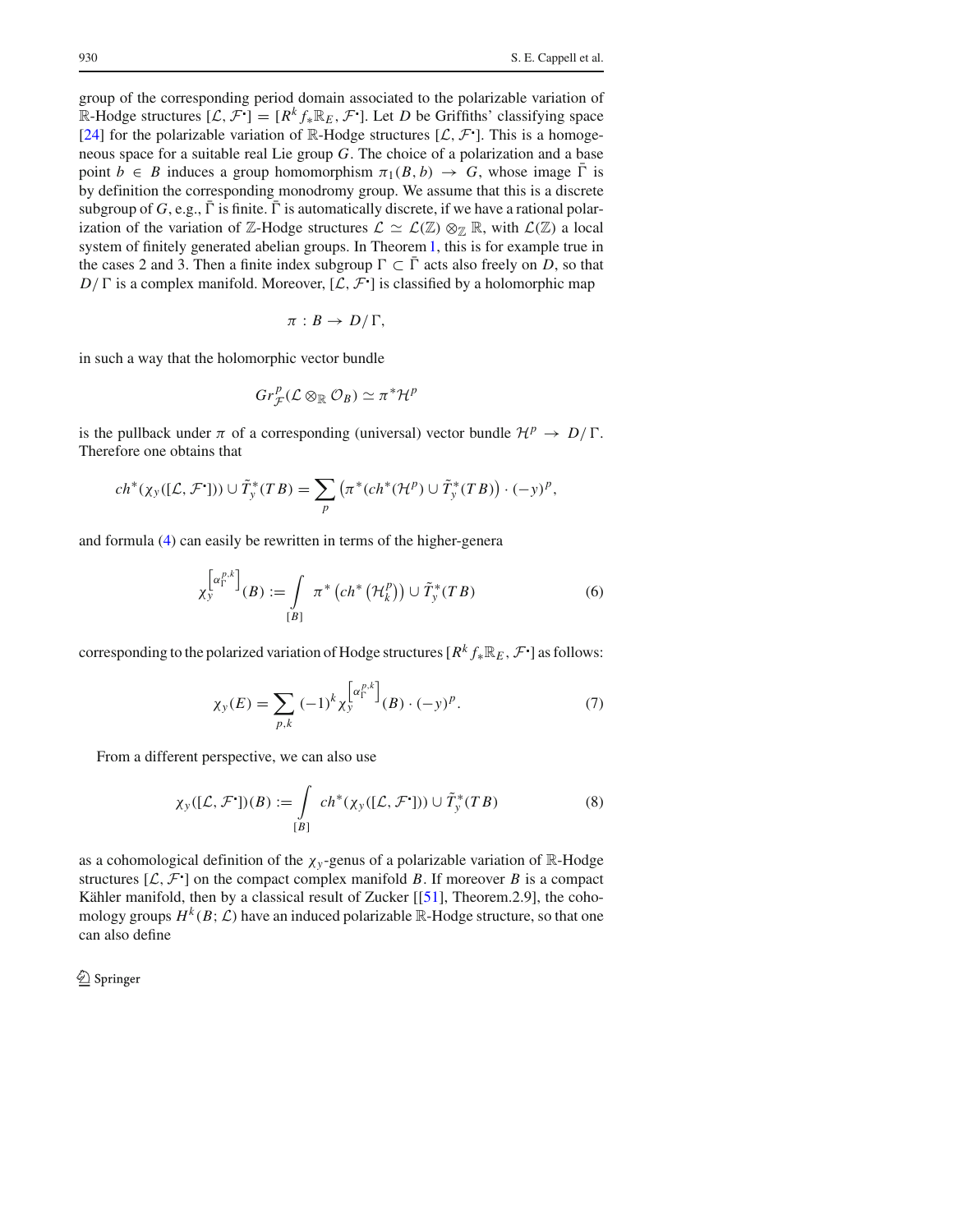$$
\chi_{y}([H^{*}(B; \mathcal{L}), F^{*}]) := \sum_{k} (-1)^{k} \cdot \chi_{y}([H^{k}(B; \mathcal{L}), F^{*}]) \in \mathbb{Z}[y, y^{-1}]. \tag{9}
$$

For a compact complex algebraic manifold *B*, the same is true for a polarizable variation of Q-Hodge structures by Saito's theory of algebraic mixed Hodge modules [38,39]. And here we can prove in both cases the following Hodge-theoretic analogue of Meyer's formula for twisted signatures [33]:

$$
\chi_{\mathcal{Y}}([H^*(B; \mathcal{L}), F^{\text{-}}]) = \int_{[B]} ch^*(\chi_{\mathcal{Y}}([\mathcal{L}, \mathcal{F}^{\text{-}}])) \cup \tilde{T}_{\mathcal{Y}}^*(TB) = \chi_{\mathcal{Y}}(([ \mathcal{L}, \mathcal{F}^{\text{-}}])(B). \tag{10}
$$

At the end of Sect. 4.4, we present several interesting extensions of these Hodge-theoretic Atiyah–Meyer formulae to much more general situations. First, we allow the fiber and the total space of the fibration to be singular. Then we also allow the base to be non-compact, in which case we need to include contributions at infinity in our formulae, see Theorem 8 and Corollary 1.

In Sect. 6, we extend some of the above mentioned results on  $\chi_{v}$ -genera to Atiyah– Meyer type formulae for the corresponding Hirzebruch characteristic classes. The proofs are much more involved, and use in an essential way the construction of Hirzebruch classes via Saito's theory of algebraic mixed Hodge modules (see [7] for the construction of these classes). The key point here is the functoriality of the Hirzebruch class transformation

$$
\widetilde{MHT}_y: K_0(MHM(Z)) \to H_{2*}^{BM}(Z) \otimes \mathbb{Q}[y, y^{-1}]
$$

in the algebraic context. For *Z* a complex algebraic manifold, an admissible variation of  $\mathbb{Q}$ -(mixed) Hodge structures  $[\mathcal{L}, \mathcal{F}]$  (with quasi-unipotent monodromy at infinity) corresponds by Saito's theory to an algebraic mixed Hodge module *<sup>L</sup><sup>H</sup>* on *<sup>Z</sup>* (up to a shift), whose underlying rational sheaf is the local system *L*. Conversely, any algebraic mixed Hodge module whose underlying rational perverse sheaf is a local system (up to shift), arises in this way from such a variation. Then our main result is the following identification (see Theorem 11):

$$
\widetilde{T}_{y*}(Z;\mathcal{L}) := \widetilde{MHT}_y(\mathcal{L}^H) = \left( ch^*(\chi_y([\mathcal{L}, \mathcal{F}^{\cdot}])) \cup \widetilde{T}_y^*(TZ) \right) \cap [Z]. \tag{11}
$$

We note that many of our previous results in the algebraic context can be reproved in greater generality from this identification and the functoriality of  $MHT_y$ . We present the results for genera and variations of Hodge structures first, since they can be proven in many interesting cases by using just standard methods of classical Hodge theory. Moreover, some of these results can even be proved in a suitable context of compact complex manifolds. It is plausible that many more of our results remain valid in such an analytic context, by using Saito's theory of analytic mixed Hodge modules [38,39,41]. But in the analytic context one does not have the full functorial calculus on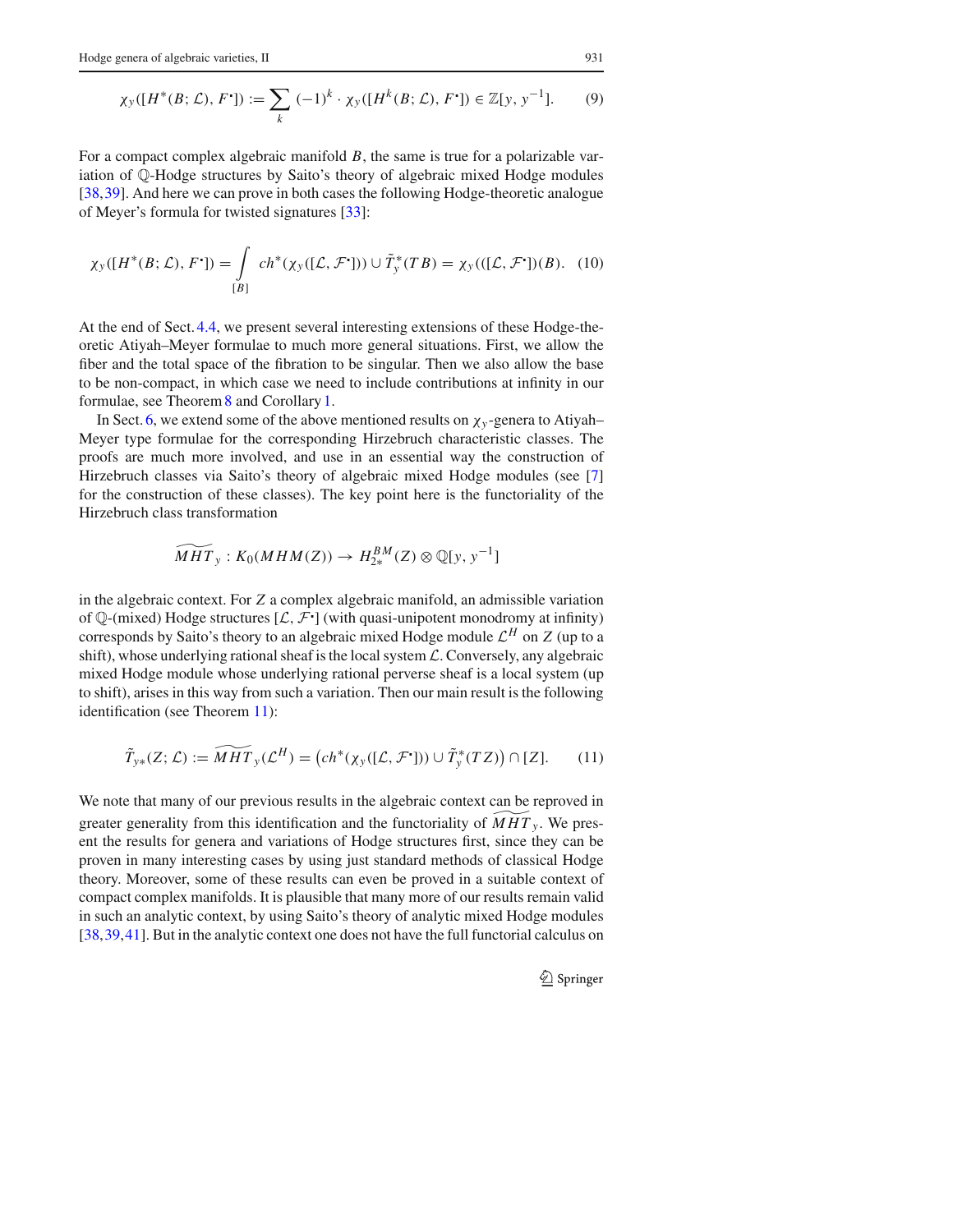derived categories of mixed Hodge modules, e.g., one does not have a constant Hodge module (complex)  $\mathbb{Q}_Z^H$  on a singular analytic space *Z*. Therefore one is forced to use the underlying complexes of filtered *D*-modules, a difficulty that can be avoided in the algebraic context. For simplicity we therefore present the functorial results only in this algebraic context.

We have tried to make this paper self-contained. For this reason, we first present our results, as much as possible, without using Saito's deep theory of algebraic mixed Hodge modules. Only in the end (see Sect. 5.1) we explain, as much as needed, the necessary background for this theory. We also point out how many of our previous results in the algebraic context follow quickly from this functorial theory, thus showing the reader the power of Saito's machinery. No knowledge of our pevious paper [9] is needed, were similar results are discussed for Hodge theoretical invariants related to intersection homology. In Sect. 3.1 we recall Deligne's formalism of nearby and vanishing cycles, but we assume reader's familiarity with certain aspects of Hodge theory ([17,37]), e.g., the notion of a variation of Hodge structures.

In a future paper, we will consider extensions of our monodromy formulae to the singular setting, both for genera and characteristic classes (e.g., see [11], but see also [32] for a preliminary result). Such general results are motivated by the considerations in [9] (where the case of trivial monodromy was considered), and by an extension of the Atiyah–Meyer signature formula to the singular case, which is due to Banagl et al. [4].

## **2 Hodge genera and singularities of maps**

#### 2.1 Hodge genera: definitions

In this section, we define the Hodge-theoretic invariants of complex algebraic varieties, which will be studied in the sequel. We assume reader's familiarity with Deligne's theory of mixed Hodge structures [17].

For any complex algebraic variety *Z*, we define its χ*<sup>y</sup>* -genus in terms of the Hodge– Deligne numbers of the cohomology of *Z* (see [16]). More precisely,

$$
\chi_{y}(Z) = \sum_{p} \left( \sum_{i,q} (-1)^{i-p} h^{p,q}(H^{i}(Z; \mathbb{C})) \right) \cdot y^{p}
$$

$$
= \sum_{i,p \ge 0} (-1)^{i-p} \dim_{\mathbb{C}} Gr_{F}^{p} H^{i}(Z; \mathbb{C}) \cdot y^{p},
$$

where  $h^{p,q}(H^i(Z; \mathbb{C})) = \dim_{\mathbb{C}} Gr_F^p(Gr_{p+q}^W H^i(Z) \otimes \mathbb{C})$ , with F and W the Hodge and respectively the weight filtration of Deligne's mixed Hodge structure on  $H^{i}(Z)$ . Similarly, we define the  $\chi^c_y$ -genus of *Z*,  $\chi^c_y(Z)$ , by using the Hodge–Deligne numbers of the compactly supported cohomology  $H_c^*(Z; \mathbb{C})$ . Of course, for a compact variety *Z* we have that  $\chi_y(Z) = \chi_y^c(Z)$ . If *Z* is smooth and compact, then each cohomology group  $H_c^i(Z; \mathbb{C}) = H^i(Z; \mathbb{C})$  has a pure Hodge structure of weight *i*, and the above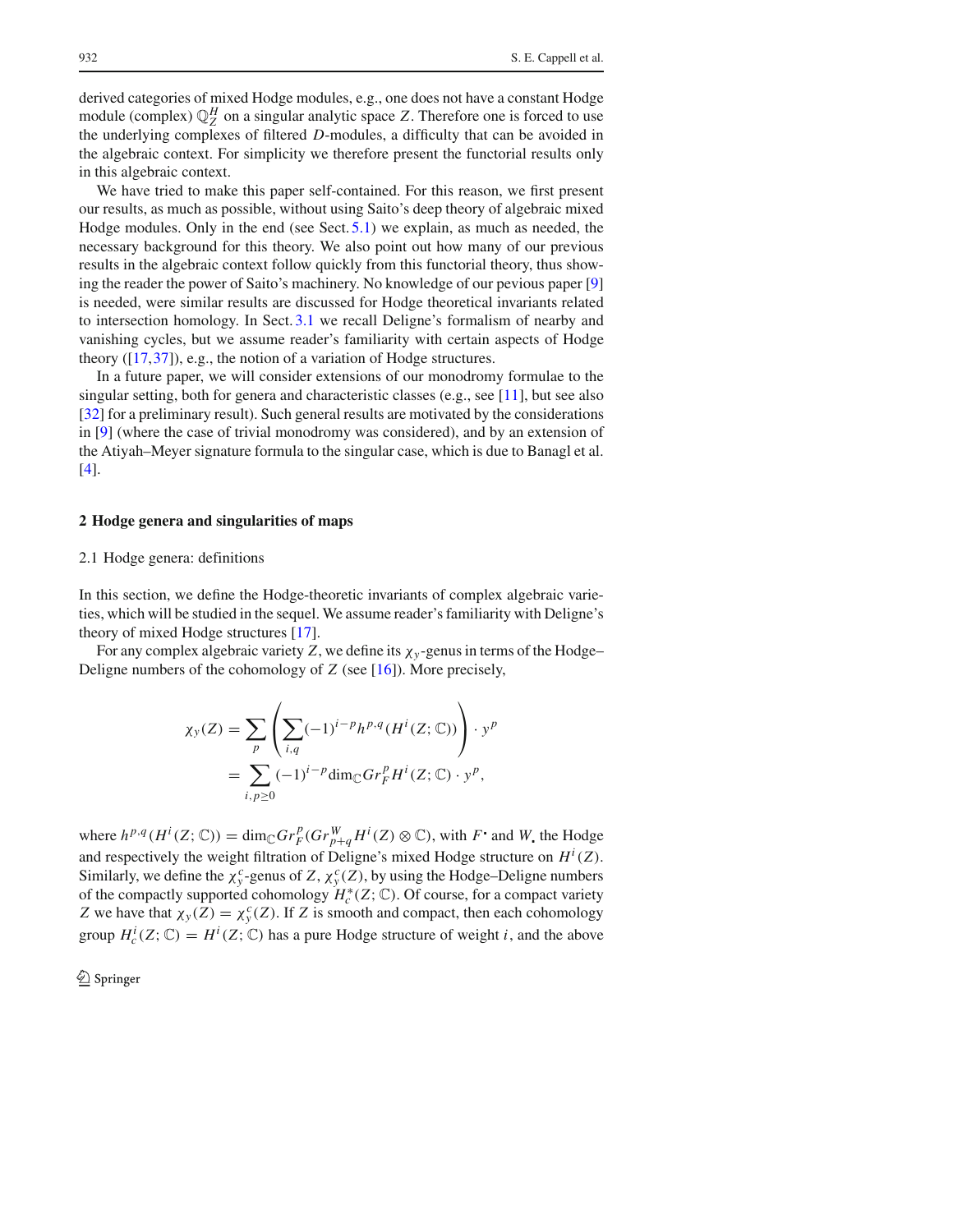formulae define Hirzebruch's χ*<sup>y</sup>* -genus [25]. Note that for any complex variety *Z*, we have that  $\chi^c_{-1}(Z) = \chi_{-1}(Z) = \chi(Z)$  is the usual Euler characteristic, where for the first equality we refer to [[21], p. 141–142]. Similarly,  $\chi_0$  and  $\chi_0^c$  are two possible extensions to singular varieties of the arithmetic genus.

The compactly supported  $\chi_y$ -genus,  $\chi_y^c$ , satisfies the so-called "scissor relations" for complex varieties, that is:  $\chi^c_y(Z) = \chi^c_y(W) + \chi^c_y(Z \setminus W)$ , for *W* a closed subvariety of *Z*. Therefore,  $\chi_y^c$  can be defined on  $K_0(\text{Var}_{\mathbb{C}})$ , the Grothendieck group of varieties over C which arises in the motivic context.

More generally, we can define  $\chi_y$ -genera on the Grothendieck group of mixed Hodge structures  $K_0(MHS) = K_0(D^bMHS)$ , where we denote by MHS the abelian category of (rational) mixed Hodge structures. Indeed, if  $K \in$  MHS, define

$$
\chi_{\mathcal{Y}}([K]) := \sum_{p} \dim_{\mathbb{C}} Gr_{F}^{p}(K \otimes \mathbb{C}) \cdot (-y)^{p}, \qquad (12)
$$

where  $[K]$  is the class of *K* in  $K_0(MHS)$ . This is well-defined on  $K_0(MHS)$  since the functor  $\overline{Gr}_F^p$  is exact on mixed Hodge structures. For  $K^*$  a bounded complex of mixed Hodge structures, we define

$$
[K^{\star}] := \sum_{i \in \mathbb{Z}} (-1)^{i} [K^{i}] \in K_0(\text{MHS})
$$

and note that we have:

$$
[K^{\bullet}] = \sum_{i \in \mathbb{Z}} (-1)^{i} [H^{i}(K^{\bullet})].
$$

In view of  $(12)$ , we set

$$
\chi_{y}([K^{\bullet}]) := \sum_{i \in \mathbb{Z}} (-1)^{i} \chi_{y}([K^{i}]). \tag{13}
$$

Note that  $\chi_y$ :  $K_0(MHS) \to \mathbb{Z}[y, y^{-1}]$  is a ring homomorphism with respect to the tensor product. In this language, we have that:

$$
\chi_{\mathcal{Y}}^c(Z) = \chi_{\mathcal{Y}}\left(\left[H_c^*(Z; \mathbb{Q})\right]\right)
$$

and

$$
\chi_{y}(Z)=\chi_{y}\left(\left[H^{*}(Z; \mathbb{Q})\right]\right),
$$

where  $H_c^*(Z; \mathbb{Q})$  and  $H^*(Z; \mathbb{Q})$  are regarded as bounded complexes of mixed Hodge structures, with all differentials equal to zero.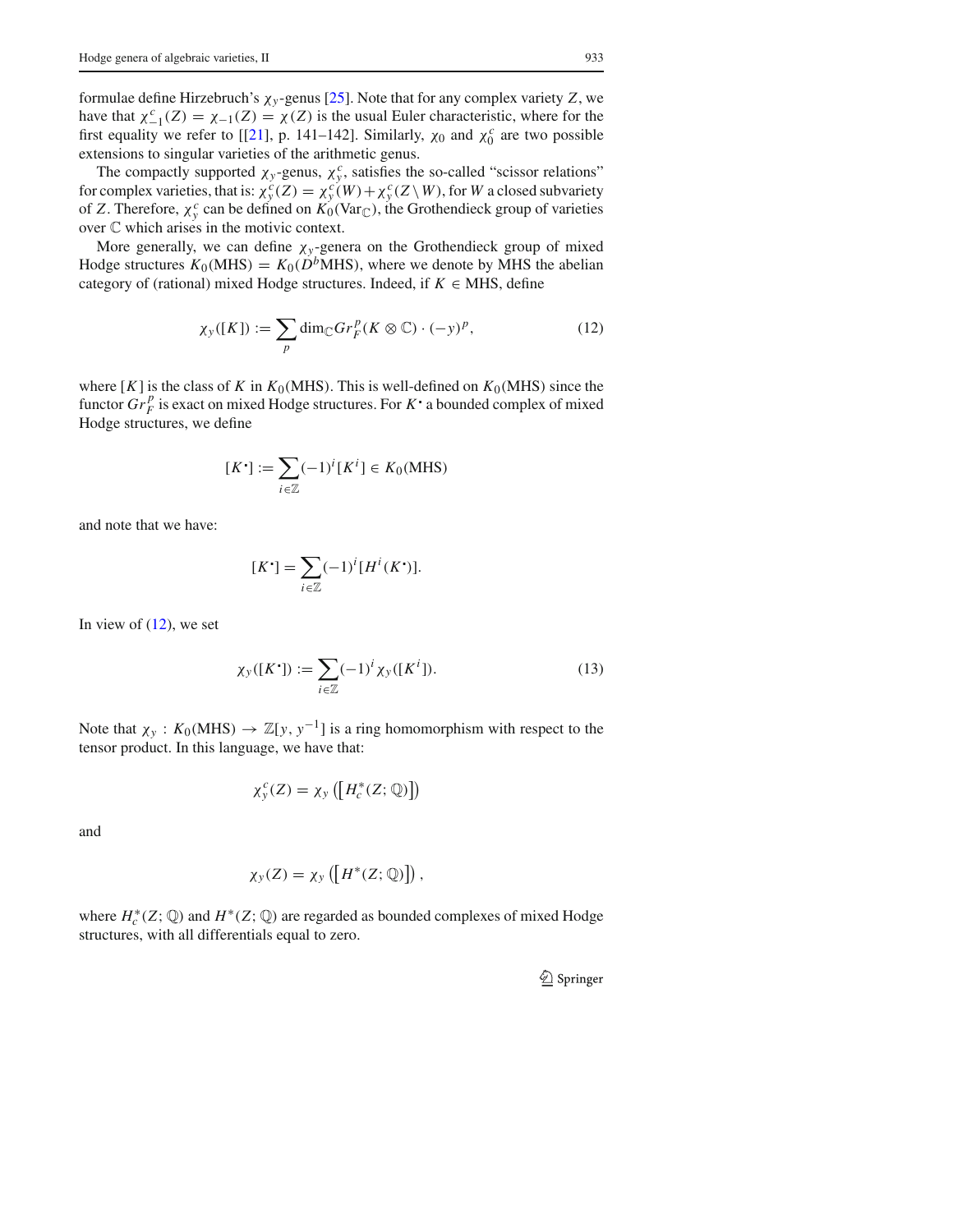### 2.2 Multiplicativity properties of χ*<sup>y</sup>* -genera

In this section, we use Leray spectral sequences for studying simple multiplicative properties of the Hodge-theoretic genera (compare with results of [9]).

Let  $f: E \to B$  be a morphism of complex algebraic varieties. Then one has the Leray spectral sequence for  $f$ , that is,

$$
E_2^{p,q} = H^p(B; R^q f_* \mathbb{Q}_E) \Longrightarrow H^{p+q}(E; \mathbb{Q}), \tag{14}
$$

and similarly, there is a compactly supported version of the Leray spectral sequence, namely

$$
E_2^{p,q} = H_c^p(B; R^q f_! \mathbb{Q}_E) \Longrightarrow H_c^{p+q}(E; \mathbb{Q}).
$$
\n(15)

We will assume for now that these are spectral sequences in the category of mixed Hodge structures. In the case of algebraic maps of quasi-projective varieties, this fact was proved by Arapura [1]. The general case will be proved later on (see Sect. 5.2), when Saito's machinery of mixed Hodge modules will be developed.

We can now prove the following:

**Lemma 2** *Let*  $f : E \to B$  *be an algebraic morphism of complex algebraic varieties, with B smooth and connected. Assume that f is a locally trivial fibration in the strong*  $(complex)$  *topology of B with fiber F. If the action of*  $\pi_1(B)$  *on*  $H^*(F; \mathbb{Q})$ *, respectively*  $H_c^*(F; \mathbb{Q})$ *, is trivial, then* 

$$
\chi_y(E) = \chi_y(B) \cdot \chi_y(F), \quad resp. \quad \chi_y^c(E) = \chi_y^c(B) \cdot \chi_y^c(F). \tag{16}
$$

*Proof* Consider the Leray spectral sequences (14) and (15) for *f*, which by our assumption are spectral sequences in the category of mixed Hodge structures. The monodromy conditions imposed in the statement of the lemma imply that the local systems  $R^q f_* \mathbb{Q}_E$ , respectively  $R^q f_* \mathbb{Q}_E$ , are constant. It follows then by Griffiths' rigidity that the corresponding variations of mixed Hodge structures are trivial: indeed, the natural morphisms

$$
H^{0}(B; R^{q} f_{*} \mathbb{Q}_{E}) \to (R^{q} f_{*} \mathbb{Q}_{E})_{b} \to H^{q}(F; \mathbb{Q}), \tag{17}
$$

respectively

$$
H^{0}(B; R^{q} f_{!} \mathbb{Q}_{E}) \to (R^{q} f_{!} \mathbb{Q}_{E})_{b} \to H^{q}_{c}(F; \mathbb{Q}), \qquad (18)
$$

are isomorphisms of mixed Hodge structures, with  $F = \{f = b\}$  the fiber over  $b \in B$ . So the following identifications hold in the category of mixed Hodge structures:

$$
H^p(B; R^q f_! \mathbb{Q}_E) = H^p(B; \mathbb{Q}) \otimes H^q(F; \mathbb{Q}),
$$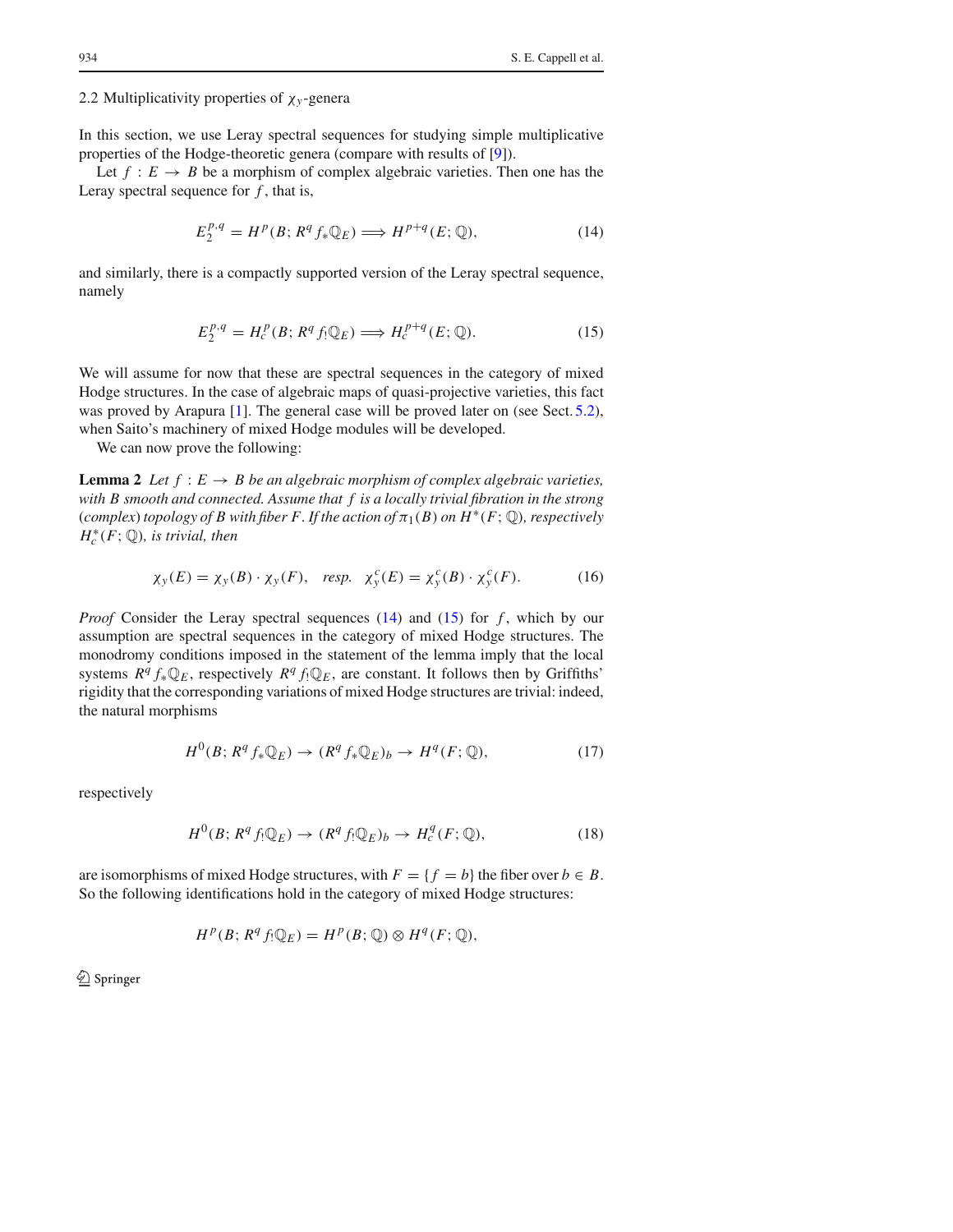respectively

$$
H_c^p(B; R^q f_! \mathbb{Q}_E) = H_c^p(B; \mathbb{Q}) \otimes H_c^q(F; \mathbb{Q}).
$$

This assertion follows from Saito's machinery which will be explained later on, and it will only be assumed here.

Since all differentials in the Leray spectral sequence are mixed Hodge structure morphisms, thus strict with respect to the Hodge and weight filtrations, by [[17], Lemma 1.1.11] we get a corresponding spectral sequence for the Hodge components of a given type  $(k, l)$ :

$$
E(k, l)_2^{p,q} := Gr_F^k Gr_{k+l}^W E_2^{p,q} \Longrightarrow Gr_F^k Gr_{k+l}^W H^{p+q}(E; \mathbb{Q}),
$$
 (19)

and similarly for the cohomology with compact support. Now let  $e^{k,l}$  be the Euler characteristic of Hodge-type *(k,l)*, i.e., for a complex algebraic variety *Z* we define

$$
e^{k,l}(Z) = \sum_{i} (-1)^{i} h^{k,l}(H^{i}(Z; \mathbb{Q})).
$$

By the invariance of Euler characteristics under spectral sequences, from (17) and (19) we obtain

$$
e^{k,l}(E) = \sum_{i} (-1)^{i} \dim \left( \bigoplus_{p+q=i} E(k,l)_{2}^{p,q} \right) = \sum_{r+t=k, s+u=l} e^{r,s}(B) \cdot e^{t,u}(F).
$$

The multiplicativity of  $\chi_y$  follows now by noting that for a variety *Z* we have

$$
\chi_{y}(Z) = \sum_{k,l} e^{k,l}(Z) \cdot (-y)^{k}.
$$

Similar considerations apply to the compactly supported version of (19), yielding the multiplicativity of the  $\chi^c_y$ -polynomial, provided  $\pi_1(B)$  acts trivially on  $H^*(F; \mathbb{Q})$ .

Of course, if all *E*, *B* and *F* are smooth, the multiplicativity of  $\chi_y$  and  $\chi_y^c$  respectively are equivalent by Verdier duality.

*Remark 1* In the proof of Lemma 2 we only needed the fact that all direct image sheaves (resp. with proper support) are locally constant, except for the base change isomorphism  $(R^q f_* \mathbb{Q}_E)_b \simeq H^q(F; \mathbb{Q})$ , where the fact that *f* is a locally trivial fibration is used. So Lemma 2 holds in fact under weaker assumptions.

*Remark 2* The same argument can be used to show that the result of Lemma 2 also holds for the Hodge–Deligne polynomials (or the *E*-functions) defined by  $E(Z; u, v) = \sum_{k,l} e^{k,l}(Z)u^k v^l$  (resp. for the E-functions  $E_c(Z; u, v)$  defined by using the compactly supported cohomology).<sup>1</sup> In particular, the result holds for the weight polynomials  $W(Z; t) := E(Z; t, t)$ , resp.  $W_c(Z; t) := E_c(Z; t, t)$ , considered in [[19], Theorem 6.1].

<sup>&</sup>lt;sup>1</sup> Note that  $\chi_y(Z) = E(Z; -y, 1)$ , and similarly,  $\chi_y^c(Z) = E_c(Z; -y, 1)$ .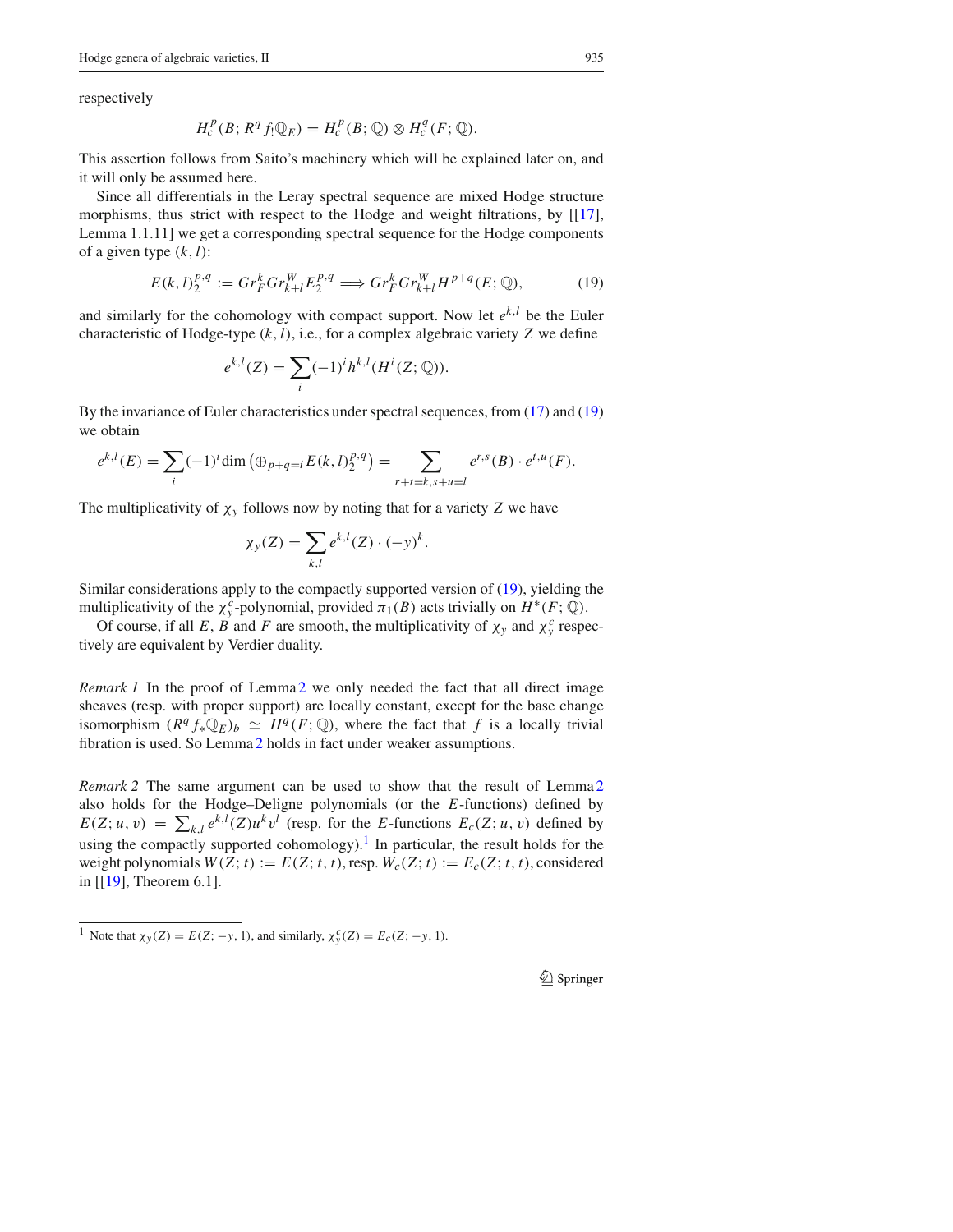*Example 2* (1) As an example, consider the case of the Hopf fibration defining  $\mathbb{CP}^n$ . Then  $\chi_y(\mathbb{CP}^n) = \chi_y^c(\mathbb{CP}^n) = 1 + (-y) + \cdots + (-y)^n, \chi_y^c(\mathbb{C}^{n+1} \setminus \{0\}) = (-y)^{n+1} - 1,$  $\chi_y^c(\mathbb{C}^*) = -y-1$ , and by Poincaré Duality,  $\chi_y(\mathbb{C}^{n+1} \setminus \{0\}) = 1 - (-y)^{n+1}$ ,  $\chi_y(\mathbb{C}^*) = 1$ 1 + *y*. Thus the multiplicativity for both  $\chi_y$  and  $\chi_y^c$  holds.

*(*2*)* Let *f* be the Milnor fibration of a weighted homogeneous isolated hypersurface singularity at the origin in  $\mathbb{C}^{n+1}$ , that is,

$$
F = \{ f = 1 \} \hookrightarrow E = \mathbb{C}^{n+1} \setminus \{ p = 0 \} \to B = \mathbb{C}^*,
$$

for  $f$  a weighted homogeneous polynomial in  $n+1$  variables, with an isolated singular point at the origin. In this case, the monodromy is an algebraic morphism of finite order equal to deg(f), and the mixed Hodge structure on  $H^*(F; \mathbb{Q})$  is known by work of Steenbrink [47]. It turns out that even in this special case, the  $\chi_y$ -genus is *not* multiplicative. Here is a concrete example: let  $f(x, y) = x^3 - y^2$  defining the cuspidal cubic in  $\mathbb{C}^2$ . Then, in the notations above and by [47], the (mixed) Hodge numbers of *F* are  $h^{0,0}(H^0(F)) = 1$ ,  $h^{1,0}(H^1(F)) = 1$ ,  $h^{0,1}(H^1(F)) = 1$  and  $h^{1,1}(H^1(F)) = 0$  (note that  $H^2(F) = 0$  since *F* is affine of complex dimension 1). Therefore, we obtain that  $\chi_y(F) = y$ , so by Poincaré Duality<sup>2</sup> it follows that  $\chi_y^c(F) = (-y) \cdot \chi_{y^{-1}}(F) = -1$ . It also follows easily that  $\chi^c_y(E) = y^2 + y$ ,  $\chi^c_y(B) = -y - 1$ , and  $\chi_y(E) = 1 + y$ ,  $\chi_{y}(B) = 1 + y$ .

*Remark 3* The assumption of trivial monodromy is closely related to, but different from the situation of "algebraic piecewise trivial" maps coming up in the motivic context (e.g., see [7]). For example, the multiplicativity of the  $\chi^c_y$ -polynomial holds (without any assumption on monodromy) for a Zariski locally trivial fibration of possibly singular complex algebraic varieties (see [[16], Corollary 1.9], or [[7], Example 3.3]). Note that if the base space *B* is smooth and connected, then a Zariski locally trivial fibration is also a locally trivial fibration in the complex topology, with trivial monodromy action since  $\pi_1(U) \to \pi_1(B)$  is surjective for a Zariski open subset *U* of *B*.

## 2.3  $\chi^c$ -genera and singularities of maps

In this section, by analogy with the results of  $[8,9]$ , we discuss the behavior of the  $\chi_y^c$ -genus under morphisms of algebraic varieties, and show that  $\chi_y^c$  satisfies the *stratified multiplicative property* in the sense of [13]. The result will be further refined in Sects. 3.2 and 5.4, in the case of maps onto curves.

Let  $f : X \to Y$  be a morphism of complex algebraic varieties. Since f can be extended to a proper algebraic map, it can be stratified with subvarieties as strata, i.e., there exist finite algebraic Whitney stratifications of *X* and *Y* respectively, such that for any component *S* of a stratum of *Y*,  $f^{-1}(S)$  is a union of connected components of strata in *X*, each of which is mapping submersively to *S*. This implies that

<sup>&</sup>lt;sup>2</sup> If *Z* is a complex algebraic manifold of dimension *n*, then  $\chi_y^c(Z) = (-y)^n \chi_{y^{-1}}(Z)$ . Indeed, the Poincaré duality isomorphism takes classes of type  $(p, q)$  in  $H_c^j(Z; \mathbb{Q})$  to classes of type  $(n - p, n - q)$  in  $H^{2n-j}(Z; \mathbb{Q})$ .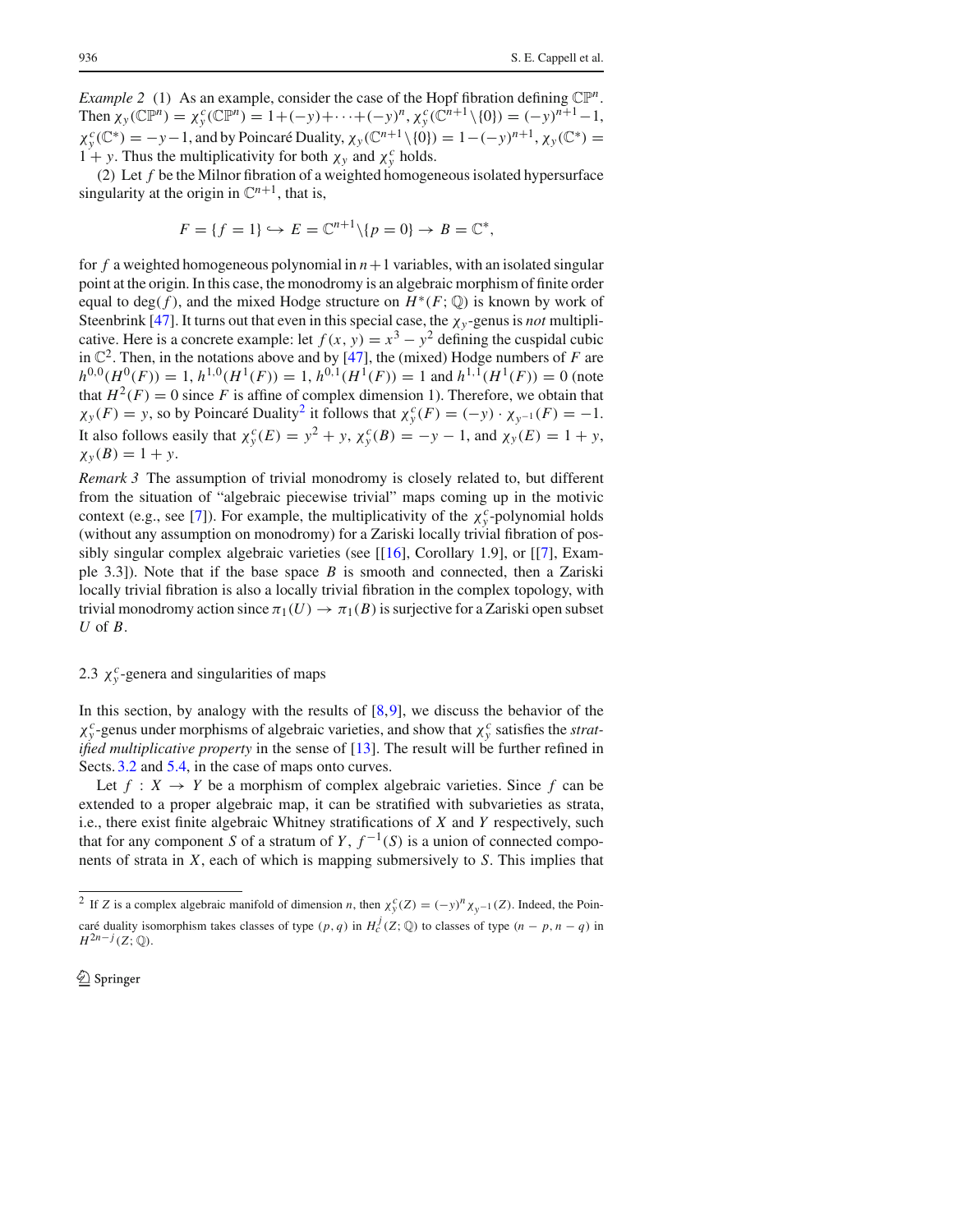$f_{|f^{-1}(S)}$ :  $f^{-1}(S) \to S$  is a locally trivial map of Whitney stratified spaces (see [[23], Sect. I.1.6]). In particular, all direct image sheaves  $R^k f$ :  $\mathbb{Q}_X$  are constructible, i.e., each restriction  $(R^k f_! \mathbb{Q}_X)|_S$  is locally constant on a stratum *S* of such a stratification on *Y*.

The following easy consequence of Lemma<sub>2</sub> shows the deviation from multiplicativity of the  $\chi^c$ -genus in the case of a stratified map (compare with results in [8,9]):

**Proposition 2** *Let*  $f : X \rightarrow Y$  *be an algebraic morphism of (possible singular) complex algebraic varieties. Assume that there is a* (*finite*) *decomposition of Y into locally closed and connected complex algebraic submanifolds S* ⊂ *Y such that the restrictions*  $(R^k f_! \mathbb{Q}_X)$ |*S of all direct image sheaves to all pieces S are constant. Then* 

$$
\chi_y^c(X) = \sum_S \chi_y^c(S) \cdot \chi_y^c(F_s), \tag{20}
$$

*were*  $F_s = \{f = s\}$  *is a fiber over a point s*  $\in S$ *.* 

*Proof* Without loss of generality, we can assume (after refining the stratification) that for each stratum *S*, the set  $cl(S) \ S$  is a union of other pieces (strata) *S'* of the decomposition of *Y*. Then by the additivity of the  $\chi^c$ <sub>y</sub> -genus, and by the multiplicativity result of Lemma 2, it follows that:

$$
\chi_y^c(X) = \sum_S \chi_y^c(f^{-1}(S)) = \sum_S \chi_y^c(S) \cdot \chi_y^c(F_S).
$$

*Remark 4* With no assumption on the monodromy along the strata of *f* , each summand  $\chi^c_y(f^{-1}(S))$  of Eq. 20 can be calculated by means of Atiyah–Meyer type formulae as in Sect. 4.2.

*Remark 5* More generally, by Remark 2 and additivity, formula (20) above is also satisfied by the Hodge–Deligne polynomial  $E_c(-; u, v)$  defined by means of compactly supported cohomology. In other words, the polynomial  $E_c(-; u, v)$  satisfies the stratified multiplicative property.

## *Example 3 Smooth blow-up.*

Let *Y* be a smooth subvariety of codimension  $r + 1$  in a smooth variety *X*. Let  $\pi$ :  $\tilde{X} \rightarrow X$  be the blow-up of *X* along *Y*. Then  $\pi$  is an isomorphism over  $X \ Y$  and a projective bundle (Zariski locally trivial) over *Y* , corresponding to the normal bundle of *Y* in *X* of rank  $r + 1$ . The result of Proposition 2 then yields

$$
\chi_y^c(\tilde{X}) = \chi_y^c(X) + \chi_y^c(Y) \cdot \left(-y + \dots + (-y)^r\right). \tag{21}
$$

In fact this formula holds without any assumption on monodromy, by using instead Remark 3 and the fact that  $\pi^{-1}(Y)$  is a Zariski locally trivial fibration over *Y* with fiber  $\mathbb{CP}^r$  (see [[16], Sect. 1.10]).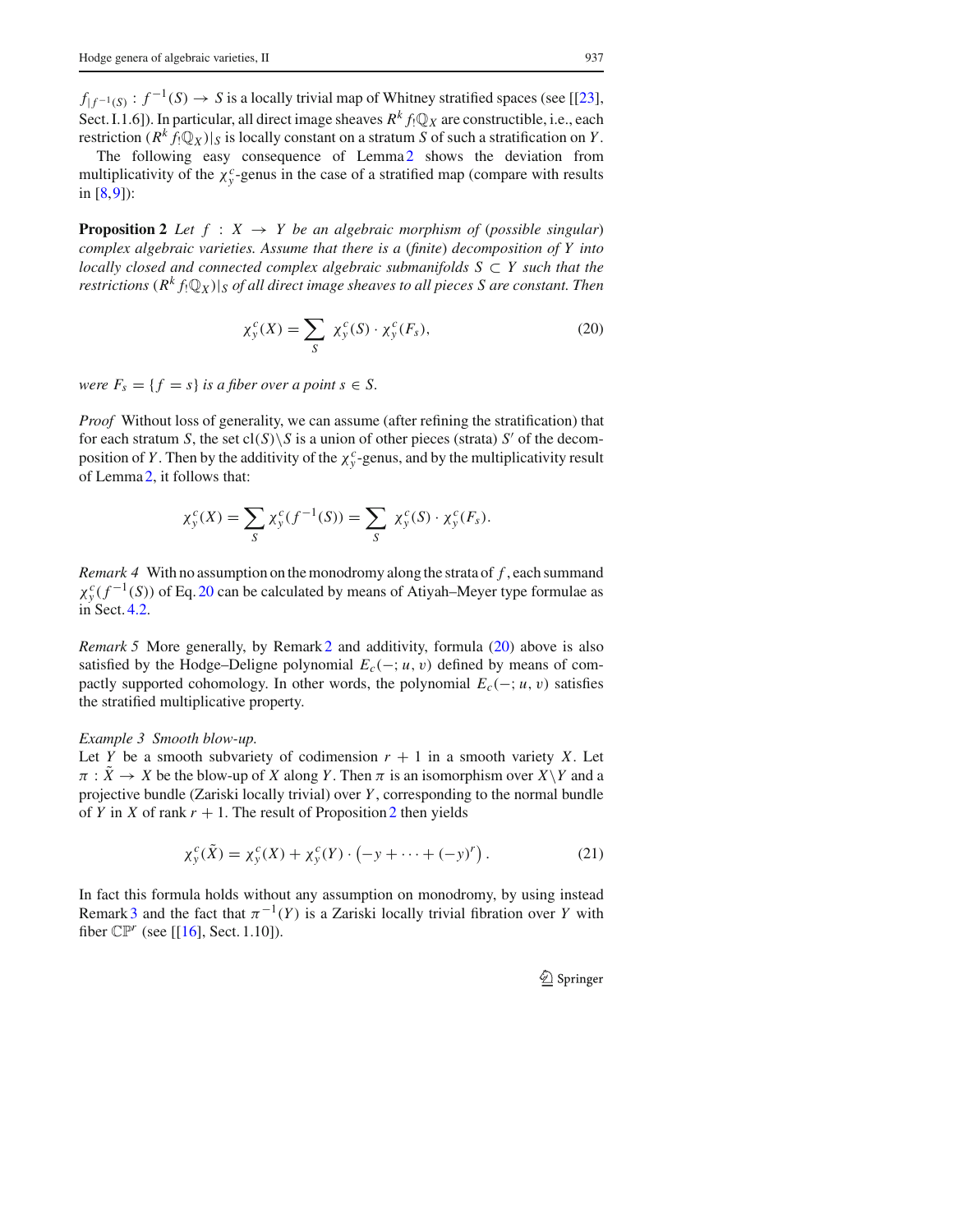#### **3 A Hodge-theoretic analogue of the Riemann–Hurwitz formula**

In this section, we specialize the results of Sect. 2.3 to the case of morphisms onto a curve and obtain a Hodge-theoretic analogue of the Riemann–Hurwitz formula. We first recall the definition of nearby and vanishing cycle functors.

## 3.1 Vanishing and nearby cycles

**Definition 1** Let  $f: X \to \Delta$  be a holomorphic map from a reduced complex space *X* to a disc. Denote by  $X_0 = f^{-1}(0)$  the fiber over the center of the disc, with *i*<sub>0</sub> : *X*<sub>0</sub>  $\leftrightarrow$  *X* the inclusion map. The canonical fiber *X*<sub>∞</sub> of *f* is defined by

$$
X_{\infty} := X \times_{\Delta^*} \hbar,
$$

where  $\hbar$  is the complex upper-half plane (i.e., the universal cover of the punctured disc via the map  $z \mapsto \exp(2\pi i z)$ ). Let  $k : X_\infty \to X$  be the induced map. Then the *nearby cycle complex* is defined by

$$
\psi_f(\mathbb{Q}_X) := i_0^* R k_* k^* \mathbb{Q}_X. \tag{22}
$$

As it turns out,  $\psi_f(\mathbb{Q}_X)$  is in fact a constructible complex, i.e.,  $\psi_f(\mathbb{Q}_X) \in D_c^b(X_0)$ (e.g., see [[43], Theorem 4.0.2, Lemma 4.2.1]). The *vanishing cycle complex*  $\phi_f(\mathbb{Q}_X)$  $\in D_c^b(X_0)$  is the cone on the comparison morphism  $\mathbb{Q}_{X_0} = i_0^* \mathbb{Q}_X \to \psi_f(\mathbb{Q}_X)$ , that is, there exists a canonical morphism can :  $\psi_f(\mathbb{Q}_X) \to \phi_f(\mathbb{Q}_X)$  such that

$$
i_0^* \mathbb{Q}_X \to \psi_f(\mathbb{Q}_X) \stackrel{\text{can}}{\to} \phi_f(\mathbb{Q}_X) \stackrel{[1]}{\to} \tag{23}
$$

is a distinguished triangle in  $D_c^b(X_0)$ .

It follows directly from the definition that for  $x \in X_0$ ,

$$
H^{j}(M_{x};\mathbb{Q}) = \mathcal{H}^{j}(\psi_{f}\mathbb{Q}_{X})_{x} \text{ and } \tilde{H}^{j}(M_{x};\mathbb{Q}) = \mathcal{H}^{j}(\phi_{f}\mathbb{Q}_{X})_{x}, \tag{24}
$$

where  $M_x$  denotes the Milnor fiber of  $f$  at  $x$ . This identification can be used as in [34,35] to put canonical mixed Hodge structures on the (reduced) cohomology of the Milnor fiber (even in the analytic context for non-isolated singularities). If *X* is smooth, the identification in (24) can also be used to show that  $\text{Supp}(\phi_f \mathbb{Q}_X) \subset \text{Sing}(X_0)$ , e.g., see [[20], Ex. 4.2.6, Prop. 4.2.8].

In fact, by replacing  $\mathbb{Q}_X$  by any complex in  $D_c^b(X)$ , we obtain in this way functors  $\psi_f, \phi_f: D_c^b(X) \to D_c^b(X_0)$ . It is well-known that if *X* is a pure  $(n + 1)$ -dimensional locally complete intersection (e.g., *X* is smooth), then  $\psi_f \mathbb{Q}_X[n]$  and  $\phi_f \mathbb{Q}_X[n]$  are perverse complexes. This is just a particular case of the fact that the shifted functors  $\psi_f := \psi_f[-1]$  and  $\psi_{f} := \phi_f[-1]$  take perverse sheaves on *X* into perverse sheaves on the central fiber  $X_0$  (e.g., see [[43], Theorem 6.0.2]).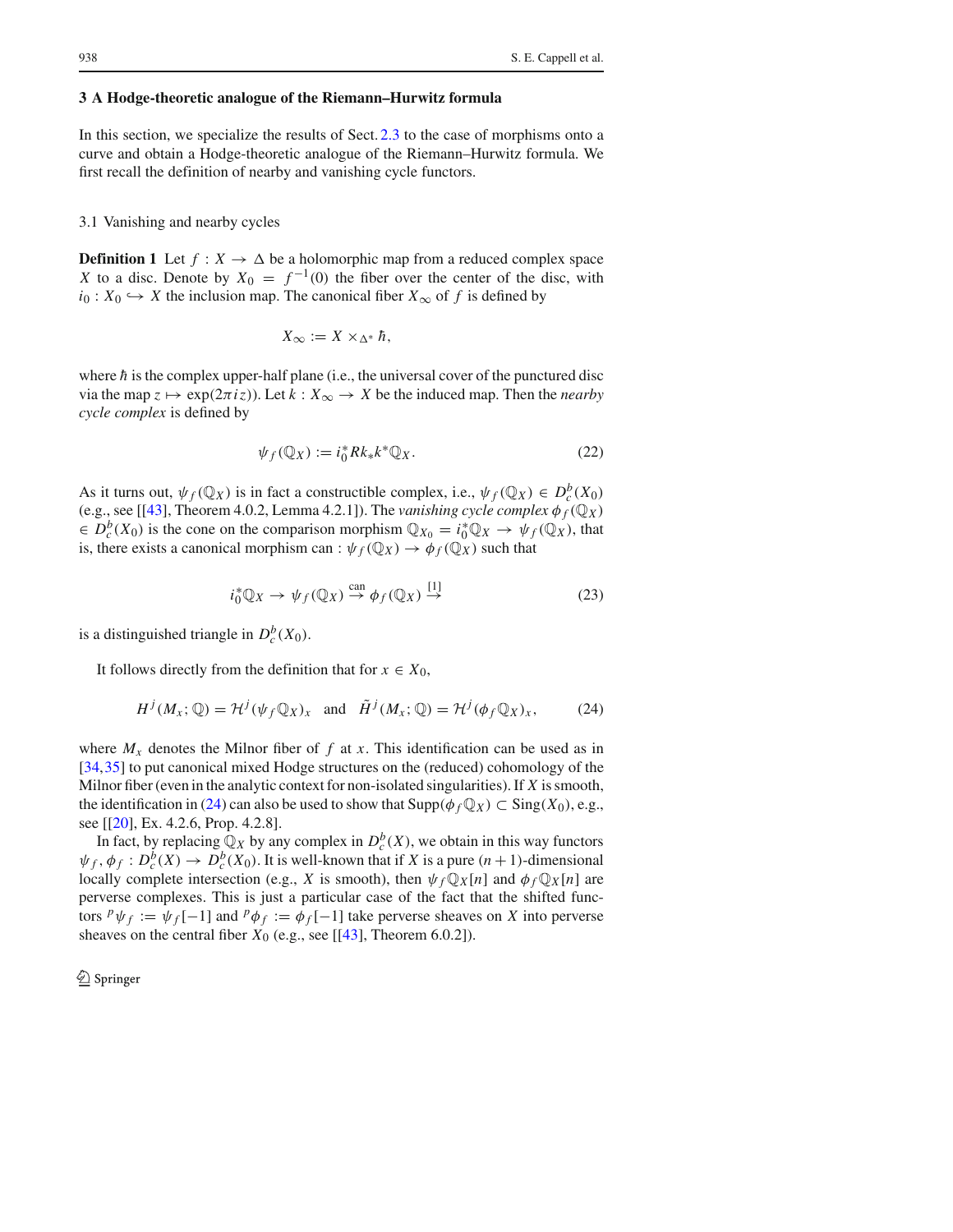The above construction of the vanishing and nearby cycles comes up in the following global context (for details, see [[20], Sect. 4.2]). Let *X* be a complex algebraic (resp. analytic) variety, and  $f: X \to \mathbb{C}$  a non-constant regular (resp. analytic) function. Then for any  $t \in \mathbb{C}$ , one has functors

$$
\mathcal{K}^{\bullet} \in D^b_c(X) \mapsto \psi_{f-t}(\mathcal{K}^{\bullet}), \ \phi_{f-t}(\mathcal{K}^{\bullet}) \in D^b_c(X_t)
$$

where  $X_t = f^{-1}(t)$  is assumed to be a non-empty hypersurface, by simply repeating the above considerations for the function *f* − *t* restricted to a tube  $T(X_t) := f^{-1}(\Delta)$ around the fiber  $X_t$  (here  $\Delta$  is a small disc centered at *t*). By stratification theory, in the algebraic context (or in the analytic context for a proper holomorphic map *f* ) one can find a small disc  $\triangle$  centered at  $t \in \mathbb{C}$  such that  $f : f^{-1}(\triangle^*) \to \triangle^*$  is a (stratified) locally trivial fibration, with  $\Delta^* := \Delta \setminus \{t\}.$ 

## 3.2 A Riemann–Hurwitz formula for χ*<sup>y</sup>* -genera

Let  $f: X \to C$  be a proper algebraic morphisms from a smooth  $(n + 1)$ -dimensional complex algebraic variety onto a smooth algebraic curve. Let  $\Sigma(f) \subset C$  be the critical locus of *f*. Then *f* is a submersion over  $C^* := C \setminus \Sigma(f)$ , hence locally differentiably trivial (by Ehresmann's fibration theorem). For a point  $c \in C$  we let  $X_c$  denote the fiber  $f^{-1}(c)$ .

We want to relate the  $\chi^c$ -genera of *X* and respectively *C* via the singularities of *f*, and to obtain a stronger version of Proposition  $2$  in our setting. The outcome is a Hodge-theoretic version of a formula of Iversen, or of the Riemann–Hurwitz formula for the Euler characteristic (e.g., see [[20], Corollary 6.2.5, Remark 6.2.6], or [[28], (III, 32)]), see Theorem2 and Example 4, as well as the more detailed results of Sect. 5.4. The proof uses the additivity of the  $\chi^c$ -genus, together with the study of genera of singular fibers of *f* by means of vanishing cycles at a critical value.

**Theorem 2** Let  $f: X \to C$  be a proper algebraic morphism from a smooth  $(n + 1)$ *dimensional complex algebraic variety onto a non-singular algebraic curve C. Let*  $\sum(f)$  ⊂ *C* be the set of critical values of f, and set  $C^* = C\setminus\Sigma(f)$ . If the action of  $\pi_1(C^*)$  *on the cohomology of the generic fibers*  $X_t$  *of f is trivial, then* 

$$
\chi_y^c(X) = \chi_y^c(C) \cdot \chi_y^c(X_t) - \sum_{c \in \Sigma(f)} \chi_y([\mathbb{H}^*(X_c; \phi_{f-c} \mathbb{Q}_X)]) \tag{25}
$$

*where on*  $\mathbb{H}^*(X_c; \phi_{f-c} \mathbb{Q}_X)$  *we have the mixed Hodge structure constructed in* [34,35]*.* 

*Proof* Under our assumptions, the fibers of *f* are compact complex algebraic varieties, and fibers over points in  $C^*$  are smooth. By additivity, we can write:

$$
\chi_y^c(X) = \chi_y^c(X^*) + \sum_{c \in \Sigma(f)} \chi_y(X_c),
$$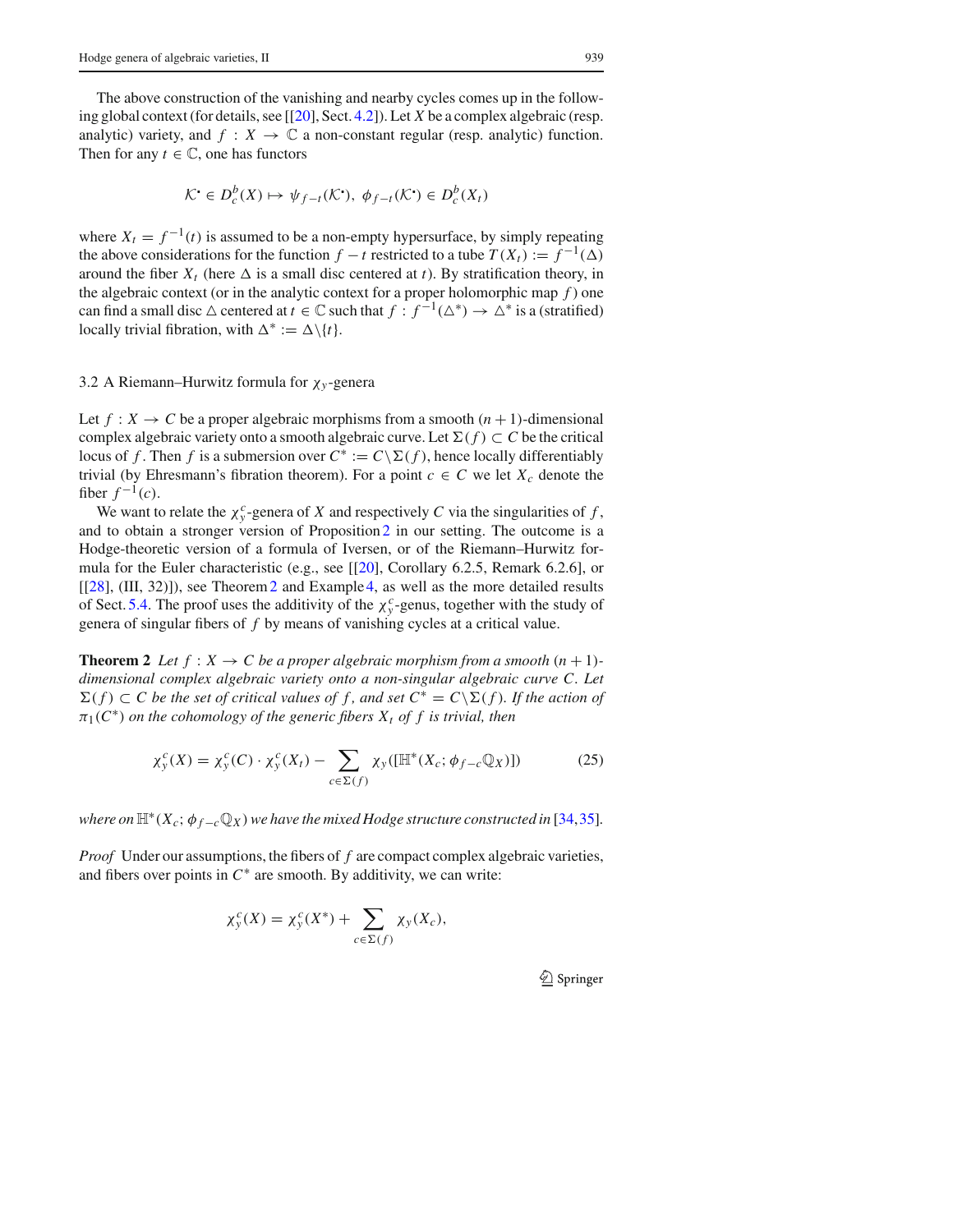where  $X^* := f^{-1}(C^*)$ . Then by Lemma 2 (or by [[9], Prop.3.1]), we have that

$$
\chi_y^c(X^*) = \chi_y^c(C^*) \cdot \chi_y(X_t),\tag{26}
$$

where  $X_t$  is the smooth (generic) fiber of  $f$ .

Now let  $c \in \Sigma(f)$  be a critical value of f and restrict the morphism to a tube  $T(X_c) := f^{-1}(\Delta_c)$  around the singular fiber  $X_c$ , where  $\Delta_c$  denotes a small disc in *C* centered at *c*. By our assumptions,  $f : T(X_c) \to \Delta_c$  is a proper holomorphic function, smooth over  $\Delta_c^*$ , with compact complex algebraic fibers, that is, a one-parameter degeneration of compact complex algebraic manifolds. Then there is a long exact sequence of mixed Hodge structures (e.g., see [34,35]):

$$
\cdots \to H^{j}(X_c; \mathbb{Q}) \to \mathbb{H}^{j}(X_c; \psi_{f-c}\mathbb{Q}_X) \to \mathbb{H}^{j}(X_c; \phi_{f-c}\mathbb{Q}_X) \to \cdots,
$$
 (27)

where  $\mathbb{H}^{j}(X_c; \psi_{f-c}\mathbb{Q}_X)$  carries the "limit mixed Hodge structure" defined on the cohomology of the canonical fiber  $X_{\infty}$  of the one-parameter degeneration  $f : T(X_c)$  $\rightarrow \Delta_c$  (e.g., see [[37], Sect.11.2]). However, a consequence of the definition of the limit mixed Hodge structure is that (see [[37], Corollary 11.25])

$$
\dim_{\mathbb{C}} F^p H^j(X_\infty; \mathbb{C}) = \dim_{\mathbb{C}} F^p H^j(X_t; \mathbb{C}),
$$

for  $X_t$  the generic fiber of the family (and of  $f$ ). Therefore,

$$
\chi_{y}(X_{\infty}) := \chi_{y}([\mathbb{H}^{*}(X_{c}; \psi_{f-c}\mathbb{Q}_{X})]) = \chi_{y}(X_{t}).
$$

With this observation, from  $(27)$  we obtain that for a critical value *c* of *f* the following holds:

$$
\chi_{y}(X_{c}) = \chi_{y}([\mathbb{H}^{*}(X_{c}; \psi_{f-c}\mathbb{Q}_{X})]) - \chi_{y}([\mathbb{H}^{*}(X_{c}; \phi_{f-c}\mathbb{Q}_{X})])
$$
  
=  $\chi_{y}(X_{t}) - \chi_{y}([\mathbb{H}^{*}(X_{c}; \phi_{f-c}\mathbb{Q}_{X})]).$ 

The formula in  $(25)$  follows now from  $(26)$  and additivity.

*Remark 6* The key point in the proof of the above theorem was to observe that in a one-parameter degeneration of compact complex algebraic manifolds the  $\chi_y$ -genus of the canonical fiber coincides with the  $\chi_y$ -genus of the generic fiber of the family. This fact is not true for the corresponding *E*-polynomials, since, while the Hodge structure on the cohomology of the generic fiber is pure, the limit mixed Hodge structure on the cohomology of the canonical fiber carries the monodromy weight filtration.

*Example 4* If *X* is smooth and *f* has only isolated singularities, then

$$
\chi_y^c(X) = \chi_y^c(C) \cdot \chi_y^c(X_t) + (-1)^{n+1} \sum_{x \in \text{Sing}(f)} \chi_y([\tilde{H}^n(M_x; \mathbb{Q})]),\tag{28}
$$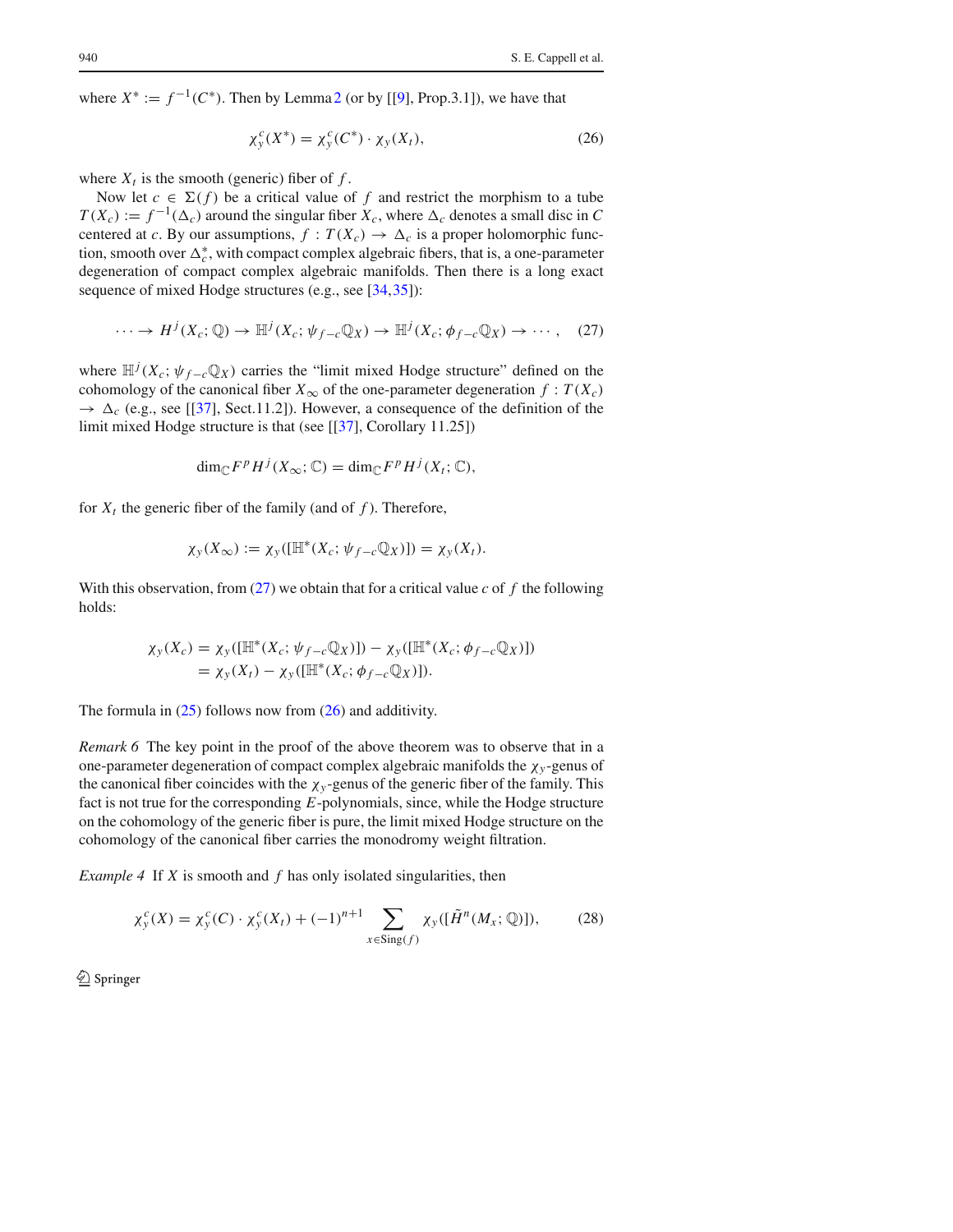where  $M_x$  is the Milnor fiber of f at x. Indeed, if f has only isolated singular points, then each critical fiber  $X_c$  has only isolated singularities and the corresponding vanishing cycles  $\phi_{f-c} \mathbb{Q}_X$  are supported only at these points. Each Milnor fiber  $M_x$  at one of these singularities is*(n*−1*)*-connected. Moreover, for each integer *j*, the isomorphism

$$
\mathbb{H}^{j}(X_c; \phi_{f-c}\mathbb{Q}_X) \simeq \sum_{x \in \text{Sing}(X_c)} \tilde{H}^{j}(M_x; \mathbb{Q})
$$

is compatible with the mixed Hodge structures.

*Remark* 7 In the special case of the Euler characteristic  $\chi = \chi_{-1}$ , the formulae in Theorem2 and in the example above remain true for any proper algebraic morphism onto a curve, without any assumption on the monodromy (see [[20], Corollary 6.2.5]). This follows from the multiplicativity of the Euler characteristic  $\chi$  under fibrations, the additivity of compactly supported Euler characteristic  $\chi_c$ , and from the fact that in the category of complex algebraic varieties we have the equality  $\chi = \chi_c$  (see [[21], p. 141–142]).

## **4 The presence of monodromy: Atiyah–Meyer formulae for the** χ*y***-genus**

In this section, we prove Hodge-theoretic analogues of Atiyah's formula for the signature of a fibre bundles in the presence of monodromy [2], and of Meyer's twisted signature formula [33]. As already mentioned in the introduction, in some important cases we can prove these results even in the complex analytic context.

## 4.1 Hirzebruch classes of complex manifolds and the Hirzebruch–Riemann–Roch theorem

Recall that if *X* is a complex manifold, its Hirzebruch class  $\overline{T}_{y}^{*}(TX)$  corresponds to the (un-normalized) power series

$$
\widetilde{Q}_y(\alpha) := \frac{\alpha(1 + ye^{-\alpha})}{1 - e^{-\alpha}} \in \mathbb{Q}[y][[\alpha]], \quad \widetilde{Q}_y(0) = 1 + y. \tag{29}
$$

In fact,

$$
\widetilde{T}_y^*(TX) := T d^*(TX) \cup ch^*(\lambda_y(T^*X)),\tag{30}
$$

where  $Td^*(X)$  is the total Todd class of *X*,  $ch^*$  is the Chern character, and

$$
\lambda_{y}(T^*X) := \sum_{p} \Lambda^p T^*X \cdot y^p \tag{31}
$$

is the total  $\lambda$ -class of (the cotangent bundle of) *X*. Hirzebruch's class appears in the *generalized Hirzebruch–Riemann–Roch theorem*, (g-HRR) for short, which asserts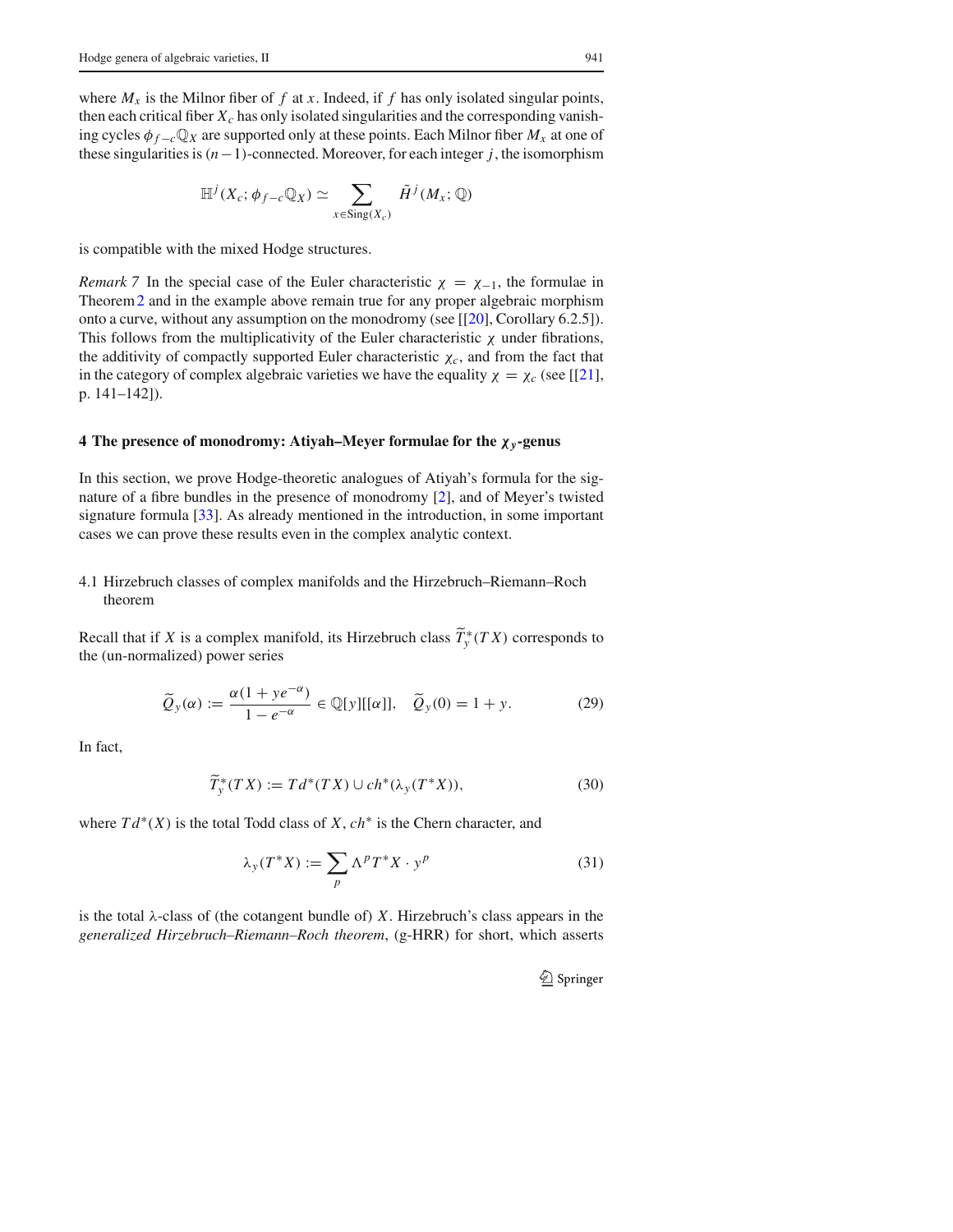that if  $\mathcal E$  is a holomorphic vector bundle on a compact complex manifold  $X$  then the χ*<sup>y</sup>* -characteristic of *E*, i.e.,

$$
\chi_{y}(X, \mathcal{E}) := \sum_{p \ge 0} \chi(X, \mathcal{E} \otimes \Lambda^p T^* X) \cdot y^p
$$
  
= 
$$
\sum_{p \ge 0} \left( \sum_{i \ge 0} (-1)^i \dim H^i(X, \Omega(\mathcal{E}) \otimes \Lambda^p T^* X) \right) \cdot y^p,
$$

with  $T^*X$  the cotangent bundle of *X* and  $\Omega(\mathcal{E})$  the coherent sheaf of germs of sections of  $\mathcal{E}^3$ , can in fact be expressed in terms of the Chern classes of  $\mathcal E$  and the tangent bundle of *X*, or more precisely,

$$
\chi_{\mathcal{Y}}(X,\mathcal{E}) = \int\limits_{[X]} ch^*(\mathcal{E}) \cup \widetilde{T}_{\mathcal{Y}}^*(TX). \tag{32}
$$

In particular, if  $\mathcal{E} = \mathcal{O}_X$  we have that

$$
\chi_{y}(X) = \int\limits_{[X]} \widetilde{T}_{y}^{*}(TX). \tag{33}
$$

Also note that the value  $y = 0$  in (32) yields the classical Hirzebruch–Riemann–Roch theorem (in short, HRR) for the holomorphic Euler characteristic of  $\mathcal{E}$ , that is,

$$
\chi(X,\mathcal{E}) = \int\limits_{[X]} ch^*(\mathcal{E}) \cup Td^*(TX). \tag{34}
$$

We should point out that while Hirzebruch's original proof of the (g-HRR) theorem was given in the context of complex projective manifolds (see [[25], Sect. 21.3]), the result remains valid more generally for compact complex manifolds by the Atiyah– Singer Index theorem [3]. In this context, it is also a special case of the Grothendieck– Riemann–Roch theorem (GRR) for compact complex manifolds (which will be explained in Theorem 3 of the next section).

Important special cases of the  $\chi_y$ -genus of a compact complex manifold include the Euler characteristic (for  $y = -1$ ), the arithmetic genus (for  $y = 0$ ), and the signature  $(for y = 1).$ 

<sup>2</sup> Springer

<sup>&</sup>lt;sup>3</sup> For *X* smooth and projective,  $\chi_y(X, \mathcal{O}_X)$  agrees with the Hodge-theoretic  $\chi_y$ -genus defined in the first part of this paper (indeed, by Hodge theory,  $h^{p,q} = \dim_{\mathbb{C}} H^q(X, \Lambda^p T^*X)$ ), and this is in fact a special case of formula (10) from the introduction.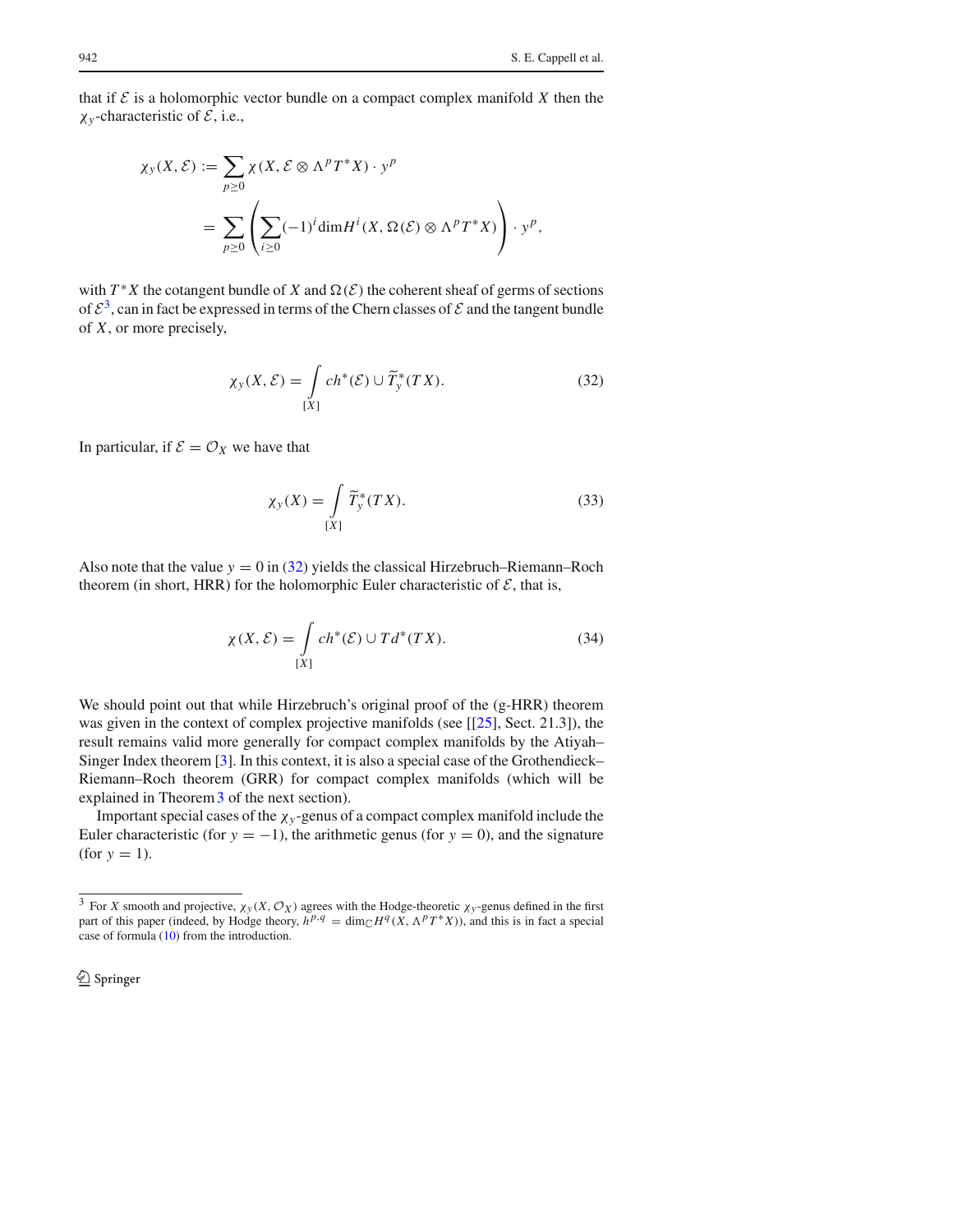## 4.2  $\chi$ <sup>y</sup>-genera of smooth families

Let  $f: E \to B$  be a holomorphic submersion of compact complex manifolds, with *B* connected. Then we have a short exact sequence of holomorphic vector bundles

$$
0 \to T_f \to TE \to f^*TB \to 0,\tag{35}
$$

with  $T_f$  the tangent bundle to the fibers, so that

$$
\tilde{T}_y^*(TE) = \tilde{T}_y^*(T_f) \cup f^*(\tilde{T}_y^*(TB)).\tag{36}
$$

By using Poincaré duality and the projection formula we obtain

$$
f_*(\tilde{T}_y^*(TE)) = f_*\big(\tilde{T}_y^*(T_f)\big) \cup \tilde{T}_y^*(TB),\tag{37}
$$

so that

$$
\chi_{y}(E) = \int_{[B]} f_{*}(\tilde{T}_{y}^{*}(T_{f})) \cup \tilde{T}_{y}^{*}(TB).
$$
 (38)

For the degree-zero component

$$
f_*\big(\tilde{T}_y^*(T_f)\big)^0 \in H^0(B; \mathbb{Q}[y])
$$

of  $f_*(T^*_y(T_f))$  we have by restriction to any fiber  $F_b = \{f = b\}$  (with  $T_f|_{F_b} = TF_b$ ) that:

$$
\chi_y(F_b) = f_*(\tilde{T}_y^*(T_f))^0.
$$
 (39)

So the  $\chi_y$ -genus of all fibers is the same, and the multiplicativity relation

$$
\chi_{y}(E) = \chi_{y}(F_b) \cdot \chi_{y}(B)
$$

would follow from the equality

$$
f_*\big(\tilde{T}_y^*(T_f)\big) = f_*\big(\tilde{T}_y^*(T_f)\big)^0 \in H^0(B; \mathbb{Q}[y]) \subset H^{2*}(B; \mathbb{Q}[y]),
$$

which classically is called "strict multiplicativity" (compare [[26], p. 47]).

For a better understanding of  $f_*(T^*_y(T_f))$  we can use a relative version of the (HRR), i.e., the following Grothendieck–Riemann–Roch theorem for compact complex analytic manifolds:

<sup>2</sup> Springer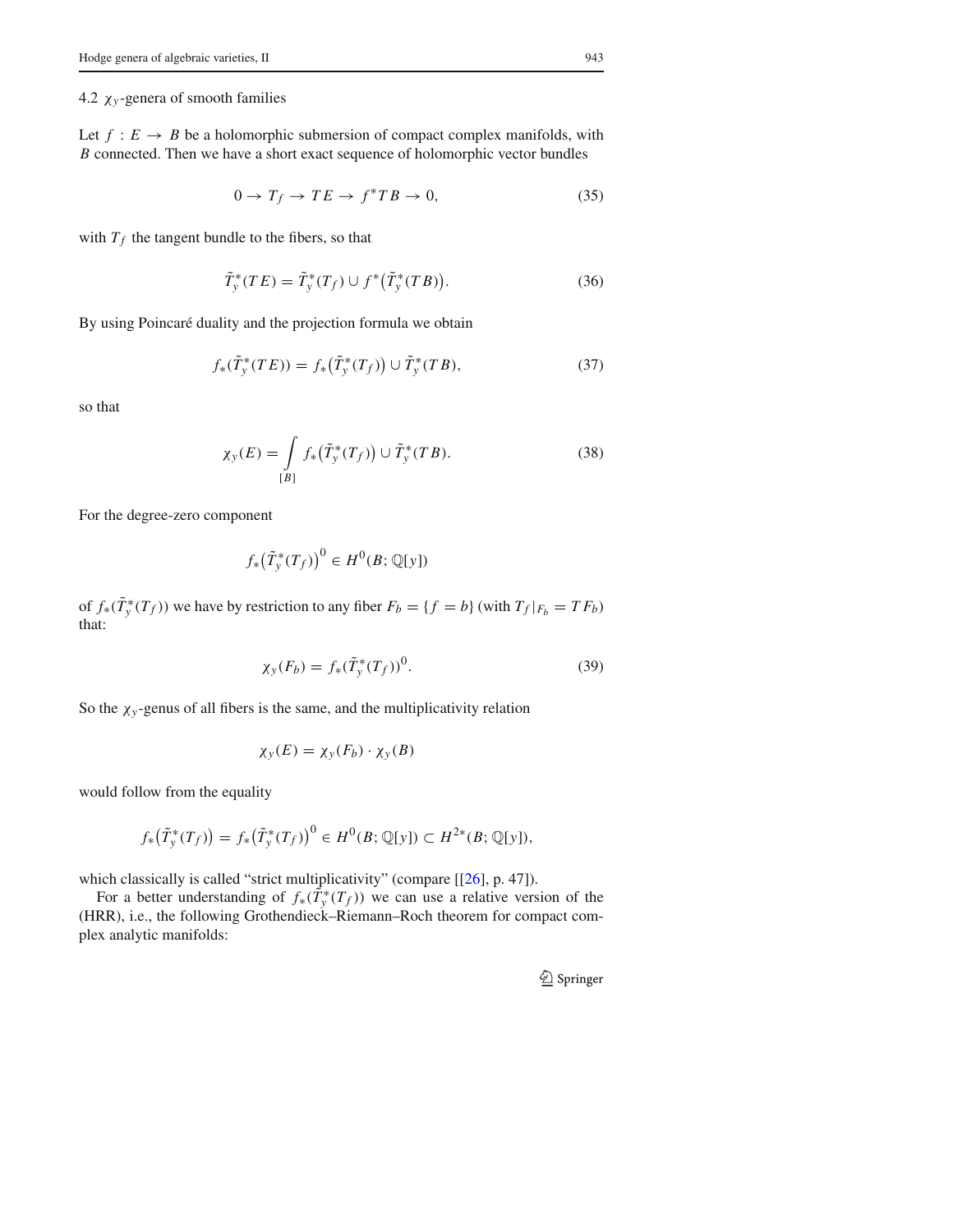**Theorem 3** (GRR)*. For a compact complex analytic manifold M there is a* (*unique*) *Chern character homomorphism ch*<sup>∗</sup> :  $G_0(M) \to H^{2*}(M; \mathbb{Q})$  *from the Grothendieck group of coherent sheaves to cohomology, with the following two properties*:

1. *For the* (*class of a*) *coherent sheaf V of sections of a holomorphic vector bundle*  $V \rightarrow M$  this is the usual Chern character of V, i.e.,

$$
ch^*([V]) = ch^*(V) \in H^{2*}(M; \mathbb{Q}).
$$

2. *For a holomorphic map*  $f : M \to N$  *of compact complex manifolds the following diagram commutes*:

$$
G_0(M) \xrightarrow{ch^*(-)\cup Td^*(TM)} H^{2*}(M; \mathbb{Q})
$$
  

$$
f_* \downarrow \qquad \qquad \downarrow f_*
$$
  

$$
G_0(N) \xrightarrow{ch^*(-)\cup Td^*(TN)} H^{2*}(N; \mathbb{Q}).
$$

*Here the left pushforward is defined taking the alternating sum of the* (*classes of the*) *higher direct image sheaves*  $R^i f_*$  (*which are coherent by Grauert's theorem*).

Note that for an algebraic manifold the Grothendieck groups of algebraic vector bundles and coherent algebraic sheaves are the same  $K^0(M) \simeq G_0(M)$ , because any coherent algebraic sheaf has a finite resolution by algebraic vector bundles. So in the algebraic context this is the usual (GRR) (compare e.g.  $[22]$ , Ch.15]). But for complex analytic manifolds this needs not to be the case, and for defining *ch*∗ we have to compose the usual topological Chern character  $ch^* : K^0_{top}(M) \to H^{2*}(M; \mathbb{Q})$  with the K-theoretic Riemann–Roch transformation  $\alpha$  :  $G_0(M) \to K_0^{top}(M) \simeq K_{top}^0(M)$ constructed in [30] (even for compact complex spaces). The uniqueness of the Chern character follows from properties 1. and 2., since  $G_0(N)$  is generated by classes  $f_*([V])$  with  $f: M \to N$  a holomorphic map of compact manifolds and  $V \to M$  a holomorphic vector bundle.

For our holomorphic submersion  $f : E \to B$  of compact complex manifolds the above commutative diagram can be rewritten as:

$$
G_0(E) \xrightarrow{ch^*(-)\cup Td^*(T_f)} H^{2*}(E; \mathbb{Q})
$$
  

$$
f_* \downarrow \qquad \qquad \downarrow f_*
$$
  

$$
G_0(B) \xrightarrow{ch^*(-)} H^{2*}(B; \mathbb{Q}).
$$

So for the class  $\tilde{T}_y^*(T_f) = ch^*(\Lambda_y T_f^*) \cup Td^*(T_f)$  we get from (GRR):

$$
f_*(\tilde{T}_y^*(T_f)) = ch^*(f_*[\Lambda_y T_f^*]),\tag{40}
$$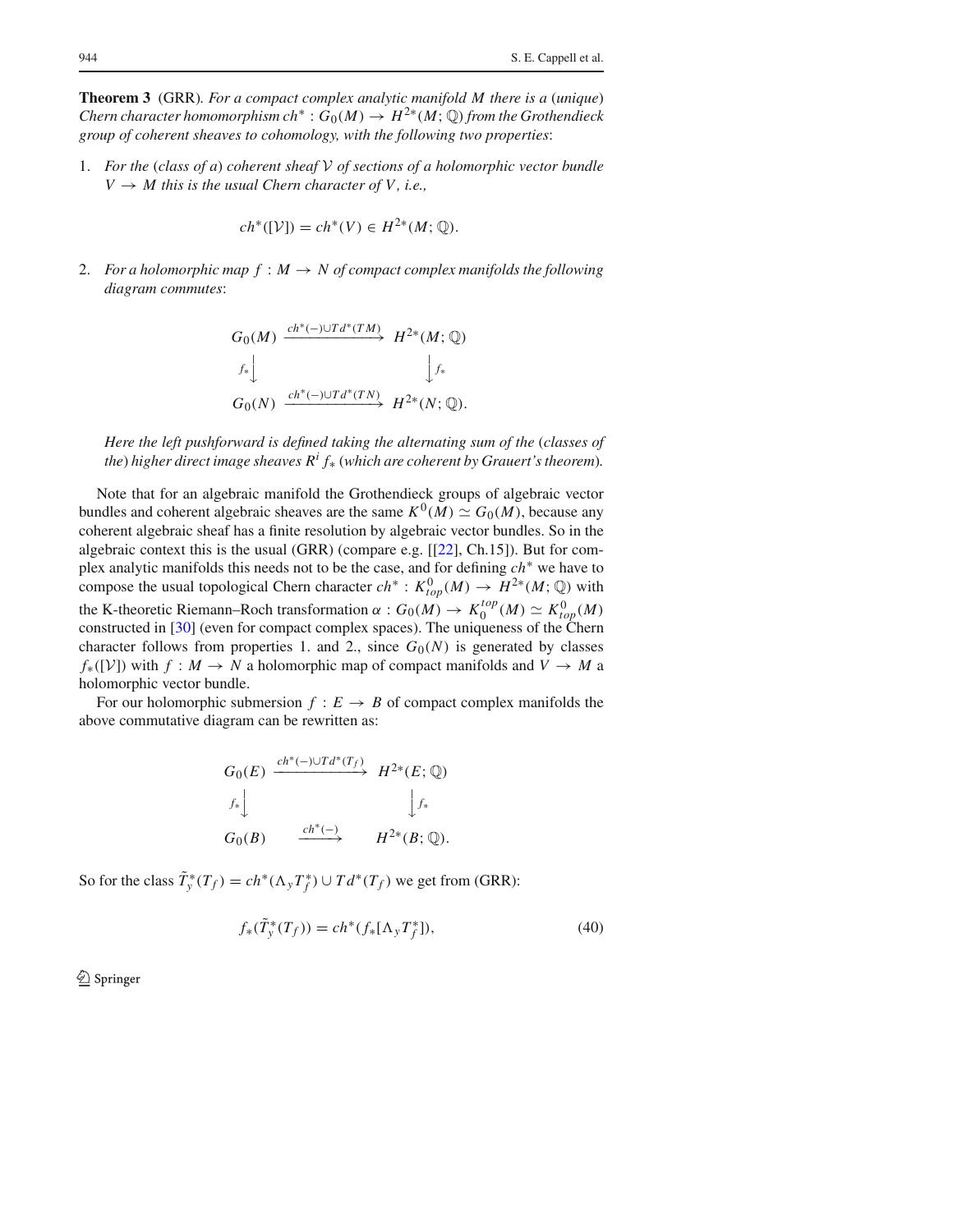with  $\Lambda_y T_f^* = \sum_p \Omega_{E/B}^p \cdot y^p$ . Therefore, we need to understand the higher direct image sheaves  $R^q f_* \Omega_{E/B}^{p^2}$ , which a priori are only coherent sheaves. But by the (relative) Hodge to de Rham spectral sequence (compare [[37], Proposition 10.29]):

$$
{}^{'}E_1^{p,q} = R^q f_* \Omega_{E/B}^p \Rightarrow R^{p+q} f_* \Omega_{E/B}^{\bullet} = H_{DR}^{p+q}(E/B) \simeq R^{p+q} f_* \mathbb{C}_E \otimes_{\mathbb{C}} \mathcal{O}_B,
$$
\n(41)

these coherent sheaves are related to the locally constant sheaves  $R^k f_* \mathbb{C}_E$ . Note that this spectral sequence is induced by the "trivial filtration" of the relative de Rham complex  $\Omega_{E/B}^{\bullet}$ . By analytic restriction to a fiber of *f* one has the (absolute) Hodge to de Rham spectral sequence of the fiber *Fb*:

$$
{}^{'}E_1^{p,q} = H^q(F_b; \Omega_{F_b}^p) \Rightarrow \mathbb{H}^{p+q}(F_b; \Omega_{F_b}^{\bullet}) = H_{DR}^{p+q}(F_b) \simeq H^{p+q}(F_b; \mathbb{C}). \tag{42}
$$

And under suitable assumptions on  $F_b$ , this spectral sequence degenerates at  $E_1$ . A sufficient condition for this to happen is, for example, that  $F_b$  is bimeromorphic to a compact Kähler manifold (compare [[37], Corollary 2.30]), e.g. *Fb* is itself a Kähler manifold or an algebraic manifold. But  $(42)$  also degenerates at  $E_1$  for any two-dimensional compact surface. Finally, if the Hodge to de Rham spectral sequence (42) degenerates at  $E_1$  for all fibers  $F_b$  of f, then (by Grauert's base change theorem) the relative Hodge to de Rham spectral sequence (41) also degenerates at *E*1, and all coherent direct image sheaves  $R^q f_* \Omega^p_{E/B}$  are locally free (compare [[37], p. 251]). All the above considerations imply the following result:

**Theorem 4** Let  $f : E \to B$  be a holomorphic submersion of compact complex man*ifolds such that for all fibers Fb of f the Hodge to de Rham spectral sequence* (42)  $\sigma$  *degenerates at E*<sub>1</sub>. Then all coherent direct image sheaves R<sup>q</sup>  $f_* \Omega_{E/B}^p$  are locally free, *and the* χ*<sup>y</sup> -genus of E can be computed by the formula*:

$$
\chi_{\mathcal{Y}}(E) = \int\limits_{[B]} ch^*(\chi_{\mathcal{Y}}(f)) \cup \tilde{T}_{\mathcal{Y}}^*(TB),\tag{43}
$$

*where*

$$
\chi_y(f) := \sum_{p,q} \left(-1\right)^q \left[ R^q f_* \Omega^p_{E/B} \right] \cdot y^p \in K^0(B)[y]
$$

### *is the K-theory*  $\chi_{y}$ -*characteristic of f.*

We shall now explain how one obtains from this a proof of Theorem 1 and of formula (5) from the introduction. If a compact complex manifold *M* is bimeromorphic to a compact Kähler manifold, then not only the Hodge to de Rham spectral sequence degenerates at  $E_1$ , but the induced decreasing filtration  $F$  on

$$
\mathbb{H}^k(M; \Omega_M^{\bullet}) = H^k_{DR}(M) \simeq H^k(M; \mathbb{C}) =: V
$$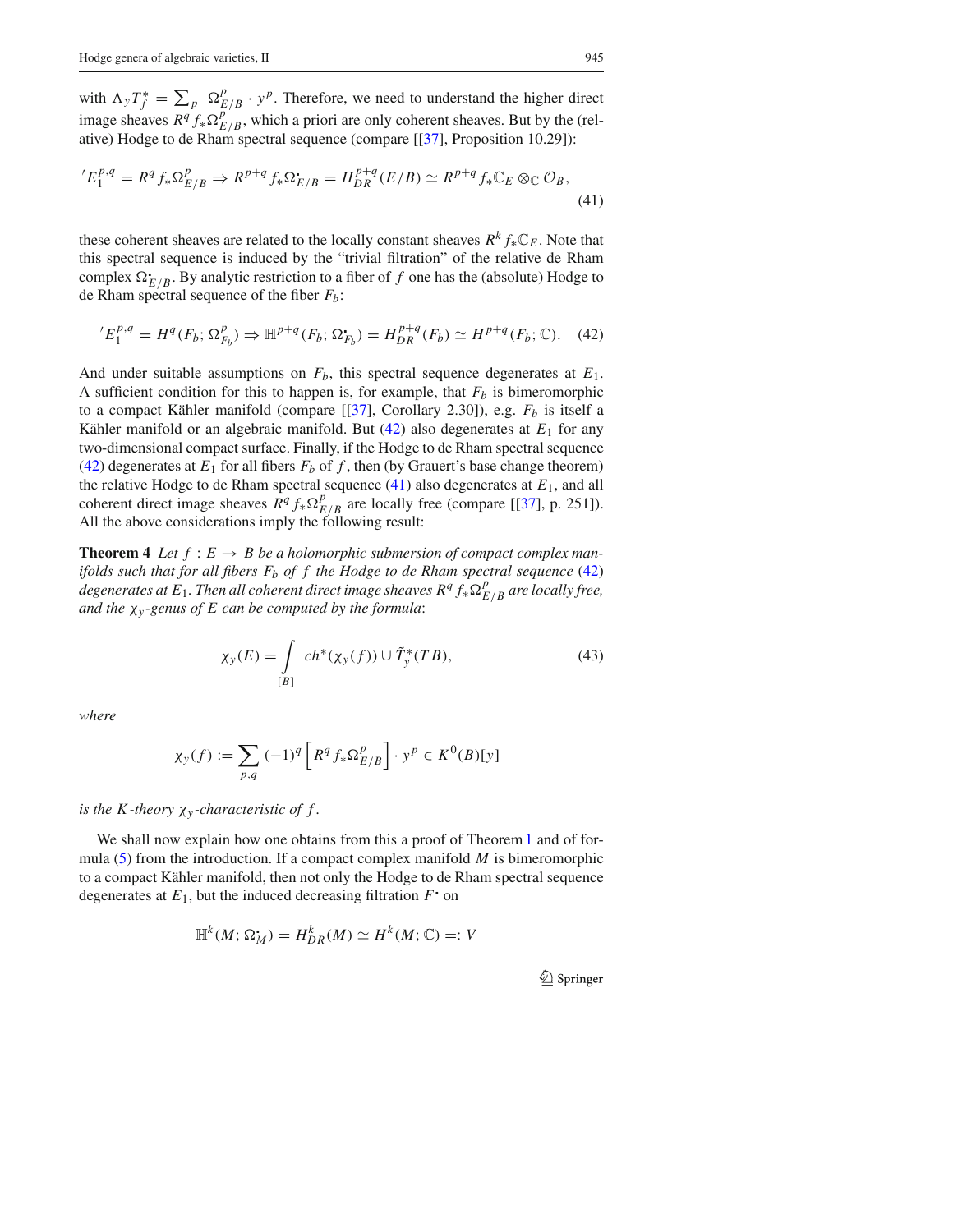defines a pure Hodge structure of weight *k* (compare [[37], Corollary 2.30]), i.e.,

$$
F^p(V) \cap \overline{F^{k-p+1}(V)} = \{0\}.
$$

Here the conjugation  $\bar{ }$  on *V* comes from the real (or rational) structure

$$
H^k(M; \mathbb{C}) \simeq H^k(M; \mathbb{R}) \otimes_{\mathbb{R}} \mathbb{C} \simeq H^k(M; \mathbb{Q}) \otimes_{\mathbb{Q}} \mathbb{C}.
$$

Moreover, this pure Hodge structure is polarizable over  $\mathbb R$  (or over  $\mathbb Q$  for *M* algebraic) (compare [17]), i.e., there is a  $(-1)^k$ -symmetric pairing

$$
Q: V \otimes_{\mathbb{R}} V \to \mathbb{R} \quad \left( \text{or} \quad Q: V \otimes_{\mathbb{Q}} V \to \mathbb{Q} \right),
$$

satisfying suitable properties (compare [[37], p. 38–39]).

By the arguments of Griffiths [24], these considerations when applied to the fibers of a holomorphic submersion  $f : E \to B$  of compact complex manifolds, yield a polarizable variation of R-Hodge structures of weight *k* on the direct image sheaves  $R^k f_* \mathbb{R}_E$  with

$$
\mathcal{H}^{p,q} := Gr_{\mathcal{F}}^p(R^{p+q} f_* \mathbb{C}_E \otimes_{\mathbb{C}} \mathcal{O}_B) \simeq R^q f_* \Omega_{E/B}^p,\tag{44}
$$

provided we are in any one of the following cases (compare [[37], Corollary 10.32], [17], [24]):

- 1. *E* is a Kähler manifold, or more generally bimeromorphic to a compact Kähler manifold.
- 2. *f* is a projective morphism.
- 3. *f* is an algebraic morphism of complex algebraic manifolds.

So we get a  $(-1)^k$ -symmetric pairing  $Q : \mathcal{L} \otimes_{\mathbb{R}} \mathcal{L} \to \mathbb{R}_B$  for the local system  $\mathcal{L} = R^k f_* \mathbb{R}_E$ , together with a decreasing filtration  $\mathcal{F}$  of  $(\mathcal{L} \otimes_{\mathbb{R}} \mathbb{C}_B) \otimes_{\mathbb{C}} \mathcal{O}_B =: V$  by holomorphic subbundles, which on each fiber define a polarized Hodge structure of weight *k*. Finally, the induced flat connection  $\nabla : \mathcal{V} \to \mathcal{V} \otimes \Omega_B^1$  satisfies the Griffiths' transversality condition

$$
\nabla(\mathcal{F}^p\mathcal{V})\subset\mathcal{F}^{p-1}\mathcal{V}\otimes\Omega^1_B
$$

for all *p*. Note that the structure of such a geometric variation of Hodge structures is a condition on the cohomology of the fibers of *f* , whereas the existence of a polarization is a global property, were we use one of our assumptions 1, 2 or 3. In the last two cases, the polarization is even defined over  $\mathbb Q$ . This finishes the proof of Theorem 1 which we recall below for the convenience of the reader, and it also proves formula (5) from the introduction:

**Theorem 5** *Let*  $f : E \rightarrow B$  *be a holomorphic submersion of compact complex manifolds. Assume we are in any one of the following cases*: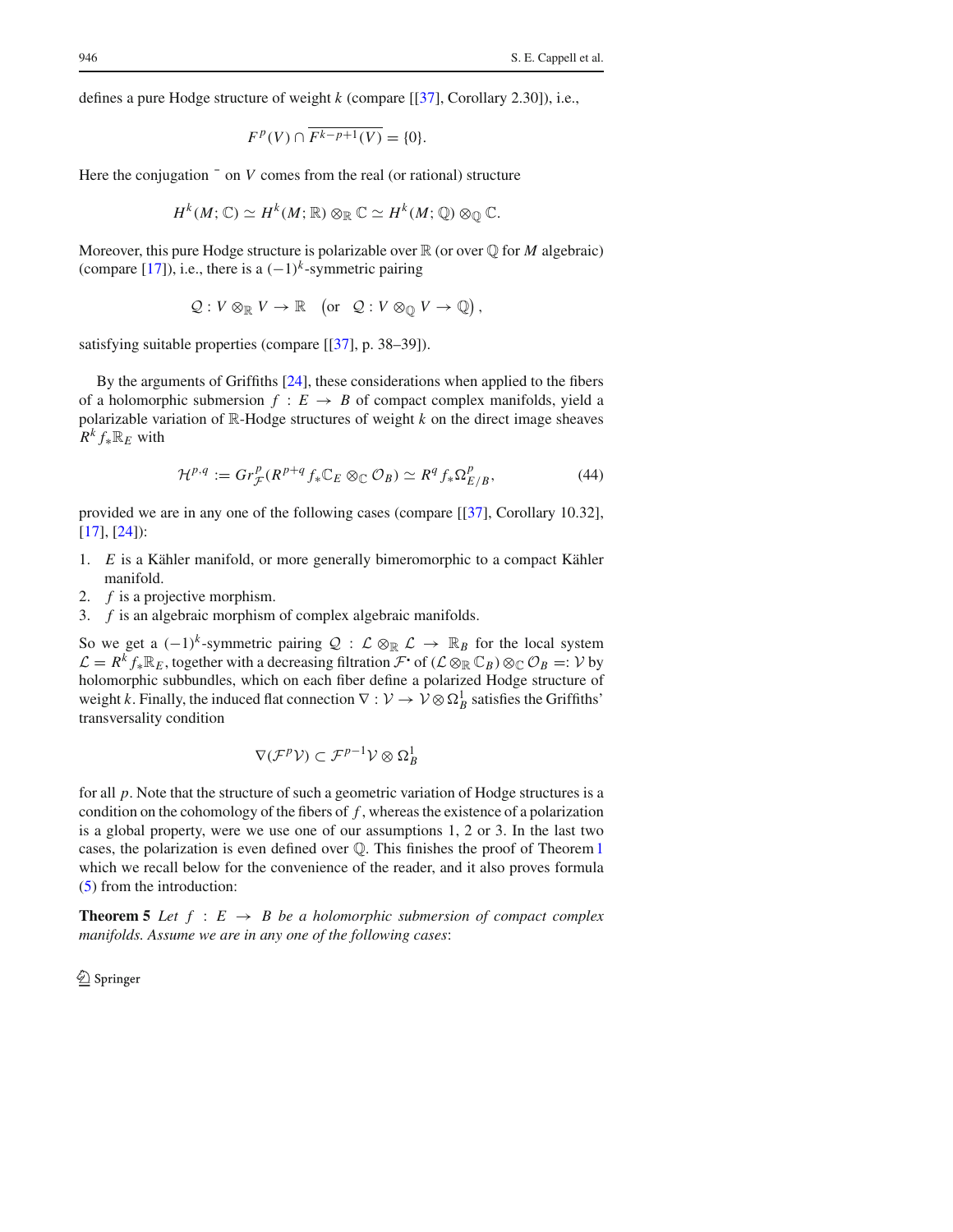- 1. *E is a Kähler manifold, or more generally bimeromorphic to a compact Kähler manifold.*
- 2. *f is a projective morphism.*
- 3. *f is an algebraic morphism of complex algebraic manifolds.*

*Then the* χ*<sup>y</sup> -genus of E can be computed by the following formula*:

$$
\chi_{\mathcal{Y}}(E) = \int\limits_{[B]} ch^*(\chi_{\mathcal{Y}}(f)) \cup \tilde{T}_{\mathcal{Y}}^*(TB),\tag{45}
$$

*where*

$$
\chi_y(f):=\sum_k\;(-1)^k\cdot\chi_y([R^kf_*\mathbb{R}_E,\mathcal{F}^\bullet])\in K^0(B)[y]
$$

*is the K-theory*  $\chi_{y}$ -characteristic of f, for

$$
\chi_{y}([\mathcal{L}, \mathcal{F}^{\bullet}]) := \sum_{p} \left[ Gr_{\mathcal{F}}^{p}(\mathcal{L} \otimes_{\mathbb{R}} \mathcal{O}_{B}) \right] \cdot (-y)^{p} \in K^{0}(B)[y, y^{-1}]
$$

*the K-theory*  $\chi$ <sup>*y*</sup>-*characteristic of a polarizable variation of*  $\mathbb{R}$ *-Hodge structures*  $\mathcal{L}$ (*with <sup>F</sup>*! *the Hodge filtration on the associated flat vector bundle*)*.*

- *Remark 8* (1) Note that if  $\pi_1(B)$  acts trivially on the real cohomology of the fibers of a holomorphic submersion  $f : E \to B$  as in the statement of Theorem 5, then by Griffiths' "rigidity" theorem [24] all polarizable variations of Hodge structures  $R^k f_* \mathbb{R}_E$  are constant, since the underlying local systems are constant. We get in this case the "multiplicativity" of the  $\chi_y$ -genus for holomorphic submersions as in one of the cases 1, 2, or 3 above. We should also point out that by formula (45) the multiplicativity property holds provided only that the locally-free sheaves  $\mathcal{H}^{p,q}$  are all flat (since by [27] rational Chern classes of flat bundles are trivial in positive degrees). This is the case if the above variations are what is called "local systems of Hodge structures" (compare [[37], Example 10.7]).
- (2) Formula (45) shows the deviation from multiplicativity of the  $\chi_y$ -genus of fiber bundles in the presence of monodromy. The right-hand side of (45) is a sum of polynomials, one of the summands being  $\chi_y(B) \cdot \chi_y(F)$ , for *F* the generic fiber. Indeed, as already pointed out, the zero-dimensional piece of  $ch^*(\chi_y(f))$ is  $\chi_{\nu}(F)$ .
- (3) Formula (45) is a Hodge-theoretic analogue of Atiyah's signature formula [[2], (4.3)] in the complex analytic/algebraic setting. Indeed, if  $y = 1$ , then by [[50], Remark 3, and in the notation of  $[[2]$ , Sect. 4,

$$
\widetilde{T}_1^*(T_B) = \prod_{i=1}^{\dim B} \frac{\alpha_i}{\tanh\left(\frac{1}{2}\alpha_i\right)} =: \widetilde{\mathcal{L}}(B),\tag{46}
$$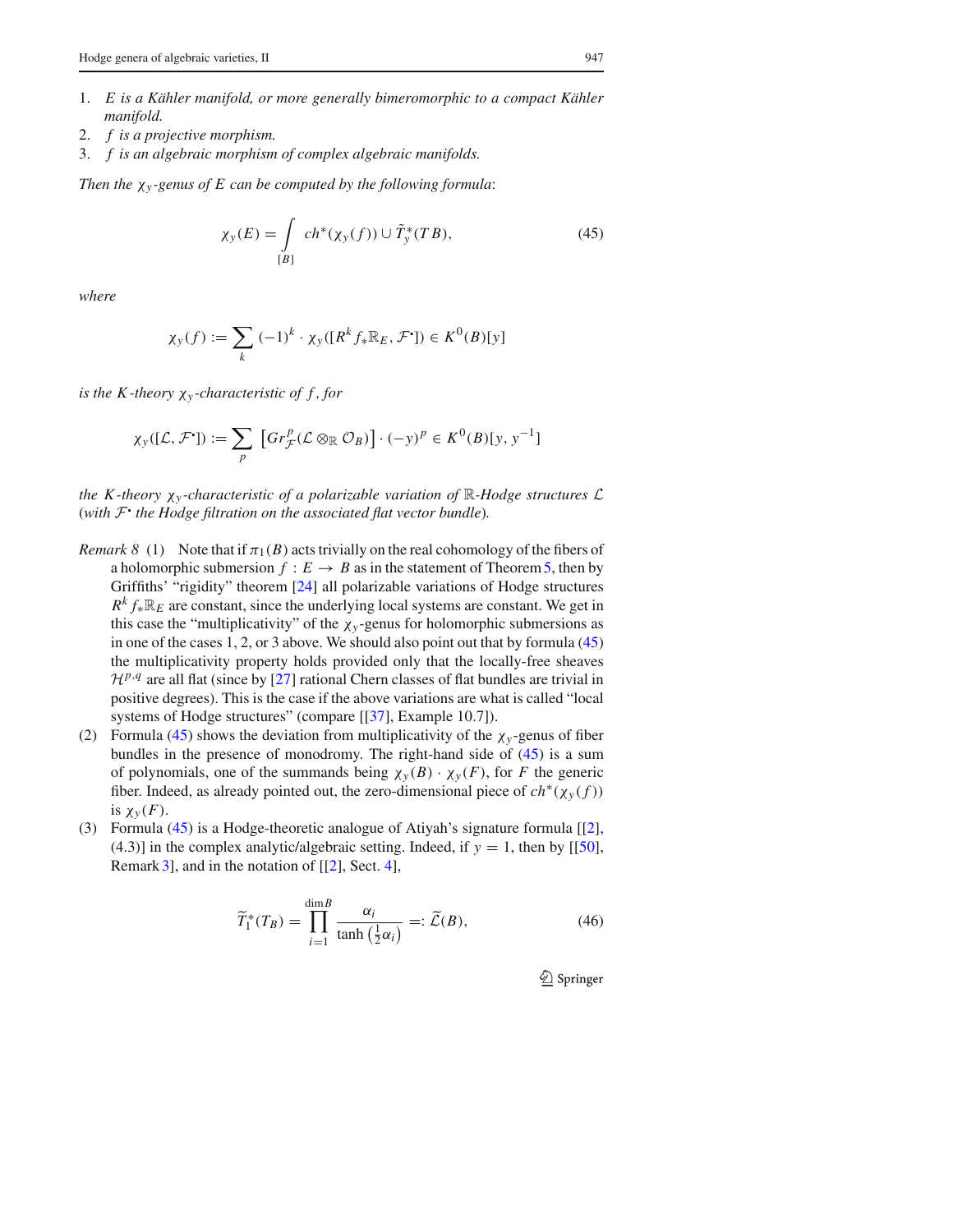where  $\alpha_i$  are the Chern numbers of the tangent bundle of *B*. Moreover, it is known that  $\chi_1(E) = \sigma(E)$  is the usual signature (see [25]), and in a similar fashion one can show that  $(-1)^q$ *H*<sup>*p*,*q*</sup> is the *K*-theory signature Sign(*f*) from [2]. In other words, the value at  $y = 1$  of (45) yields Atiyah's formula

$$
\sigma(E) = \int_{[B]} ch^*(Sign(f)) \cup \widetilde{\mathcal{L}}(B). \tag{47}
$$

(4) In [2], Atiyah pointed out that his examples on the non-multiplicativity of the signature of holomorphic fibrations  $Z \to C$  with  $\dim_{\mathbb{C}} Z = 2$ ,  $\dim_{\mathbb{C}} C = 1$  and with non-trivial monodromy action on the cohomology of the fiber *G*, also show the non-multiplicativity of the Todd genus Td*(*−*)*. Examples of non-multiplicativity in higher dimensions can be obtained as follows. Let  $D \to C$  be an arbitrary holomorphic fiber bundle with fiber *F* and having a trivial monodromy. Then the Todd (and hence  $\chi_{y}$ -) genus is non-multiplicative for the fibration  $Z \times_C D \to D$ , since  $Z \times_C D$  also fibers over *Z* with fiber *F* and trivial monodromy, and

$$
Td(Z \times_C D) = Td(F) \cdot Td(Z) \neq Td(F) \cdot Td(C) \cdot Td(G) = Td(D) \cdot Td(G).
$$
\n(48)

More such examples can be obtained via standard constructions, e.g., fiber or direct products of Atiyah's examples, or higher dimensional examples as above.

(5) Theorem5 can be extended so that we allow *E* and *F* to be singular. We can also discard the compactness assumption on the base *B*, but in this case we need to allow contributions "at infinity" in our formula; see the discussion at the end of Sect. 4.4 for precise formulations of these general results.

#### 4.3 Higher  $\chi$ <sub>v</sub>-genera and period domains

In this section, we express the deviation from multiplicativity of the  $\chi_y$ -genus in (4) in terms of higher-genera associated to cohomology classes of the quotient by the monodromy group of the corresponding period domain associated to the polarizable variation of R-Hodge structures  $[R^k f_* \mathbb{R}_E, \mathcal{F}^{\bullet}]$  ( $k \in \mathbb{Z}$ ). These higher-genera are analogous to the previously considered Novikov-type invariants corresponding to the cohomology classes of the fundamental group (e.g., see [6]), and in some cases they coincide with the latter.

Let  $[L, \mathcal{F}]$  be a polarizable variation of  $\mathbb{R}$ -Hodge structures of weight *k* on a compact complex manifold *B*. And let *D* be Griffiths' classifying space [24] for  $[L, \mathcal{F}]$ . More precisely, if  $(L, F)$  is the stalk of  $\mathcal L$  at a point  $b \in B$  together with its Hodge filtration, and if  $\epsilon = (-1)^k$  is the type of a polarization Q on L with  $\eta$  the Hodge partition given by  $\dim(L \otimes \mathbb{C}) = \sum_{p} h^{p,k-p}$  (for  $h^{p,k-p} := \dim F^p / F^{p+1}$ ), then  $D := D_{\epsilon,\eta}$  is the classifying space of weight *k* pure Hodge structures of type  $(\epsilon,\eta)$ . This space is a subset in the flag manifold consisting of flags in *L* which satisfy the Riemann bilinear relations. In particular, *D* is the base of the universal flag bundle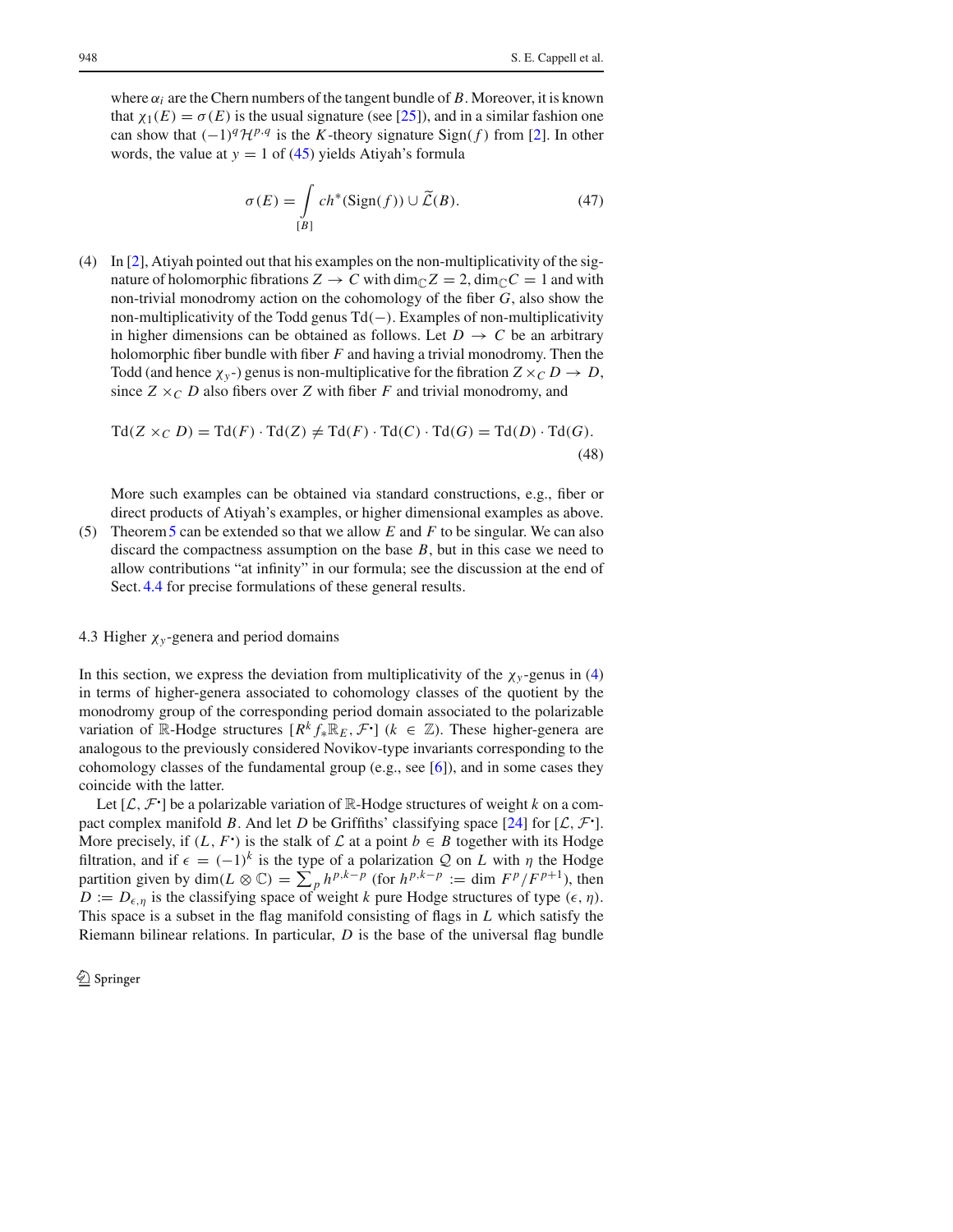$\mathcal{F}_{\eta} := \left( \cdots \subset \mathcal{F}^{p+1} \subset \mathcal{F}^p \subset \cdots \right)$  with rank  $\mathcal{F}^p = \dim F^p$ , which has the flags as its fiber, and it is also the base for the bundles  $\mathcal{H}^p := \mathcal{F}^p / \mathcal{F}^{p+1}$ .

Let  $\bar{\Gamma}$  be the monodromy group corresponding to  $\mathcal{L}$ . Then  $\bar{\Gamma}$  is a subgroup in the subgroup of  $GL(\dim(L), \mathbb{R})$  consisting of transformations preserving the biliniar form *Q*. We assume  $\overline{\Gamma}$  is discrete, e.g.  $\overline{\Gamma}$  is finite. Note that  $\overline{\Gamma}$  is automatically discrete if we have a rational polarization of the variation of  $\mathbb{Z}$ -Hodge structures  $\mathcal{L} \simeq \mathcal{L}(\mathbb{Z}) \otimes_{\mathbb{Z}} \mathbb{R}$ , with  $\mathcal{L}(\mathbb{Z})$  a local system of finitely generated abelian groups. In Theorem 1 (or 5) this is for example true in the cases 2 and 3. Then a finite index subgroup  $\Gamma \subset \overline{\Gamma}$  acts also freely on *D* so that  $D/\Gamma$  is a complex manifold. Moreover,  $[\mathcal{L}, \mathcal{F}^{\bullet}]$  is classified by a holomorphic map

$$
\pi:B\to D/\Gamma,
$$

in such a way that the holomorphic vector bundle

$$
Gr_{\mathcal{F}}^p(\mathcal{L}\otimes_{\mathbb{R}}\mathcal{O}_B)\simeq \pi^*\mathcal{H}^p
$$

is the pullback under  $\pi$  of a corresponding (universal) vector bundle  $\mathcal{H}^p \to D/\Gamma$ . Indeed, the action of the group  $\Gamma$  on  $L$  and  $D$  induces an action on the total space of  $\mathcal{F}_{\eta}$  so that the projection  $\mathcal{F}_{\eta} \to D$  is  $\Gamma$ -equivariant. The latter map induces the locally trivial fibration  $\mathcal{F}_{\eta}/\Gamma \to D/\Gamma$  and, moreover, for any  $h^{p,k-p} \in \eta$  the bundle  $\mathcal{H}^p$ over *D* descends to a universal bundle (also denoted by  $\mathcal{H}^p$ ) over the quotient  $D/\Gamma$ . Therefore, we can write:

$$
ch^*(\chi_y([\mathcal{L}, \mathcal{F}^{\bullet}])) \cup \tilde{T}_y^*(TB) = \sum_p (\pi^*(ch^*(\mathcal{H}^p) \cup \tilde{T}_y^*(TB)) \cdot (-y)^p. \tag{49}
$$

We next make the following definition:

**Definition 2** Let  $\alpha \in H^*(D/\Gamma)$ . The higher genus  $\chi_y^{[\alpha]}$  is defined by:

$$
\chi_{y}^{[\alpha]} = \int\limits_{[B]} \pi^*(\alpha) \cup \tilde{T}_y(TB).
$$

Among polarizable variations of Hodge structures one can single out those for which, if  $\epsilon = -1$  there are at most two non-vanishing Hodge numbers, and if  $\epsilon = +1$ and  $p \neq q$  then all  $h^{p,q} = 0$  except for at most two of them for which one has  $h^{p,q} = 1$ . In this case, the period domain is simply-connected, since it is the Siegel upper-half plane for  $\epsilon = -1$ , and it is  $SO(2, h^{p,p})/U(1) \times SO(h^{p,p})$ , i.e., the quotient by the maximal compact subgroup, for  $\epsilon = +1$  (see [[14], p. 145]). It follows that the period map factors as  $B \to B\pi_1(B) \to D/\Gamma = B\Gamma$  (where  $B\Gamma$  is the classifying space of  $\Gamma$ ), and  $\chi_y^{[\alpha]}$  coincides in this case with the higher  $\chi_y$ -genus considered in [6]. We shall refer to such variations as "topological variations" of Hodge structures.

Let us consider the polarized variation of Hodge structures  $[R^k f_* \mathbb{R}_E, \mathcal{F}^{\bullet}]$  coming from a map  $f : E \to B$  as in the statement of Theorem 1. If we denote by  $\mathcal{H}^p_k$  the corresponding universal bundle on the quotient of the associated classifying space by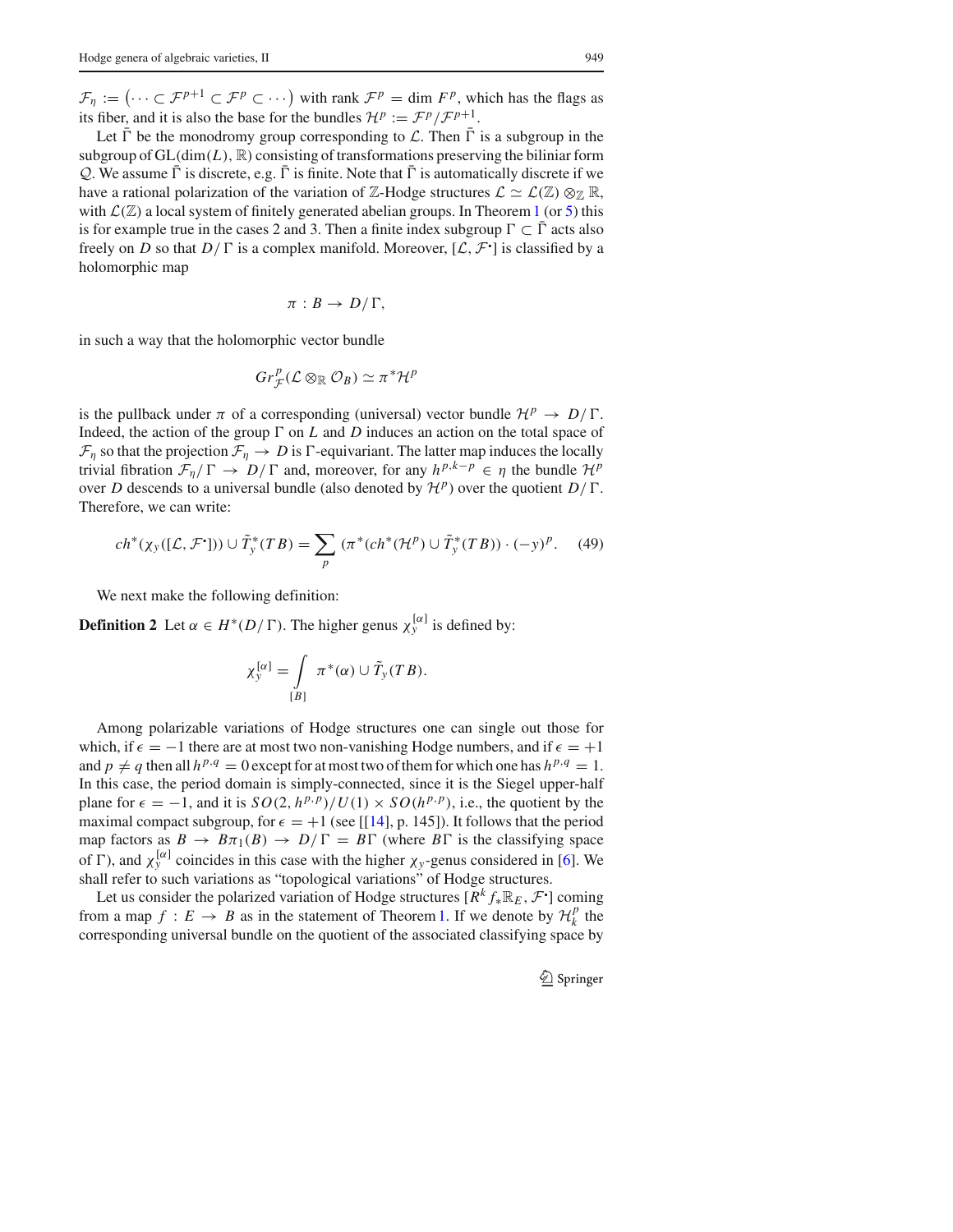the monodromy group, then by (49) our formula (4) can easily be rewritten in terms of the higher genera

$$
\chi_y^{\left[\alpha_{\Gamma}^{p,k}\right]}(B) := \int\limits_{[B]} \pi^*(ch^*(\mathcal{H}_k^p)) \cup \tilde{T}_y^*(TB) \tag{50}
$$

corresponding to the polarized variation of Hodge structures [ $R^k f_* \mathbb{R}_E$ ,  $\mathcal{F}^{\bullet}$ ] as follows:

## **Theorem 6**

$$
\chi_{y}(E) = \sum_{p,k} (-1)^{k} \chi_{y}^{\left[\alpha_{\Gamma}^{p,k}\right]}(B) \cdot (-y)^{p}.
$$
 (51)

*Remark* 9 If  $\Gamma = 1$  (i.e., the monodromy group  $\overline{\Gamma}$  is trivial or finite), we obtain the multiplicativity of the  $\chi_{y}$ -genus. More generally, if the pieces  $H^{p,q}$  of the Hodge decomposition on the cohomology of the fiber are monodromy invariant then the period map is homotopic to the map to a point, and again one has multiplicativity.

*Remark 10* Fibrations for which the fibers are curves or K3 surfaces induce topological variations of Hodge structures, hence the  $\chi_y$ -genus of the total space can be expressed in terms of Novikov-type higher χ*<sup>y</sup>* -genera. On the other hand, for fibrations with fibers of higher dimensions one needs the generalization of the higher  $\chi_y$ -genus as defined in this section (except for very special cases).

## 4.4 A Hodge-theoretic analogue of Meyer's twisted signature formula

Let  $[\mathcal{L}, \mathcal{F}]$  be a polarizable variation of  $\mathbb{R}$ -Hodge structures on a compact Kähler manifold  $B$  (with  $\mathcal{F}$ <sup>-</sup> the corresponding Hodge filtration on the associated flat vector bundle). Then by a classical result of Zucker [[51], Theorem 2.9, Lemma 2.11], the cohomology  $H^*(B; \mathcal{L})$  gets an induced polarizable R-Hodge structure with the Hodge filtration induced from the filtered (by Griffiths' transversality) de Rham complex  $(\Omega_B^{\bullet}(\mathcal{V}), F^{\bullet})$ of the associated flat vector bundle  $V = \mathcal{L} \otimes_{\mathbb{R}} \mathcal{O}_B$ , where  $\Omega_B(\mathcal{V}) := \Omega_B \otimes_{\mathcal{O}_B} \mathcal{V}$ .

For a compact complex algebraic manifold *B*, the same is true for a polarizable variation of Q-Hodge structures by Saito's theory of algebraic mixed Hodge modules [38,39].

The key point used in the results of this section is the fact that the spectral sequence induced by the above filtration  $F$ <sup> $\cdot$ </sup> of the twisted de Rham complex, i.e.,

$$
{}^{'}E_1^{p,q} = \mathbb{H}^{p+q} \left( B; Gr_F^p(\Omega_B^{\bullet}(\mathcal{V})) \right) \Rightarrow \mathbb{H}^{p+q}(B; \Omega_B^{\bullet}(\mathcal{V})) \simeq H^{p+q}(B; \mathcal{L} \otimes \mathbb{C}) \tag{52}
$$

degenerates at  $E_1$ . In the Kähler case this is the result from  $[[51]$ , Lemma 2.11], whereas a corresponding relative version for a projective morphism is the main result of [[38], Theorems 1, 5.3.1]. Finally, a compact algebraic manifold *B* is bimeromorphic to a projective algebraic manifold *M*, i.e., there is a projective birational morphism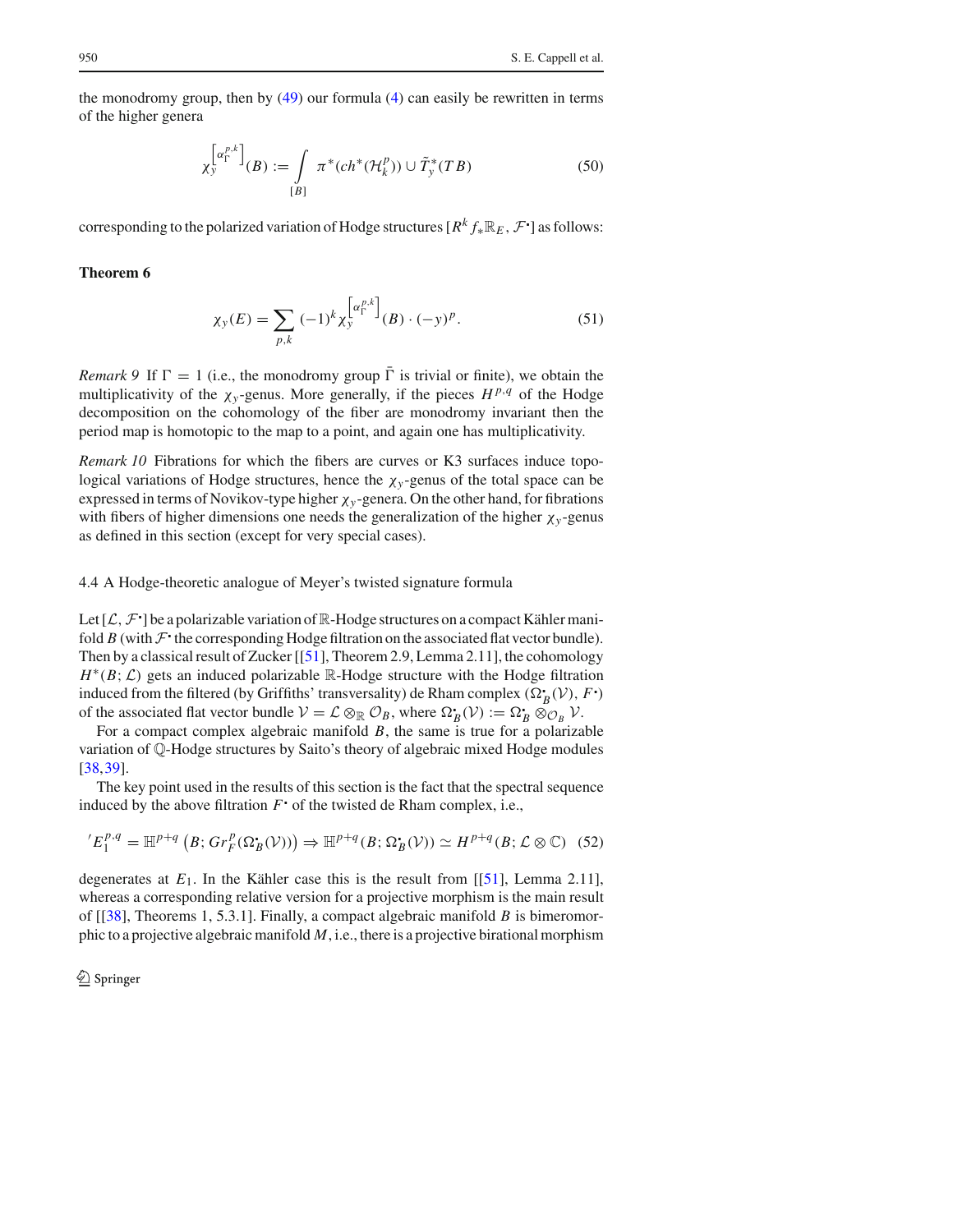$\pi : M \to B$ . Then the spectral sequence for  $(\Omega_B^{\bullet}(\mathcal{V}), F^{\bullet})$  is a direct summand of the spectral sequence for  $(\Omega_M^*(\pi^*\mathcal{V}), F^*)$ , which implies the degeneration claim (compare also with [[41], Theorem 2.2] for a much more general relative version in a suitable Kähler context). This will be used in the proof of the following Hodge-theoretic version of Meyer's twisted signature formula [33]:

**Theorem 7** *Let* [*L, <sup>F</sup>*! ] *be a* (*rational*) *polarizable variation of Hodge structures on a compact Kähler* (*or compact algebraic*) *manifold B so that H*∗*(B*;*L) gets an induced* (*rational*) *polarizable Hodge structure with F*! *the associated Hodge filtration. Then*

$$
\chi_{\mathcal{Y}}([H^*(B; \mathcal{L}), F^{\bullet}]) = \int_{[B]} ch^*(\chi_{\mathcal{Y}}([\mathcal{L}, \mathcal{F}^{\bullet}])) \cup \tilde{T}_{\mathcal{Y}}^*(TB), \tag{53}
$$

*where*

$$
\chi_{y}([\mathcal{L}, \mathcal{F}^{\bullet}]) := \sum_{p} \left[ Gr_{\mathcal{F}}^{p}(\mathcal{L} \otimes_{\mathbb{R}} \mathcal{O}_{B}) \right] \cdot (-y)^{p} \in K^{0}(B)[y, y^{-1}]
$$

*is the K-theory*  $\chi_{y}$ -*characteristic of* [ $\mathcal{L}, \mathcal{F}$ <sup>\*</sup>].

*Proof* By definition,

$$
\chi_{y}([H^*(B; \mathcal{L}), F^{\bullet}]) = \sum_{i, p} (-1)^i \dim_{\mathbb{C}} Gr_F^p H^i(B; \mathcal{L} \otimes \mathbb{C}) \cdot (-y)^p
$$

$$
= \sum_p \chi^p(B; \mathcal{L}) \cdot (-y)^p,
$$

where  $\chi^p(B; \mathcal{L}) := \sum_i (-1)^i \dim_{\mathbb{C}} Gr_F^p H^i(B; \mathcal{L} \otimes \mathbb{C})$  is the Euler characteristic associated to the exact functor  $Gr_F^p$ .

If  $V = L \otimes_{\mathbb{R}} C_B$  is the flat bundle associated to *L* with decreasing Hodge filtration  $\mathcal{F}$ <sup>1</sup>, then the Hodge filtration on  $H^{j}(B; \mathcal{L})$  is induced via the isomorphism

$$
H^j(B; \mathcal{L} \otimes \mathbb{C}) \simeq \mathbb{H}^j(B; \Omega_B^* \otimes_{\mathcal{O}_B} \mathcal{V}),
$$

from the filtration  $F$ <sup>2</sup> defined by Griffiths' transversality on the twisted de Rham complex  $\Omega_B^{\bullet}(\mathcal{V}) := \Omega_B^{\bullet} \otimes_{\mathcal{O}_B} \mathcal{V}$ :

$$
F^{p}(\Omega_{B}^{*} \otimes_{\mathcal{O}_{B}} \mathcal{V}) := \left[ \mathcal{F}^{p} \mathcal{V} \stackrel{\nabla}{\to} \Omega_{B}^{1} \otimes \mathcal{F}^{p-1} \mathcal{V} \stackrel{\nabla}{\to} \cdots \stackrel{\nabla}{\to} \Omega_{B}^{i} \otimes \mathcal{F}^{p-i} \mathcal{V} \stackrel{\nabla}{\to} \cdots \right]
$$

The associated graded is the complex

$$
Gr_F^p(\Omega_B^{\bullet} \otimes_{\mathcal{O}_B} \mathcal{V}) = \left(\Omega_B^{\bullet} \otimes_{\mathcal{O}_B} Gr_{\mathcal{F}}^{p-1} \mathcal{V}, \ Gr_F \nabla\right)
$$

with the induced differential.

<sup>2</sup> Springer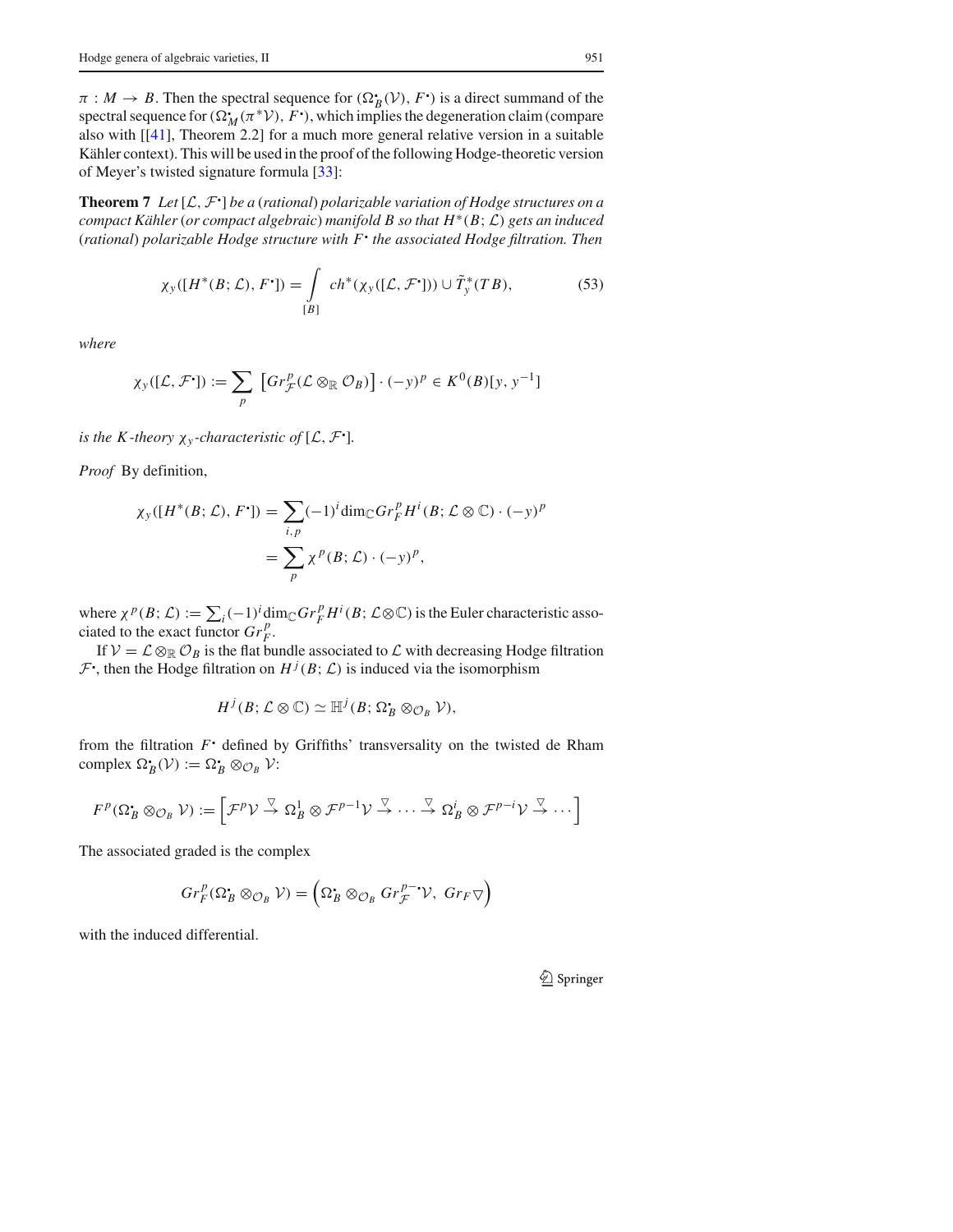Then

$$
\chi^{p}(B; \mathcal{L}) = \sum_{k} (-1)^{k} \dim_{\mathbb{C}} Gr_{F}^{p} H^{k}(B; \mathcal{L} \otimes \mathbb{C})
$$
  
= 
$$
\sum_{k} (-1)^{k} \dim_{\mathbb{C}} Gr_{F}^{p} \mathbb{H}^{k}(B; \Omega_{B}^{*} \otimes_{\mathcal{O}_{B}} \mathcal{V})
$$
  

$$
\stackrel{(*)}{=} \sum_{k} (-1)^{k} \dim_{\mathbb{C}} \mathbb{H}^{k}(B; Gr_{F}^{p}(\Omega_{B}^{*} \otimes_{\mathcal{O}_{B}} \mathcal{V}))
$$
  
= 
$$
\chi(B, \Omega_{B}^{*} \otimes_{\mathcal{O}_{B}} Gr_{F}^{p-*} \mathcal{V}),
$$

where  $(*)$  follows from the  $E_1$ -degeneration of the spectral sequence (52).

The last term in the above equality can be computed by using the invariance of the Euler characteristic under spectral sequences. In general, if  $K$  is a complex of sheaves on a topological space *B*, then there is the following spectral sequence calculating its hypercohomology (e.g., see [[20], Sect. 2.1]):

$$
E_1^{i,j} = H^j(B; \mathcal{K}^i) \Longrightarrow \mathbb{H}^{i+j}(B; \mathcal{K}^{\bullet}).
$$

Assuming all  $\chi(B; \mathcal{K}^i)$  are defined, then  $\chi(B; \mathcal{K}^i)$  is also defined, and it can be computed from the  $E_1$ -term as

$$
\chi(B; \mathcal{K}^{\bullet}) = \sum_{i,j} (-1)^{i+j} \dim H^j(B; \mathcal{K}^i) = \sum_i (-1)^i \chi(B; \mathcal{K}^i)
$$

Therefore,

$$
\chi_{\mathcal{Y}}([H^*(B; \mathcal{L}), F^{\bullet}]) = \sum_{p} \chi^{p}(B; \mathcal{L}) \cdot (-y)^p
$$
  
= 
$$
\sum_{p} \chi(B; \Omega_B^{\bullet} \otimes_{\mathcal{O}_B} Gr_{\mathcal{F}}^{p-\bullet} \mathcal{V}) \cdot (-y)^p
$$
  
= 
$$
\sum_{i, p} (-1)^i \chi(B; \Omega_B^i \otimes Gr_{\mathcal{F}}^{p-i} \mathcal{V}) \cdot (-y)^p,
$$

and by the Hirzebruch–Riemann–Roch theorem (HRR), the last term in the above inequality can be written as:

$$
\int\limits_{[B]}\left(\sum_{i,p}(-1)^i\left(ch^*(\Omega_B^i\otimes Gr_{\mathcal{F}}^{p-i}\mathcal{V})\cup Td^*(TB)\cap [B]\right)\cdot (-y)^p\right).
$$

Finally, the characteristic class under the integral sign can be computed as

<sup>2</sup> Springer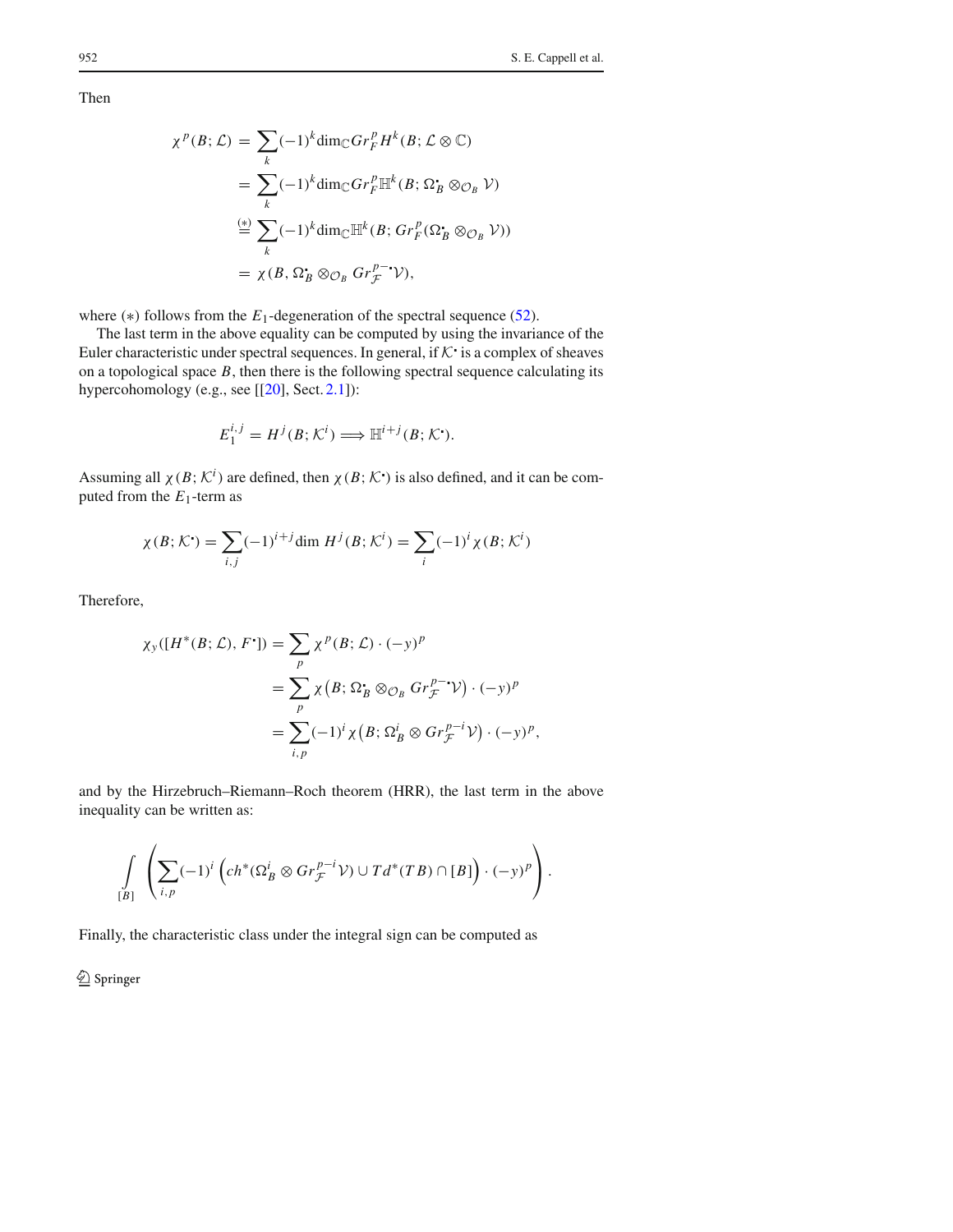$$
\sum_{i,p} (-1)^i (ch^*(\Omega_B^i \otimes Gr_{\mathcal{F}}^{p-i}\mathcal{V}) \cup Td^*(TB) \cap [B]) \cdot (-y)^p
$$
  
= 
$$
\left(\sum_{i,p} ch^*(Gr_{\mathcal{F}}^{p-i}\mathcal{V}) \cdot (-y)^{p-i}\right) \cdot \left(\sum_i ch^*(\Omega_B^i) \cdot y^i\right) \cup Td^*(TB) \cap [B]
$$
  
= 
$$
ch^*(\chi_y([\mathcal{L}, \mathcal{F}^{\bullet}])) \cup \tilde{T}_y^*(TB) \cap [B].
$$

which finishes the proof of the theorem.

*Remark 11* The result and the proof of Theorem7 remain the same for *L* a graded polarizable variation of mixed Hodge structures. In this case  $H^*(B; \mathcal{L})$  gets an induced graded polarizable mixed Hodge structure, in such a way that the spectral sequence coming from the Hodge filtration  $F$ <sup>'</sup> on the twisted de Rham complex degenerates as before at  $E_1$  (whereas the weight filtration *W* is not used); compare [[39], Proposition 2.15] or [[41], Proposition 1.8].

We can now prove the following generalization of Theorem 1 in the algebraic context:

**Theorem 8** *Let*  $f : E \rightarrow B$  *be a morphism of complex algebraic varieties, with B smooth, connected and compact. Assume that all direct image sheaves R<sup>s</sup> <sup>f</sup>*∗Q*<sup>E</sup>* (*respectively*  $R^s f(\mathbb{Q}_E)$  *are locally constant on*  $B$  ( $s \in \mathbb{Z}$ ). Then the  $\chi_y$ - (*resp.*  $\chi_y^c$ )*genus of E can be computed by the following formula*:

$$
\chi_{\mathcal{Y}}(E) = \int\limits_{[B]} ch^*(\chi_{\mathcal{Y}}(f)) \cup \tilde{T}_{\mathcal{Y}}^*(TB); \tag{54}
$$

*respectively,*

$$
\chi_y^c(E) = \int\limits_{[B]} ch^*(\chi_y^c(f)) \cup \tilde{T}_y^*(TB),\tag{55}
$$

where  $\chi_y(f)$  (resp.  $\chi_y^c(f)$ ) is the K-theoretic  $\chi_y$ - (resp.  $\chi_y^c$ )- characteristic of f, i.e.,

$$
\chi_{y}(f) = \sum_{i} (-1)^{i} \chi_{y}([R^{i} f_{*} \mathbb{Q}_{E}, \mathcal{F}^{\cdot}]),
$$

*respectively,*

$$
\chi_{y}^{c}(f) = \sum_{i} (-1)^{i} \chi_{y}([R^{i} f_{!} \mathbb{Q}_{E}, \mathcal{F}^{i}]).
$$

*Proof* First note that since the direct image sheaves  $R^s f_* \mathbb{Q}_E$  (resp.  $R^s f! \mathbb{Q}_E$ ) are locally constant, they underly in the algebraic context admissible variations of mixed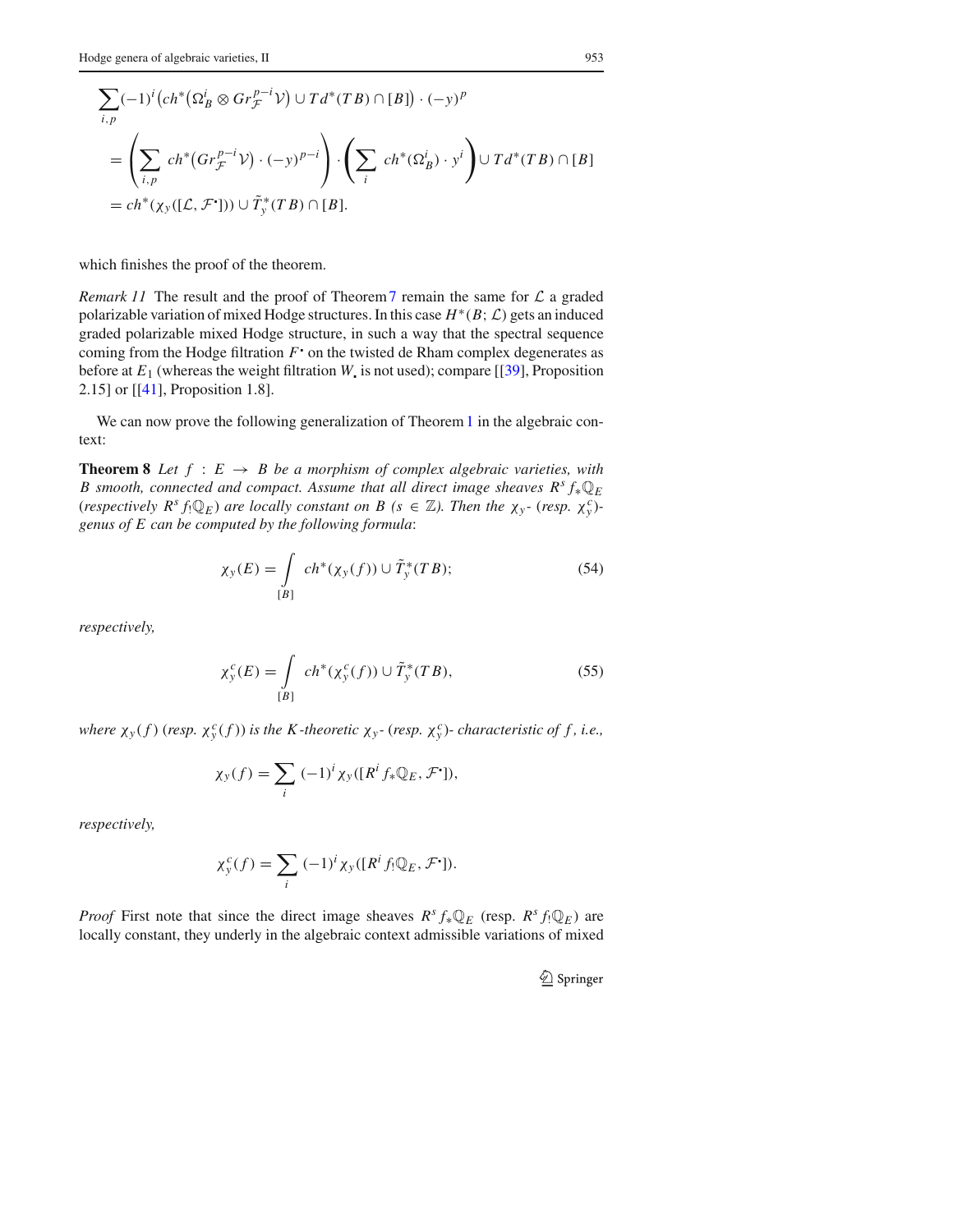Hodge structures. In our case *B* is also compact, so admissible here just means gradedpolarizable. (For more details and classical references for the fact that such "geometric variations" of mixed Hodge structures are admissible, compare with [[37], Theorem 14.51] for the case when *f* quasi-projective. In the next section this will be explained by using Saito's theory of algebraic mixed Hodge modules.)

Since the Leray spectral sequences (14) and resp. (15) are compatible with the mixed Hodge structures, we easily obtain that

$$
\chi_{y}(E) = \sum_{s} (-1)^{s} \cdot \chi_{y}([H^{*}(B; R^{s} f_{*} \mathbb{Q}_{E}), F^{\bullet}]), \tag{56}
$$

and respectively

$$
\chi_{y}^{c}(E) = \sum_{s} (-1)^{s} \cdot \chi_{y}([H^{*}(B; R^{s} f_{!} \mathbb{Q}_{E}), F^{*}]).
$$
\n(57)

The result follows now from the above remark and formula (53) of Theorem7.

*Remark 12* As stated in [33], Meyer's formula for the signature  $\sigma(B; \mathcal{L})$  of a Poincaré local system  $\mathcal L$  (that is, a local system equipped with a nondegenerate bilinear pairing  $\mathcal{L} \otimes \mathcal{L} \to \mathbb{R}_B$ ) on a closed, oriented, even-dimensional smooth manifold *B* involves a twisted Chern character and the total *L*-polynomial of *B* (as opposed to Atiyah's formula [2], where an un-normalized version of the *L*-polynomial is used). More precisely ([33]),

$$
\sigma(Z; \mathcal{L}) = \int_{[B]} \widetilde{ch^*}([\mathcal{L}]_K) \cup L^*(B), \tag{58}
$$

where  $[L]_K$  is the *K*-theory signature of *L*,  $L^*(B)$  is the total Hirzebruch *L*-polynomial of *B*, and  $c\overline{h^*} := ch^* \circ \psi^2$  is a modified Chern character obtained by composition with the second Adams operation. Similarly, following [[26], p. 61–62] (see also [[44], Sect. 6]), we can reformulate our Hodge-theoretic Atiyah–Meyer formulae in terms of the normalized Hirzebruch classes  $T_y^*(T B)$  corresponding to the power series<sup>4</sup>

$$
Q_y(\alpha) := \widetilde{Q}_y(\alpha(1+y)) \cdot (1+y)^{-1} = \frac{\alpha(1+y)}{1 - e^{-\alpha(1+y)}} - \alpha y \in \mathbb{Q}[y][[\alpha]], \quad (59)
$$

by using instead a modified Chern character,  $ch^*_{(1+y)}$ , whose value on a complex vector bundle *E* is

$$
ch_{(1+y)}^*(\mathcal{E}) = \sum_{j=1}^{rk\xi} e^{\beta_j(1+y)},\tag{60}
$$

 $^{4}$  For *B* smooth and projective, the total Hirzebruch class  $T_{y}^{*}(TB)$  unifies the total Chern class, Todd class and respectively *L*-class of *B*; in fact,  $T_{-1}^* = c^*$ ,  $T_0^* = td^*$  and  $T_1^* = L^*$ .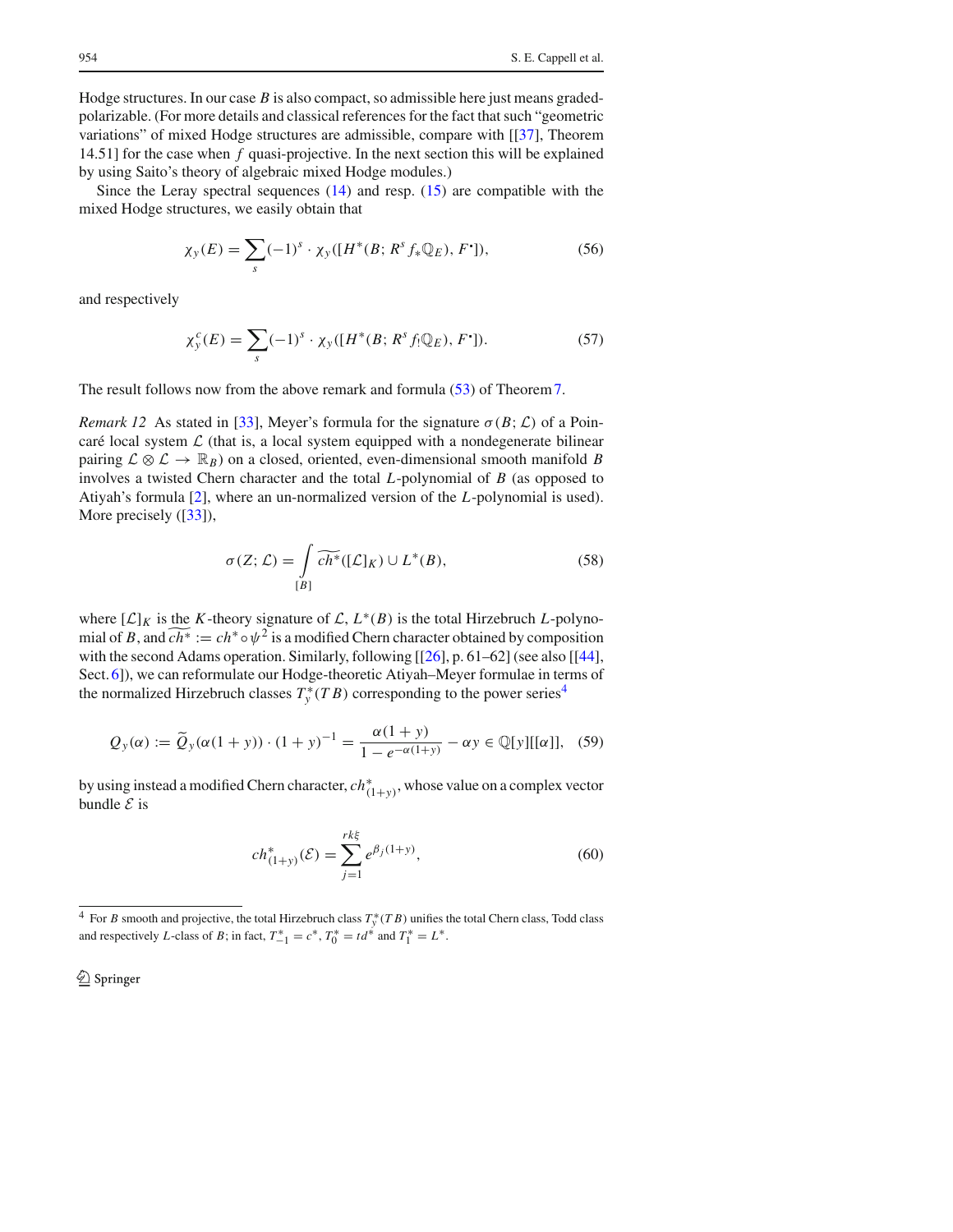for  $\beta_j$  the Chern roots of *E*. (In this notation, Meyer's modified Chern character is simply  $ch^*_{(2)}$ .) For example, in the notations of Theorem 7, formula (53) is equivalent  $to<sup>5</sup>$ 

$$
\chi_{y}([H^*(B; \mathcal{L}), F^{\bullet}]) = \int_{[B]} ch^*_{(1+y)}(\chi_{y}([L, \mathcal{F}^{\bullet}])) \cup T^*_{y}(TB). \tag{61}
$$

Similar methods can be used to compute  $\chi_y([H^*(U;\mathcal{L}), F])^6$ , the twisted χ*<sup>y</sup>* -polynomial associated to the canonical mixed Hodge structure on *H*∗*(U*;*L)*, for *U* any (not necessarily compact) complex algebraic manifold and  $\mathcal L$  an admissible variation of mixed Hodge structure with quasi-unipotent monodromy at infinity on *U*. (The existence of such mixed Hodge structures follows for example from Saito's theory, see also [[37], Theorem 14.52] and the references therein.) In this case, the Hodge filtration on  $H^*(U; \mathcal{L} \otimes \mathbb{C})$  is induced by the filtered logarithmic de Rham complex associated to the Deligne extension of *L* on a good compactification of *U*. More precisely, let  $(V, \nabla)$  be the corresponding vector bundle on U with its flat connection and Hodge filtration  $\mathcal{F}$ . Then we can choose a smooth compactification  $j: U \hookrightarrow Z$ such that  $D = Z \setminus U$  is a divisor with normal crossings, and for each half-open interval of length one there is a unique extension of  $(V, \nabla)$  to a vector bundle  $(\bar{V}^I, \bar{\nabla}^I)$  with a logarithmic connection on *Z* such that the eigenvalues of the residues lie in *I* [18]. If we set  $\bar{\mathcal{V}} := \bar{\mathcal{V}}^{[0,1)}$ , then the twisted logarithmic de Rham complex  $\Omega_Z^{\bullet}(\log D) \otimes \bar{\mathcal{V}}$  is quasi-isomorphic (on *Z*) to  $Rj_*\mathcal{L}\otimes\mathbb{C}$ , and the filtration  $\mathcal{F}$  on  $\mathcal{V}$  extends to a filtration  $\bar{\mathcal{F}}$   $\subset \bar{\mathcal{V}}$  since the variation of mixed Hodge structures was assumed to be admissible. As before, by Griffiths' transversality, we can filter the twisted logarithmic de Rham complex, and this filtration becomes part of a cohomological mixed Hodge complex that calculates  $H^*(U; \mathcal{L})$ . The spectral sequence analogous to (52) for the corresponding filtered logarithmic de Rham complex  $(\Omega_Z(\log D) \otimes \bar{V}, F)$  also degenerates at the  $E_1$ -tem (e.g., see [[37], Theorem 3.18 (II.iv)]). So by repeating the arguments in the proof of Theorem7, we obtain the following result involving contributions "at infinity" (i.e., forms on *Z* with logarithmic poles along *D*):

**Theorem 9** *Let U be a smooth* (*not necessarily compact*) *complex algebraic variety and L an admissible variation of mixed Hodge structures on U with quasi-unipotent monodromy at infinity. Then in the above notations, we have that*

$$
\chi_{y}([H^*(U; \mathcal{L}), F^{\bullet}])
$$
\n
$$
= \int_{[Z]} ch^* \left( \sum_{p} \left[ Gr^p_{\tilde{\mathcal{F}}} \tilde{\mathcal{V}} \right] \cdot (-y)^p \right) \cup ch^* \left( \lambda_y(\Omega_Z^1(\log D)) \right) \cup Td^*(TZ), \quad (62)
$$

 $$ 

 $5$  This is in fact the formulation of our result in [10].

<sup>6</sup> We do not mention the weight filtration in the notation since it is not used at all in our arguments.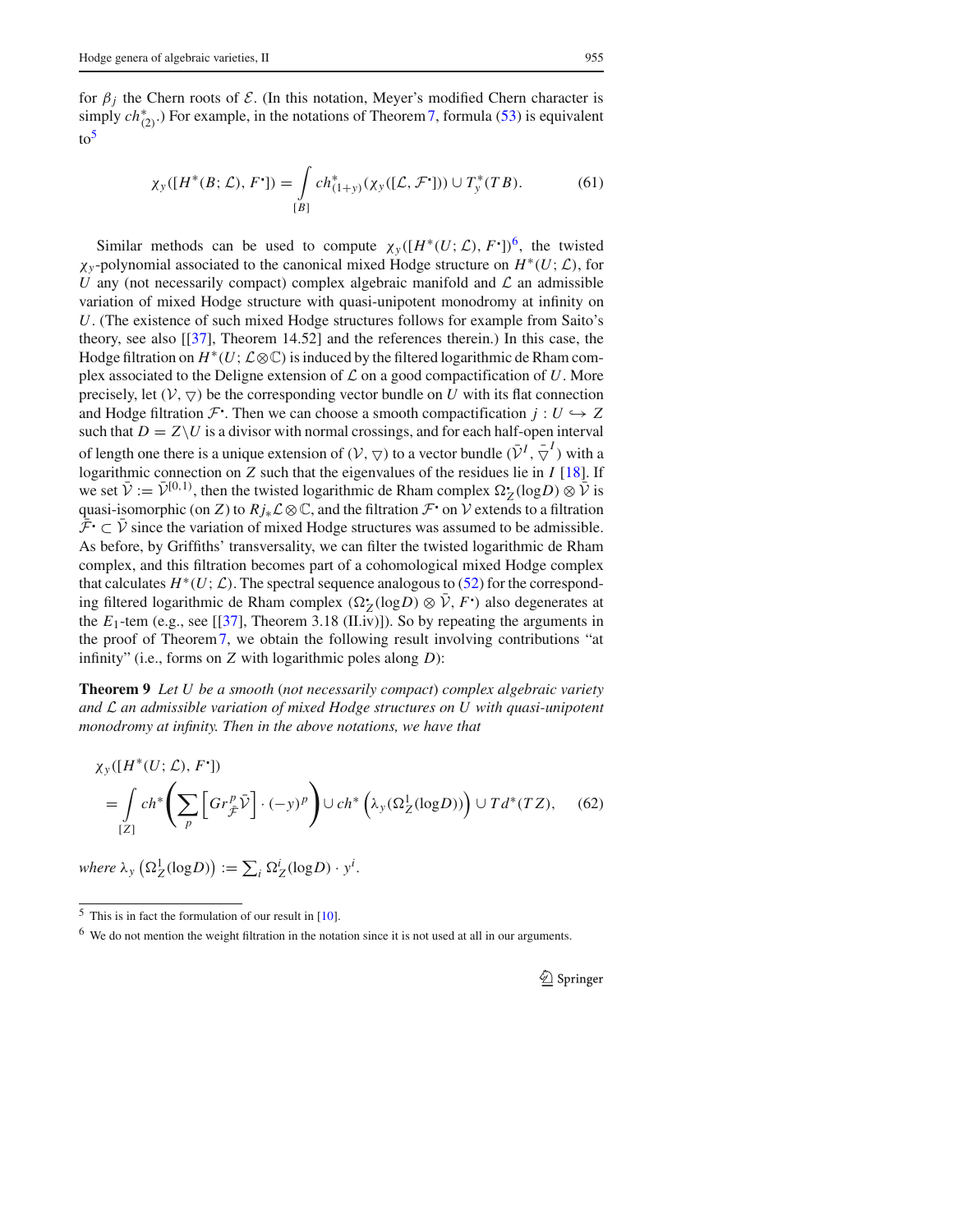*Remark 13* By Poincaré duality, it follows that  $\chi^c_y(U; \mathcal{L}) = (-y)^n \chi_{y^{-1}}(U; \mathcal{L})$ , where  $\check{\mathcal{L}}$  is the dual (admissible) variation of mixed Hodge structures on the *n*-dimensional complex algebraic manifold *U*.

*Remark 14* If we let  $\mathcal{L} = \mathbb{Q}_U$  be the trivial variation on *U*, then formula (62) yields a calculation of  $\chi_y(U)$  in terms of logarithmic forms on a good compactification  $(Z, D)$ , i.e.,

$$
\chi_{\mathcal{Y}}(U) = \int_{[Z]} ch^*(\lambda_{\mathcal{Y}}(\Omega_Z^1(\text{log} D))) \cup Td^*(TZ).
$$
 (63)

In view of formula  $(62)$  and by using again the Leray spectral sequences, we can obtain an even more general Atiyah-type result for an algebraic map *f* as in Theorem8 by dropping the compactness assumption on its target *B*:

**Corollary 1** *Let*  $f : E \to B$  *be a morphism of complex algebraic varieties, with B smooth and connected. Assume that all direct image sheaves*  $R^s f_* \mathbb{Q}_E$  *(<i>resp.*  $R^s f_* \mathbb{Q}_E$ ) *are locally constant on B* ( $s \in \mathbb{Z}$ ). Then the  $\chi_y$ -(resp.  $\chi_y^c$ )-genus of E can be computed *by the following formula*:

$$
\chi_{y}(E)
$$
\n
$$
= \int_{[Z]} ch^{*} \left( \sum_{i,p} (-1)^{i} \left[ Gr_{\overline{F}}^{p}(\overline{V}_{i}) \right] \cdot (-y)^{p} \right) \cup ch^{*}(\lambda_{y} \Omega_{Z}^{1}(log D)) \cup Td^{*}(TZ);
$$

*respectively,*

$$
\chi_{y}^{c}(E)
$$
\n
$$
= (-1)^{n} \cdot \int_{[Z]} ch^{*} \left( \sum_{i,p} (-1)^{i} \left[ Gr_{\bar{\mathcal{F}}}^{p}(\bar{\mathcal{V}}_{i}) \right] \cdot (-y)^{p} \right) \cup ch^{*}(\lambda_{y} \Omega_{Z}^{1}(log\ D)) \cup Td^{*}(TZ),
$$

*where n is the complex dimension of B and (Z, D)is a good compactification of B with D* a normal crossing divisor. Finally  $\bar{V}_i$  denotes the unique extension of  $(R^i f_* \mathbb{Q}_E) \otimes$  $\mathcal{O}_B$  (*resp.*  $(R^i f_! \mathbb{Q}_E)$ <sup>∗</sup>⊗ $\mathcal{O}_B$ ) *to a vector bundle with logarithmic connection on Z such that the eigenvalues of the residues lie in* [0, 1) (*for i*  $\in \mathbb{Z}$ ).

#### **5 The calculus of mixed Hodge modules and applications**

In this section, we begin with a brief overview of Saito's theory of algebraic mixed Hodge modules. Then we present some quick applications of this theory, by showing for example that the Leray spectral sequences are compatible with mixed Hodge theory. We also obtain in this section a more explicit version of our Hodge-theoretic Riemann–Hurwicz formula.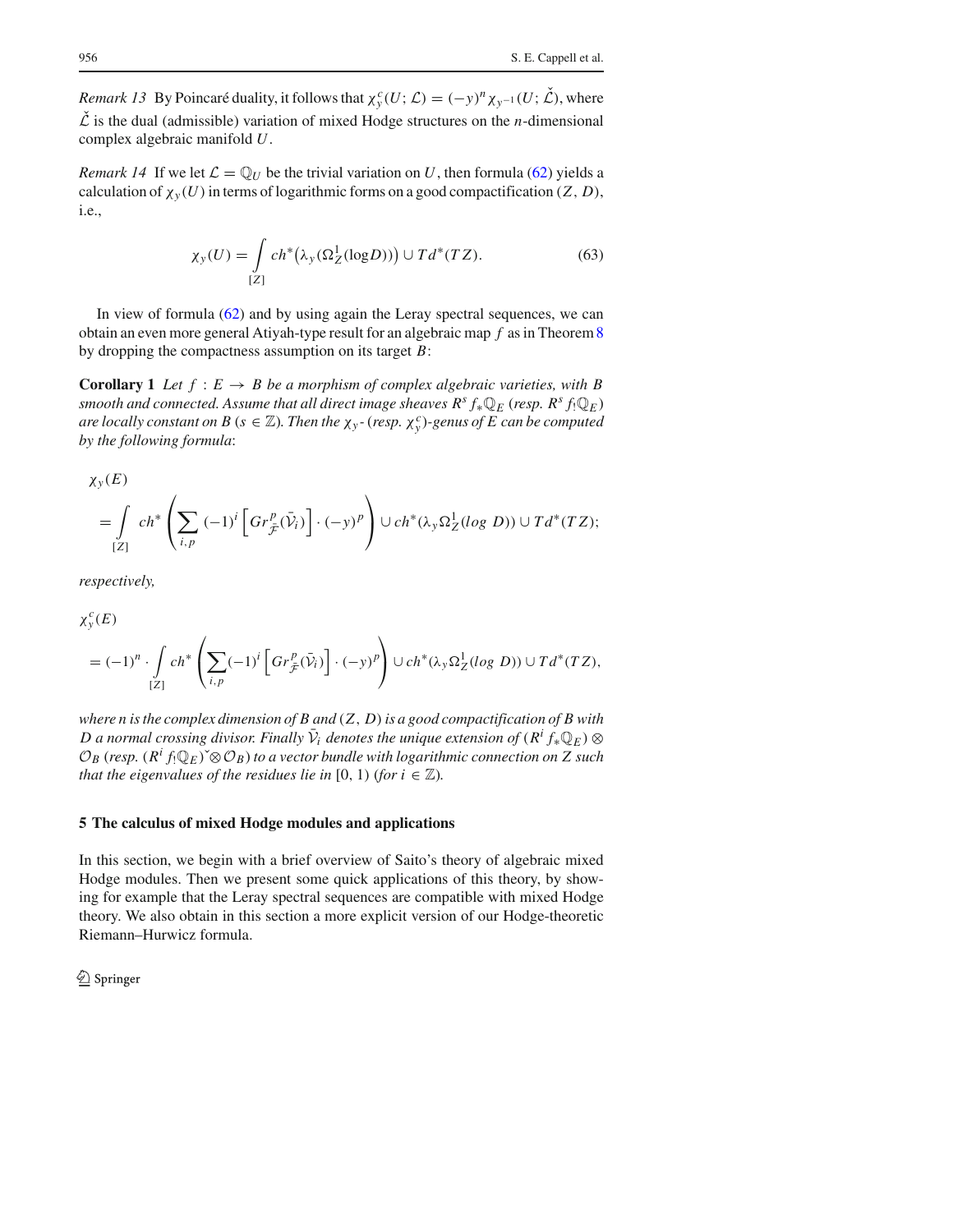5.1 Basics of Saito's theory of mixed Hodge modules

Even though the theory of mixed Hodge modules is very involved, in this section we give a brief overview adapted to our needs. (See also [40] and [[37], Ch.14] for a quick introduction to this theory.)

We recall that for any complex algebraic variety *Z*, the derived category of bounded cohomologically constructible complexes of sheaves of Q-vector spaces on *Z* is denoted by  $D_c^b(Z)$ , and it contains as a full subcategory the category  $Perv_{\mathbb{Q}}(Z)$  of perverse Q-complexes. The Verdier duality operator  $\mathbb{D}_Z$  is an involution on  $D_c^b(Z)$ preserving Perv<sub> $\mathbb{O}(Z)$ . Associated to a morphism  $f : X \rightarrow Y$  of complex alge-</sub> braic varieties, there are pairs of adjoint functors  $(f^*, Rf_*)$  and  $(Rf_!, f_*)$  between the respective categories of cohomologically constructible complexes, which are interchanged by Verdier duality. For details, see the books [20,43].

M. Saito associated to a complex algebraic variety *Z* an abelian category MHM*(Z)*, the category of *algebraic mixed Hodge modules* on *Z*, together with a forgetful functor

$$
rat: D^bMHM(Z) \to D_c^b(Z)
$$

such that  $rat(MHM(Z)) \subset Perv_{\mathbb{Q}}(Z)$  is faithful. For  $\mathcal{M} \cdot \in D^bMHM(Z)$ ,  $rat(\mathcal{M} \cdot)$  is called the underlying rational complex of  $\mathcal{M}$ .

Since MHM*(Z)* is an abelian category, the cohomology groups of any complex  $M \in D^b$ MHM(*Z*) are mixed Hodge modules. The underlying rational complexes of the cohomology groups of a complex of mixed Hodge modules are the perverse cohomologies of the underlying rational complex, that is, rat $(H^{j}(\mathcal{M}^{\bullet})) = {^{p}\mathcal{H}^{j}}$  (rat $(\mathcal{M}^{\bullet})$ ).

The Verdier duality functor  $\mathbb{D}_Z$  lifts to MHM(*Z*) as an involution, in the sense that it commutes with the forgetful functor: rat  $\circ \mathbb{D}_Z = \mathbb{D}_Z \circ \text{rat.}$ 

For a morphism  $f : X \to Y$  of complex algebraic varieties, there are induced functors  $f_*, f_! : D^bMHM(X) \rightarrow D^bMHM(Y)$  and  $f^*, f^! : D^bMHM(Y) \rightarrow$  $D<sup>b</sup>MHM(X)$ , exchanged under the Verdier duality functor, and which lift the analogous functors on the level of constructible complexes. Moreover, if *f* is proper, then  $f_! = f_*$ .

Let us give a rough picture of what the objects in Saito's category of mixed Hodge modules look like. For *Z smooth*, MHM*(Z)* is a full subcategory of the category of objects  $((\mathcal{M}, F), \mathcal{K}$ <sup>*,*</sup>,  $W$ <sub>*)*</sub> such that:

- 1.  $(\mathcal{M}, F)$  is an algebraic holonomic filtered D-module  $\mathcal M$  on Z, with an increasing "Hodge" filtration *F* by coherent algebraic  $O_Z$ -modules;
- 2.  $K \in \text{Perv}_{\mathbb{Q}}(Z)$  is the underlying rational sheaf complex, and there is a quasi-isomorphism  $\alpha$  :  $DR(\mathcal{M}) \simeq \mathbb{C} \otimes \mathcal{K}$  in Perv<sub> $\mathbb{C}(\mathbb{Z})$ , where DR is the de Rham functor</sub> shifted by the dimension of *Z*;
- 3. *W* is a pair of (weight) filtrations on *M* and *K* compatible with  $\alpha$ .

For a singular variety *Z*, one works with local embeddings into manifolds and corresponding filtered *D*-modules with support on *Z*. In addition, these objects have to satisfy a long list of very complicated properties, but the details of the full construction are not needed here. Instead, we will only use certain formal properties that will be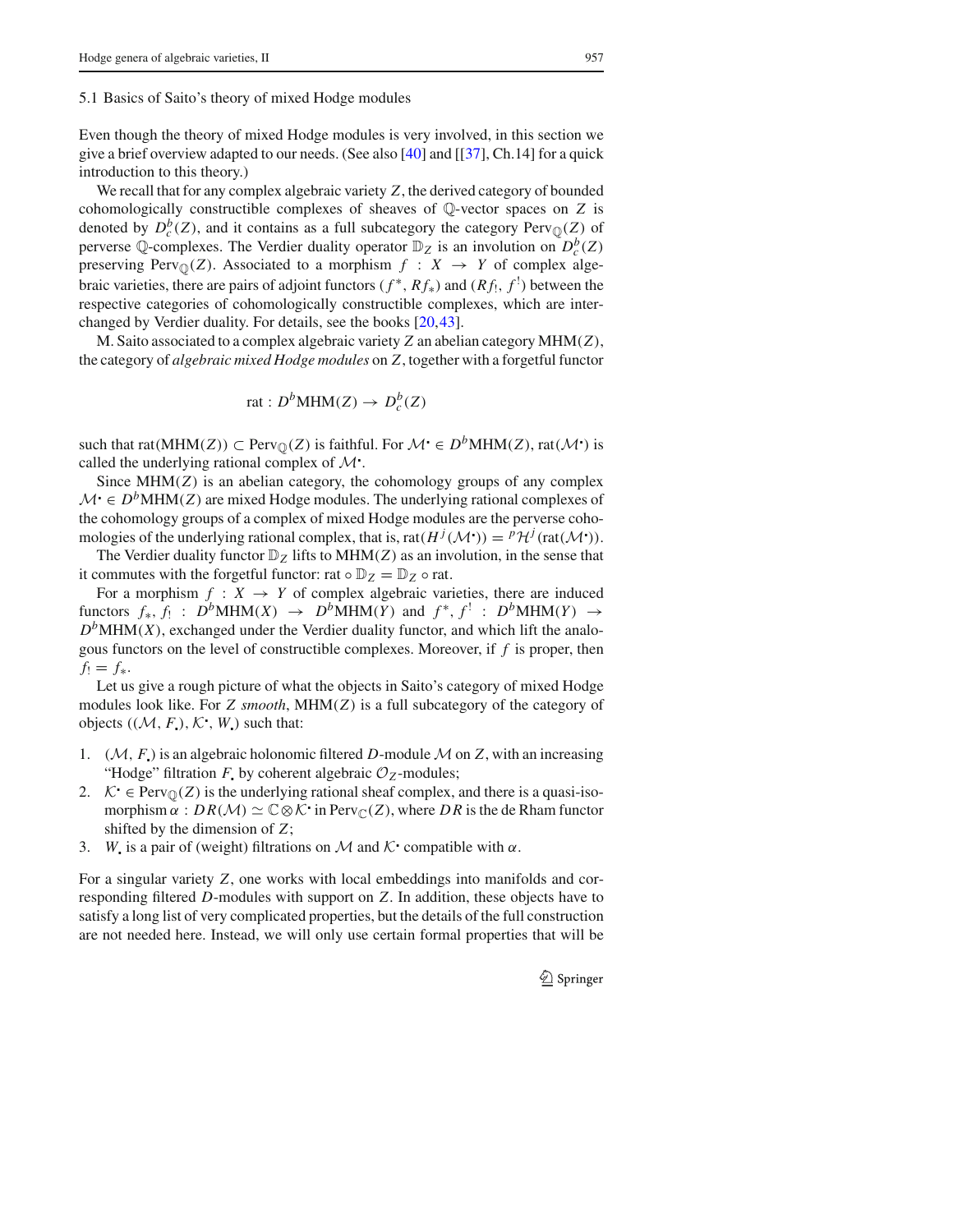explained below. In this notation, the functor rat is defined by rat $((\mathcal{M}, F_{\bullet}), \mathcal{K}^{\bullet}, W_{\bullet})$  = *K*! .

It follows from the definition of mixed Hodge modules that every  $M \in MHM(Z)$ has a functorial increasing filtration *W*! in MHM*(Z)*, called the *weight filtration* of *M*, so that the functor  $\mathcal{M} \to Gr_k^W \mathcal{M}$  is exact. We say that  $\mathcal{M} \in MHM(Z)$  is *pure of weight k* if  $Gr_i^W \mathcal{M} = 0$  for all  $i \neq k$ . If  $\mathcal{M} \in MHM(X)$  is pure of weight *k* and *f* : *X*  $\rightarrow$  *Y* is proper, then *H<sup>i</sup>*( $f_*\mathcal{M}$ ) is pure of weight  $i + k$ .

We say that  $M \in MHM(Z)$  is supported on *S* if and only if rat $(M)$  is supported on *S*. Saito showed that the category of mixed Hodge modules supported on a point, MHM*(pt)*, coincides with the category MHS*<sup>p</sup>* of (graded) polarizable rational mixed Hodge structures. Here one has to switch the increasing *D*-module filtration *F*! of the mixed Hodge module to the decreasing Hodge filtration of the mixed Hodge structure by  $F^{\bullet} := F_{-\bullet}$ , so that  $gr_F^p \simeq gr_{-p}^F$ . In this case, the functor rat associates to a mixed Hodge structure the underlying rational vector space. Following [39], there exists a unique object  $\mathbb{Q}_{pt}^H \in MHM(pt)$  such that rat $(\mathbb{Q}_{pt}^H) = \mathbb{Q}$  and  $\mathbb{Q}_{pt}^H$  is of type (0, 0). In fact,  $\mathbb{Q}_{pt}^H = ((\mathbb{C}, F_{\bullet}), \mathbb{Q}, W_{\bullet})$ , with  $gr_i^F = 0 = gr_i^W$  for all  $i \neq 0$ , and  $\alpha : \mathbb{C} \to \mathbb{C} \otimes \mathbb{Q}$  the obvious isomorphism. For a complex variety *Z*, define  $\mathbb{Q}_Z^H := k^* \mathbb{Q}_{pt}^H \in D^b \text{MHM}(Z)$ , with  $\text{rat}(\mathbb{Q}_Z^H) = \mathbb{Q}_Z$ , for  $k : Z \to pt$ the map to a point. If *Z* is *smooth* of dimension *n*, then  $\mathbb{Q}_Z[n] \in \text{Perv}_{\mathbb{Q}}(Z)$  and  $\mathbb{Q}_Z^H[n] \in \text{MHM}(Z)$  is a single mixed Hodge module (in degree 0), explicitly described by  $\mathbb{Q}_Z^H[n] = ((\mathcal{O}_Z, F_{\bullet}), \mathbb{Q}_Z[n], W_{\bullet})$ , with  $gr_i^F = 0 = gr_{i+n}^W$  for all  $i \neq 0$ . So if Z is smooth of dimension *n*, then  $\mathbb{Q}_Z^H[n]$  is a pure mixed Hodge module of weight *n*.

Note that a graded-polarizable mixed Hodge structure on the (compactly supported) rational cohomology of a complex algebraic variety *Z* can be obtained by noting that, for  $k: Z \rightarrow pt$  the constant map, we have that

$$
H^i(Z; \mathbb{Q}) = \text{rat}(H^i(k_*k^*\mathbb{Q}_{pt}^H)) \quad \text{and} \quad H^i_c(Z; \mathbb{Q}) = \text{rat}(H^i(k_!k^*\mathbb{Q}_{pt}^H)).
$$

Moreover, by a deep result of Saito [42], these structures coincide with the classical mixed Hodge structures constructed by Deligne.

If *Z* is smooth of dimension *n*, an object  $M \in MHM(Z)$  is called *smooth* if and only if rat*(M)*[−*n*] is a local system on *Z*. Smooth mixed Hodge modules are (up to a shift) admissible variations of mixed Hodge structures with quasi-unipotent monodromy at infinity. Conversely, such an admissible variation  $\mathcal L$  on a smooth variety *Z* of pure dimension *n* gives rise to a smooth mixed Hodge module (see [39]), i.e., to an element  $\mathcal{L}^H[n] \in \text{MHM}(Z)$  with rat $(\mathcal{L}^H[n]) = \mathcal{L}[n]$ . A pure polarizable variation of weight *k* with quasi-unipotent monodromy at infinity yields a pure (polarizable) Hodge module of weight  $k + n$  on  $Z$ . An easy consequence of this is the following:

**Corollary 2** *Let Z be a complex algebraic manifold and L be an admissible variation of mixed Hodge structures on Z with quasi-unipotent monodromy at infinity. Then the groups*  $H^j(Z; \mathcal{L})$  *and*  $H_c^j(Z; \mathcal{L})$  *get induced* (*graded polarizable*) *mixed Hodge structures. Moreover, these structures are pure if Z is compact and L is a variation of pure Hodge structures.*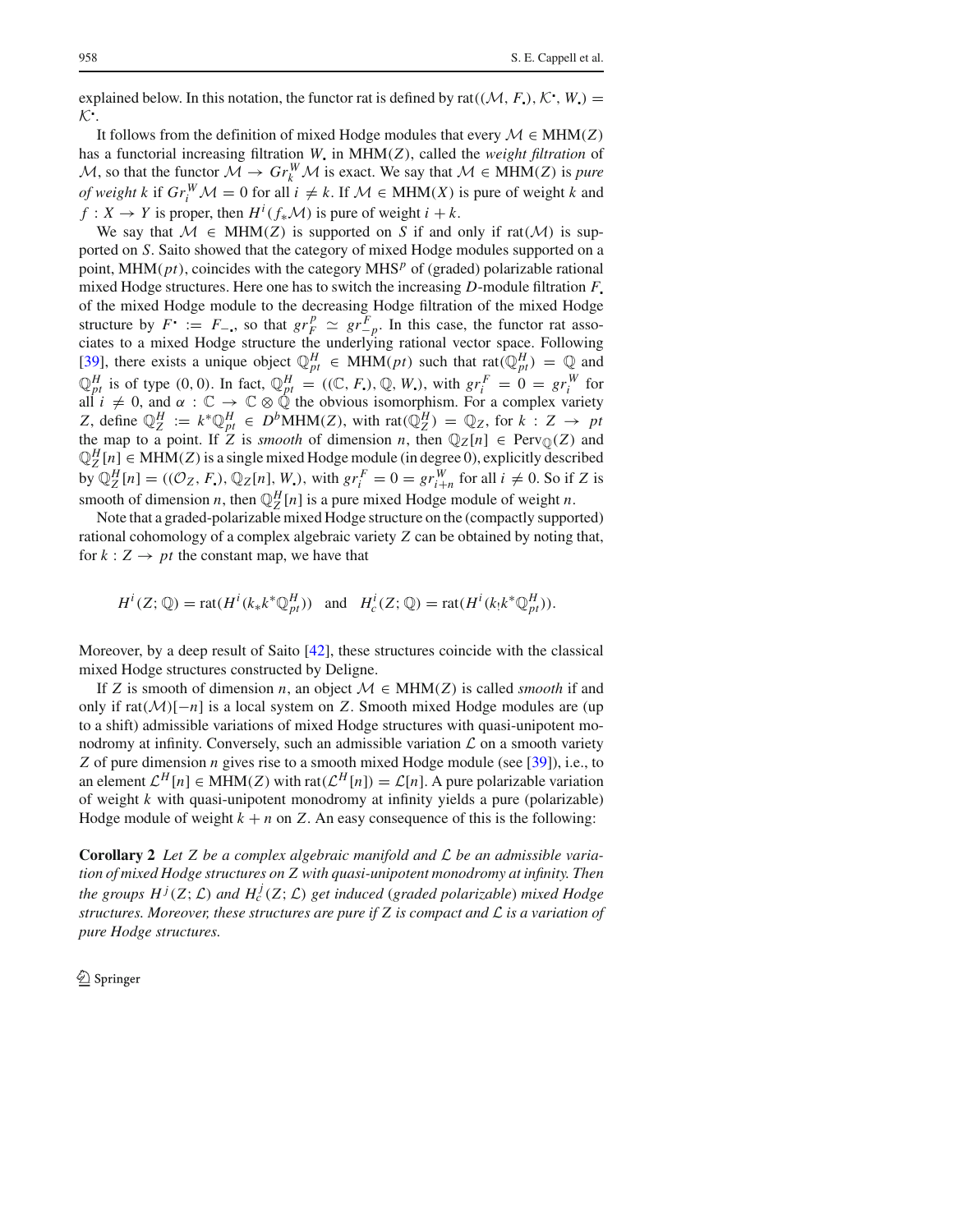#### 5.2 Spectral sequences of mixed Hodge modules

In this section, we explain how the Leray-type spectral sequences (e.g., the Leray spectral sequence of an algebraic morphism, or the hypercohomology spectral sequence) are in fact spectral sequences of mixed Hodge structures.

From the general theory of spectral sequences, since the category of mixed Hodge modules is abelian, the canonical filtration  $\tau$  on  $D<sup>b</sup>MHM(Z)$  preserves complexes of mixed Hodge modules. Therefore, the second fundamental spectral sequence (e.g., see [[37], Sect.A.3.4]) for any (left exact) functor *F* sending mixed Hodge modules to mixed Hodge modules, that is, the spectral sequence

$$
E_2^{p,q} = H^p F(H^q(\mathcal{M}^{\bullet})) \Longrightarrow H^{p+q} F(\mathcal{M}^{\bullet}), \tag{64}
$$

is a spectral sequences of mixed Hodge modules.

Note that the canonical *t*-structure  $\tau$  on  $D<sup>b</sup>MHM(Z)$  corresponds to the perverse truncation  $^p\tau$  on  $D_c^b(Z)$ . However, Saito [[39], Remark 4.6(2)] constructed another *t*-structure  $\tau$  on  $D^b$ MHM $(Z)$  that corresponds to the classical *t*-structure on  $D_c^b(Z)$ . By using the *t*-structure  $\tau$  in the construction of the second fundamental spectral sequence above, one can show that the classical Leray spectral sequences are, in fact, spectral sequences of mixed Hodge structures.

#### *Example 5* (1) *Hypercohomology spectral sequences.*

Let *Z* be a complex algebraic variety. Then for  $K^*$  a bounded complex of sheaves with constructible cohomology on  $Z$ , we have a spectral sequence with the  $E_2$ -term given by

$$
E_2^{p,q} = H^p(Z; \mathcal{H}^q(\mathcal{K}^{\bullet})) \Longrightarrow \mathbb{H}^{p+q}(Z; \mathcal{K}^{\bullet}), \tag{65}
$$

which is induced by the natural filtration on the complex  $K^{\bullet}$ . If  $K^{\bullet}$  underlies a complex of mixed Hodge modules, then the spectral sequence is compatible with mixed Hodge structures. Indeed, this follows by using the *t*-structure  $\tau$ , and the fundamental spectral sequence (64) for  $F = \Gamma(Z, \cdot) = k_*$ , together with the fact that mixed Hodge modules over a point are (graded polarizable) mixed Hodge structures. As usual,  $k: Z \rightarrow pt$ is the constant map to a point.

Under the same assumptions on the complex  $K$ , by taking  $F = \Gamma_c(Z, \cdot) = k_1$ together with the  $t$ -structure  $\tau$  above, we get that the compactly supported hypercohomology spectral sequence

$$
E_2^{p,q} = H_c^p(Z; \mathcal{H}^q(\mathcal{K}^{\bullet})) \Longrightarrow \mathbb{H}_c^{p+q}(Z; \mathcal{K}^{\bullet}), \tag{66}
$$

is a spectral sequence in the category of mixed Hodge structures, provided  $K$  underlies a bounded complex of mixed Hodge modules.

#### (2) *Leray spectral sequences.*

Let  $f : E \to B$  be a morphism of complex algebraic varieties. The Leray spectral sequence for *f* , that is,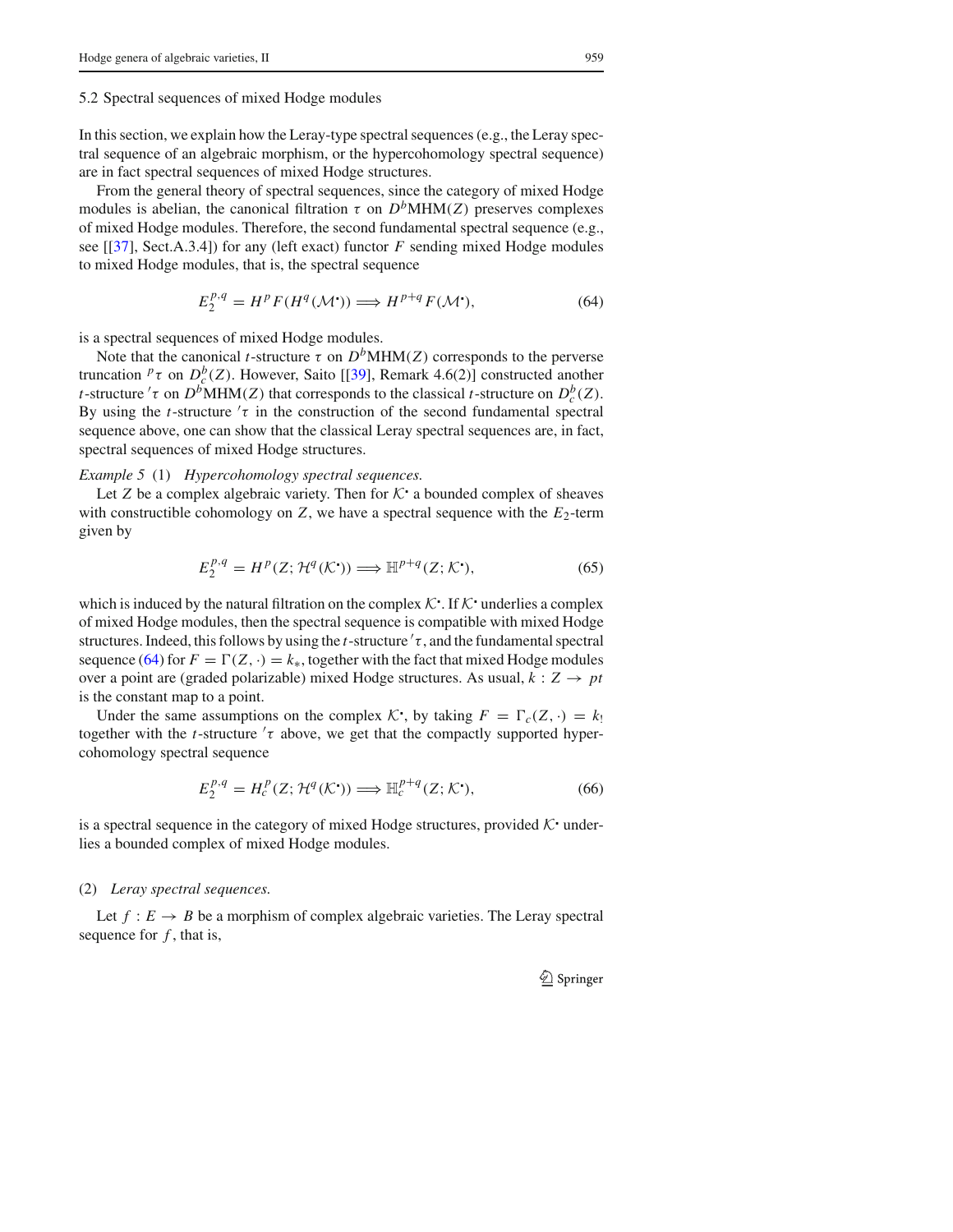$$
E_2^{p,q} = H^p(B; R^q f_* \mathbb{Q}_E) \Longrightarrow H^{p+q}(E; \mathbb{Q})
$$
\n(67)

is a special case of (65) where  $K^{\bullet} = Rf_{*}\mathbb{Q}_{E}$ . Since  $K^{\bullet}$  underlies  $\mathcal{M}^{\bullet} = f_{*}\mathbb{Q}_{E}^{H} \in$  $D<sup>b</sup>$ MHM(*B*), it follows that (67) is compatible with Hodge structures.

Finally, the compactly supported Leray spectral sequence, namely

$$
E_2^{p,q} = H_c^p(B; R^q f_! \mathbb{Q}_E), \Longrightarrow H_c^{p+q}(E; \mathbb{Q}).
$$
\n(68)

is obtained from (66) for  $K$  =  $Rf \mathbb{Q}_E$ , which is the rational complex for  $\mathcal{M}$  =  $f_! \mathbb{Q}_E^H \in D^b \text{MHM}(B)$ , whence the compatibility with the mixed Hodge structures.

Note that for *B* an algebraic manifold and *M* a smooth mixed Hodge module, the two Leray spectral sequences for *f* coincide (up to a shift), so in this case the use of the *t*-structure  $\tau$  can be avoided.

## 5.3  $\chi$ <sub>y</sub>-polynomials of mixed Hodge modules

In this section, we use Saito's theory of algebraic mixed Hodge modules to derive some easy additivity properties of χ*<sup>y</sup>* -genera of complexes of mixed Hodge structures. We begin with a consequence of the fact that mixed Hodge modules over a point are just (graded-polarizable) mixed Hodge structures:

**Lemma 3** *Let Z be a complex algebraic variety, and k : Z*  $\rightarrow$  *pt be the constant map to the point. For any bounded complex <sup>M</sup>*! *of mixed Hodge modules on Z with underlying rational complex <sup>K</sup>*! *, the vector spaces*

$$
\mathbb{H}^p(Z; \mathcal{K}^{\bullet}) = \text{rat}(H^p(k_*\mathcal{M}^{\bullet})) \quad \text{and} \quad \mathbb{H}^p_c(Z; \mathcal{K}^{\bullet}) = \text{rat}(H^p(k_!\mathcal{M}^{\bullet}))
$$

*get rational* (*graded*) *polarizable mixed Hodge structures.*

As a corollary, we obtain some very useful facts for the global-to-local study of  $\chi_y$ -genera. If *Z* is a complex algebraic variety, and  $i: Y \hookrightarrow Z$  is a closed immersion, with  $j: U \hookrightarrow Z$  the inclusion of the open complement, then there is a functorial distinguished triangle for  $\mathcal{M} \in D^bMHM(Z)$ , lifting the corresponding one from *Db <sup>c</sup> (Z)* (see [[39], p. 321]):

$$
j_!j^*\mathcal{M} \to \mathcal{M} \to i_*i^*\mathcal{M} \stackrel{[1]}{\to} \tag{69}
$$

In particular, by taking hypercohomology with compact supports in (69) and together with Lemma 3, we obtain the following long exact sequence in the category of mixed Hodge structures:

$$
\cdots \to \mathbb{H}_c^p(U; j^*\mathcal{M}^{\bullet}) \to \mathbb{H}_c^p(Z; \mathcal{M}^{\bullet}) \to \mathbb{H}_c^p(Y; i^*\mathcal{M}^{\bullet}) \to \cdots \tag{70}
$$

Therefore,

$$
\chi_{\mathcal{Y}}([\mathbb{H}_c^*(Z; \mathcal{M}^{\bullet})]) = \chi_{\mathcal{Y}}([\mathbb{H}_c^*(Y; \mathcal{M}^{\bullet})]) + \chi_{\mathcal{Y}}([\mathbb{H}_c^*(U; \mathcal{M}^{\bullet})]). \tag{71}
$$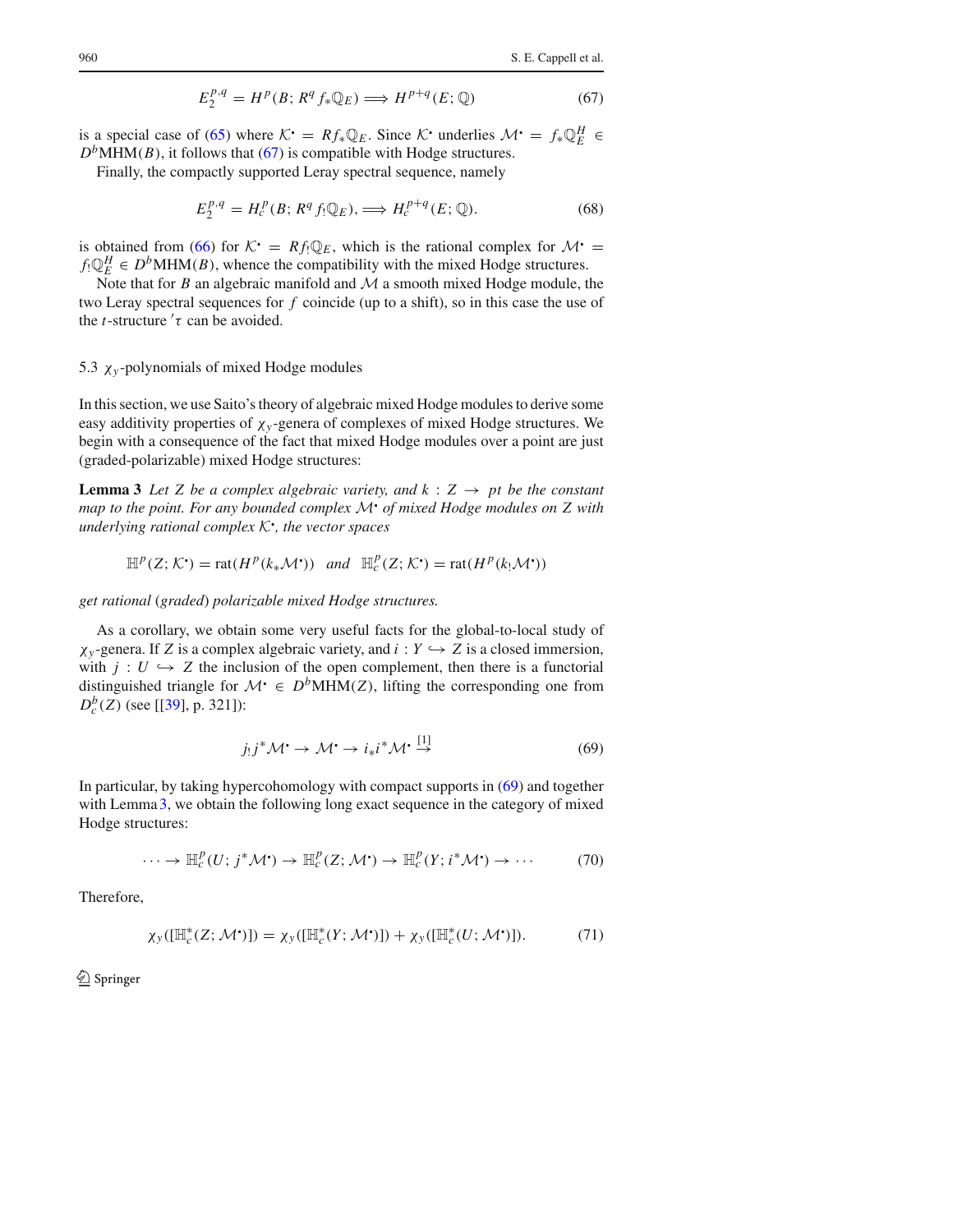As a corollary of (71), by induction on strata we obtain the following additivity property:

**Corollary 3** *Let S be the set of components of strata of an algebraic Whitney stratification of the complex algebraic variety Z. Then for any*  $\mathcal{M} \in D^bMHM(Z)$  *so that* rat*(M*! *) is constructible with respect to the stratification,*

$$
\chi_{\mathcal{Y}}([\mathbb{H}_c^*(Z; \mathcal{M}^{\bullet})]) = \sum_{S \in \mathcal{S}} \chi_{\mathcal{Y}}([\mathbb{H}_c^*(S; \mathcal{M}^{\bullet})]). \tag{72}
$$

*Remark 15* By taking  $\mathcal{M} = \mathbb{Q}_Z^H$  in (72), we obtain the usual additivity of the  $\chi^c$ -genus. This is a consequence of the fact that Deligne's and Saito's mixed Hodge structures on cohomology (with compact support) coincide, where the latter assertion can be seen by construction if the variety can be embedded into a manifold, but in general it is a very deep result of Saito, see [42]. However, the use of [42] can be avoided here by noting that both  $\chi^c_y$ -genera of complex algebraic varieties, in the sense of Saito and Deligne respectively, are additive, so they are the same since they coincide in the smooth case.

Each of the terms in the sum of the right-hand side of equation  $(72)$  can be further computed by means of the Leray spectral sequence for hypercohomology (see Sect.  $5.2$ ). Indeed, by using the fact that the spectral sequence (66) calculating H∗ *<sup>c</sup> (S*;*M*! *)* is a spectral sequence of mixed Hodge structures, we obtain that for each stratum  $S \in \mathcal{S}$ ,

$$
\chi_{y}\left(\left[\mathbb{H}_{c}^{*}(S; \mathcal{M}^{\bullet})\right]\right) = \sum_{q} (-1)^{q} \cdot \chi_{y}^{c}(S; \mathcal{H}^{q}(\text{rat}(\mathcal{M}^{\bullet}))), \tag{73}
$$

where  $\chi^c_y(S; \mathcal{H}^q(\text{rat}(\mathcal{M}^{\bullet}))) := \chi_y([H_c^*(S; \mathcal{H}^q(\text{rat}(\mathcal{M}^{\bullet}))]),$  with the Hodge structures induced by the (admissible) variation of Hodge structures  $\mathcal{H}^q(\text{rat}(\mathcal{M}^*))|_S$  on the stratum *S*. Each of the twisted  $\chi^c_y$ -polynomials in formula (73) can be calculated by means of Atiyah–Meyer type formulae as in Sect. 4.4. However, we first discuss the simple case, where we assume that the monodromy along each stratum is trivial (e.g., all strata are simply-connected).

Assume as before that *S* is an algebraic Whitney stratification with respect to which  $K^{\bullet} := \text{rat}(\mathcal{M}^{\bullet}) \in D_c^b(Z)$  has constructible cohomology. Then each stratum  $S \in \mathcal{S}$  is a smooth, connected complex algebraic variety, and each cohomology sheaf  $\mathcal{H}^q(\mathcal{K}^{\bullet})|_S$ is a local system underlying an admissible variation of mixed Hodge structures. We have the following extension of Lemma 2:

**Proposition 3** Assume the local systems  $\mathcal{H}^j(\mathcal{K}^{\bullet})|_S$  are constant on S for each  $j \in \mathbb{Z}$ ,  $e.g. \pi_1(S) = 0$ *. Then* 

$$
\chi_{\mathcal{Y}}([\mathbb{H}^*(S; \mathcal{K}^{\bullet})]) = \chi_{\mathcal{Y}}(S) \cdot \chi_{\mathcal{Y}}([\mathcal{K}^{\bullet}_{\mathcal{S}}]) \tag{74}
$$

*and*

$$
\chi_{\mathcal{Y}}([\mathbb{H}_c^*(S; \mathcal{K}^{\bullet})]) = \chi_{\mathcal{Y}}^c(S) \cdot \chi_{\mathcal{Y}}([\mathcal{K}_s]), \tag{75}
$$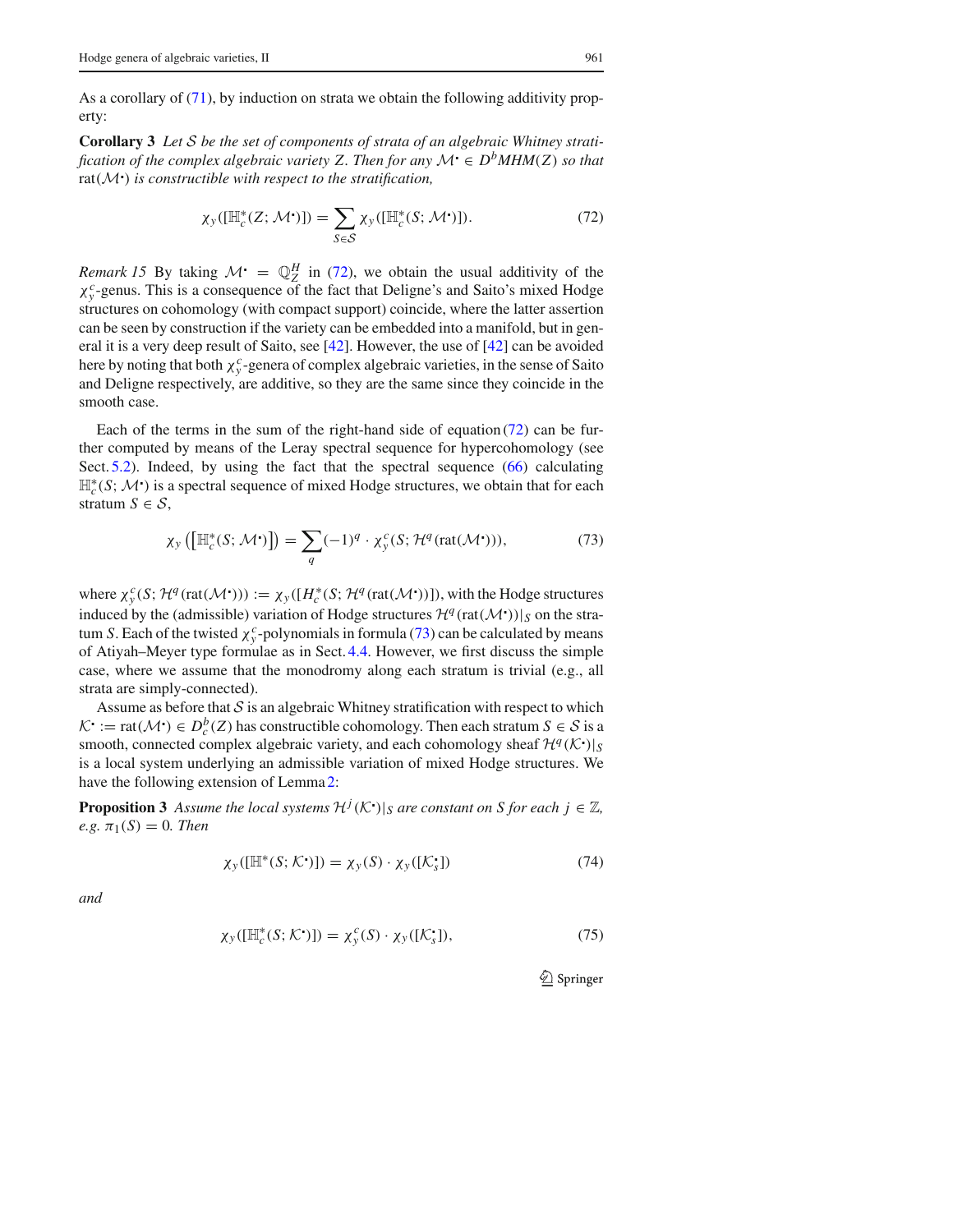*where*  $[K_s^{\bullet}] := [i_s^*K^{\bullet}] = [\mathcal{H}^*(K^{\bullet})_s] \in K_0(MHS)$  *is the complex of mixed Hodge structures induced by the pullback of the complex of mixed Hodge modules <sup>M</sup>*! *over the point*  $s \in S$  *under the inclusion*  $i_s : \{s\} \hookrightarrow S$ .

*Proof* Since the Leray spectral sequence (65) is a spectral sequence of mixed Hodge structures, it follows that

$$
\chi_{\mathcal{Y}}([\mathbb{H}^*(S; \mathcal{K}^{\bullet})]) = \sum_{q} (-1)^q \cdot \chi_{\mathcal{Y}}(S; \mathcal{H}^q(\mathcal{K}^{\bullet})|_S), \tag{76}
$$

where

$$
\chi_{y}(S; \mathcal{H}^{q}(\mathcal{K}^{\bullet})|_{S}) := \chi_{y}([H^{*}(S; \mathcal{H}^{q}(\mathcal{K}^{\bullet})|_{S})])
$$
  
= 
$$
\sum_{p} (-1)^{p} \cdot \chi_{y}([H^{p}(S; \mathcal{H}^{q}(\mathcal{K}^{\bullet})|_{S})]).
$$

By our assumption, the variation of mixed Hodge structures  $\mathcal{H}^q(\mathcal{K}^{\bullet})|_S$  on *S* is trivial by "rigidity", fact which admits the following simple proof in the language of mixed Hodge modules: if  $\mathcal L$  is an admissible (at infinity) variation of mixed Hodge structures with constant underlying local system, then the restriction map  $H^0(S; \mathcal{L}) \to \mathcal{L}_s$ underlies the adjunction map  $H^0(k_*\mathcal{L}^H) \rightarrow H^0(k_*i_{s*}i_s^*\mathcal{L}^H)$  in the category of (graded-polarizable) mixed Hodge structures (corresponding to MHM*(pt)*), so it is an isomorphism since rat is faithfull on MHM. Here *k* denotes as usual the constant map to a point  $k : S \to s$ , and  $i_s : s \hookrightarrow S$  is the inclusion of a point.

Hence by  $(65)$  and as in the proof of Lemma 2, there are mixed Hodge structure isomorphisms

$$
E_2^{p,q} = H^p(S; \mathcal{H}^q(\mathcal{K}^{\bullet})|_S) = H^p(S) \otimes V^q,
$$
\n(77)

where  $V^q := \mathcal{H}^q(\mathcal{K}^{\bullet})_s \cong H^0(S; \mathcal{H}^q(\mathcal{K}^{\bullet})|_S)$ , for any  $s \in S$ . Therefore, since  $\chi_y$  is a ring homomorphism, we get that

$$
\chi_y([H^p(S;{\mathcal H}^q({\mathcal K}^{\scriptscriptstyle\bullet})|_S)])=\chi_y([H^p(S)])\cdot\chi_y([V^q]).
$$

Formula (74) follows now from the identification  $[\mathcal{K}_s] = [\mathcal{H}^*(\mathcal{K}^{\bullet})_s]$ . The proof of formula (75) is similar, but one has to work instead with the spectral sequence (66).

Altogether, Corollary 3 and Proposition 3 yield the following global-to-local formula:

**Theorem 10** *Let S be the set of components of strata of an algebraic Whitney stratification of the complex algebraic variety Z. Assume that for*  $\mathcal{M} \in D^bMHM(Z)$  *the underlying complex*  $K^{\bullet} = \text{rat}(\mathcal{M}^{\bullet}) \in D_c^b(Z)$  *is constructible with respect to the given stratification and, moreover, the local systems*  $\mathcal{H}^j(\mathcal{K}^{\bullet})|_S$  *are constant on each pure*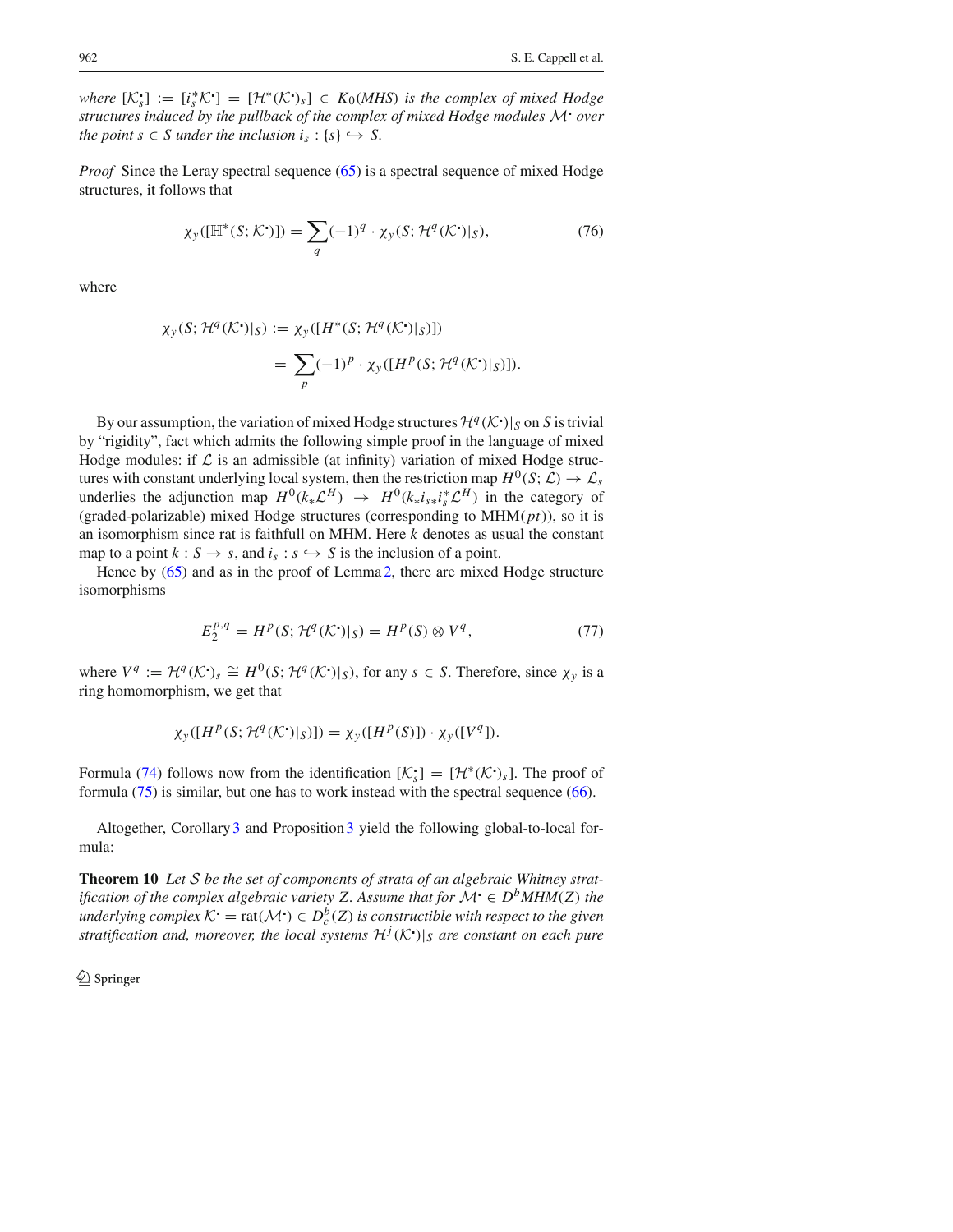*stratum*  $S \in S$  *for each*  $j \in \mathbb{Z}$ *, e.g.*  $\pi_1(S) = 0$  *for all*  $S \in S$ *. Then* 

$$
\chi_{\mathcal{Y}}([\mathbb{H}_c^*(Z; \mathcal{K}^{\bullet})]) = \sum_{S \in \mathcal{S}} \sum_{q \in \mathbb{Z}} (-1)^q \cdot \chi_{\mathcal{Y}}^c(S; \mathcal{H}^q(\mathcal{K}^{\bullet})|_S) = \sum_{S \in \mathcal{S}} \chi_{\mathcal{Y}}^c(S) \cdot \chi_{\mathcal{Y}}([\mathcal{K}^{\bullet}_{\mathcal{S}}]),
$$
\n(78)

*for some points*  $s \in S$ *.* 

*Remark 16* For an algebraic morphism  $f: X \to Z$  and  $\mathcal{M}^{\bullet} = f_! \mathbb{Q}_X^H \in D^b\text{MHM}(Z)$ , Theorem 10 specializes to our earlier result from Proposition 1.

#### 5.4 Nearby and vanishing cycles as mixed Hodge modules

Of particular importance is the fact that the nearby and vanishing functors can be defined at the level of Saito's mixed Hodge modules [38,39]. More precisely, if *f* is a non-constant regular (resp. holomorphic) function on the complex algebraic (resp. analytic) space *X* and  $X_c = f^{-1}(c)$  is the fiber over *c*, then one has functors  $\psi_{f-c}^H$ ,  $\phi_{f-c}^H$ .  $MHM(X) \rightarrow MHM(X_c)$  compatible with the corresponding perverse cohomological functors on the underlying perverse sheaves by the forgetful functor

rat : MHM(X) 
$$
\rightarrow
$$
 Perv<sub>Q</sub>(X)

which assigns to a mixed Hodge module the underlying Q-perverse sheaf. In other words, rat  $\circ \psi_{f-c}^H = {}^p \psi_{f-c} \circ \text{rat}$ , and similarly for  $\phi_{f-c}^H$ . As a consequence, for each  $x \in X_c$  we get canonical mixed Hodge structures on the groups

$$
H^{j}(M_{x};\mathbb{Q}) = \text{rat}\big(H^{j}(i_{x}^{*}\psi_{f-c}^{H}\mathbb{Q}_{X}^{H}[1])\big),\tag{79}
$$

$$
\tilde{H}^j(M_x; \mathbb{Q}) = \text{rat}\big(H^j(i_x^* \phi_{f-c}^H \mathbb{Q}_X^H[1])\big),\tag{80}
$$

where  $M_x$  denotes the Milnor fiber of  $f$  at  $x \in X_c$ , and  $i_x : \{x\} \hookrightarrow X_c$  is the inclusion of the point. And similarly, we obtain in this way the "limit mixed Hodge structure" on

$$
\mathbb{H}^{j}(X_c; \psi_{f-c}\mathbb{Q}_X) = \text{rat}\big(H^{j}(k_*\psi_{f-c}^H\mathbb{Q}_X^H[1])\big)
$$

with  $k: X_c \to \{c\}$  the constant map.

#### *5.4.1 The Hodge-theoretic Riemann–Hurwicz formula revisited*

We will now extend the formula of Example 4 to the case of general singularities. By (25), it suffices to restrict *f* over a small disc  $\Delta_c$  centered at a critical value  $c \in \Sigma(f)$ and to study the polynomial  $\chi_{\nu}([\mathbb{H}^*(X_c; \phi_{f-c}\mathbb{Q}_X)])$ . Recall that the fibers of f are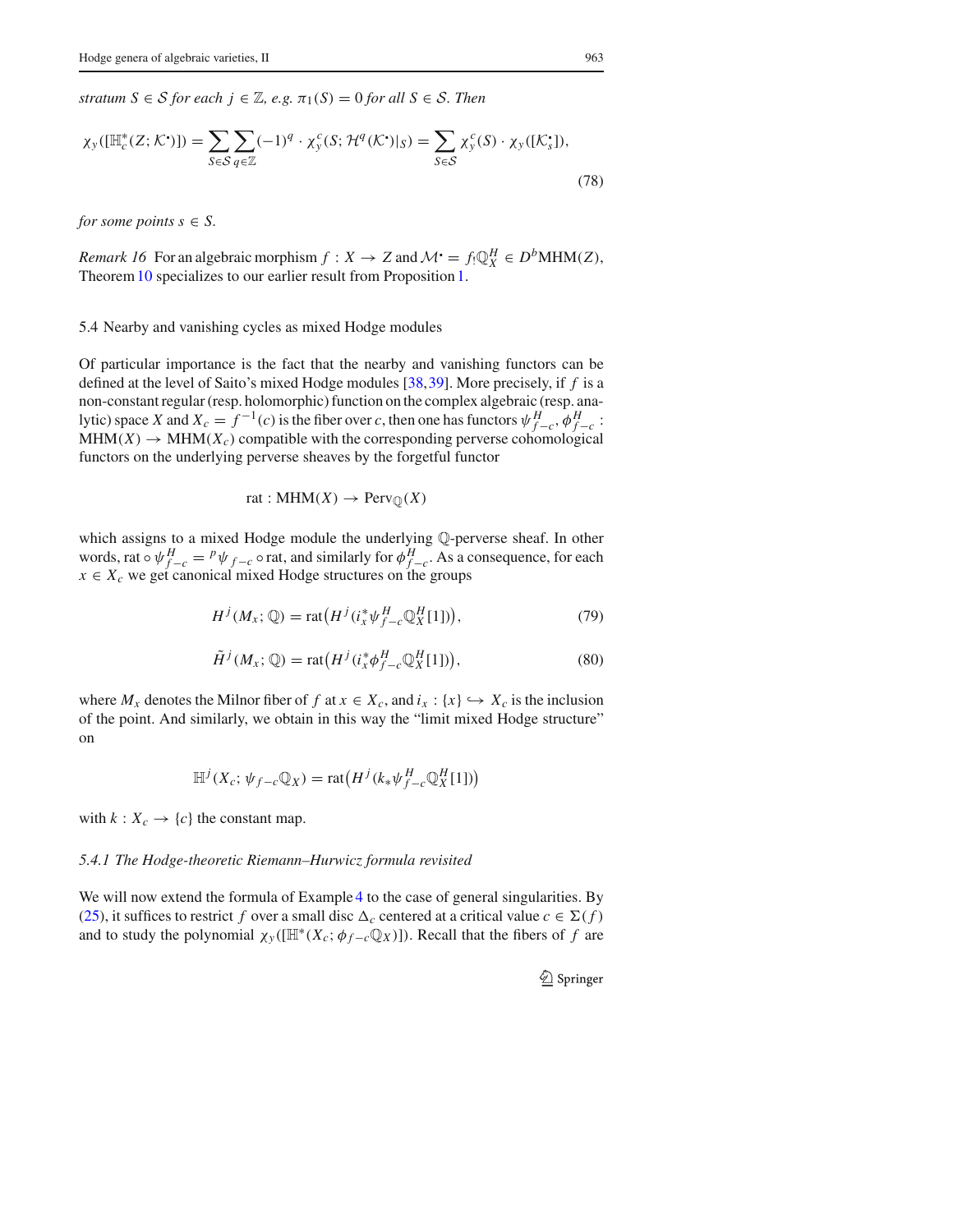compact complex algebraic varieties, which are smooth over points in  $\Delta_c \backslash \{c\}$ . Fix an algebraic Whitney stratification of  $X_c$  with respect to which  $\phi_{f-c} \mathbb{Q}_X$  is constructible. For each *q* ∈  $\mathbb Z$  and each pure stratum *S* ⊂ Sing(*X<sub>c</sub>*),  $\mathcal H^q(\phi_{f-c} \mathbb Q_X)|_S$  is a local coefficient system on *S* (underlying an admissible variation of mixed Hodge structures) with stalk  $H^q(M_s; \mathbb{Q})$ , where  $M_s$  is the local Milnor fibre at some point in  $s \in S$ . Then, according to Theorem 10, for  $\mathcal{M} = \phi_{f-c}^H(\mathbb{Q}_X^H[n])$  and by assuming trivial monodromy along all strata  $S \subset Sing(X_c)$ , we obtain

$$
\chi_{y}([\mathbb{H}^*(X_c; \phi_{f-c}\mathbb{Q}_X)]) = \sum_{S \subset \text{Sing}(X_c)} \chi_{y}^c(S) \cdot \chi_{y}([\tilde{H}^*(M_S; \mathbb{Q})]).
$$

Under no monodromy assumptions, the left hand side of the above equality can be computed as an alternating sum of twisted  $\chi_y^c$ -polynomials as in (73).

All these facts yield the following general Hodge-theoretic version of the Riemann– Hurwicz formula:

**Corollary 4** Let  $f : X \to C$  be a proper algebraic morphism from a smooth  $(n+1)$ *dimensional complex algebraic variety onto a non-singular algebraic curve C. Let*  $\sum(f)$  ⊂ *C* be the set of critical values of f, and set  $C^* = C\setminus\Sigma(f)$ . Assume that each *special fiber Xc has an algebraic stratification with respect to which the corresponding vanishing cycle complex is constructible, and moreover the monodromy along each pure stratum is trivial. If the action of*  $\pi_1(C^*)$  *on the cohomology of the generic fibers Xt of f is trivial, then*

$$
\chi_y^c(X) = \chi_y^c(C) \cdot \chi_y^c(X_t) - \sum_{c \in \Sigma(f)} \sum_{S \subset Sing(X_c)} \chi_y^c(S) \cdot \chi_y([\tilde{H}^*(M_S; \mathbb{Q})]), \quad (81)
$$

*where*  $M_s$  *is the local Milnor fibre at some point in s*  $\in$  *S*.

*Remark 17* In view of (73) and Theorem 10, and by using our Atiyah–Meyer type formulae for twisted  $\chi^c_y$ -polynomials, one can formulate a very general Hodge-theoretic Riemann–Hurwitz formula without any assumptions on monodromy. We leave the details as an exercise for the interested reader.

#### **6 Atiyah–Meyer type characteristic class formulae**

In this section, we present characteristic class versions of our Atiyah–Meyer formulae for the  $\chi$ <sub>*y*</sub>-genus. The proofs of these characteristic class formulae are much more involved, and make use of Saito's theory of algebraic mixed Hodge modules and the construction of the motivic Hirzebruch classes [7], which we recall here.

Let *Z* be a complex algebraic variety. Then for any  $p \in \mathbb{Z}$  one has a functor of triangulated categories

$$
gr_P^F DR : D^bMHM(Z) \to D^b_{coh}(Z)
$$
 (82)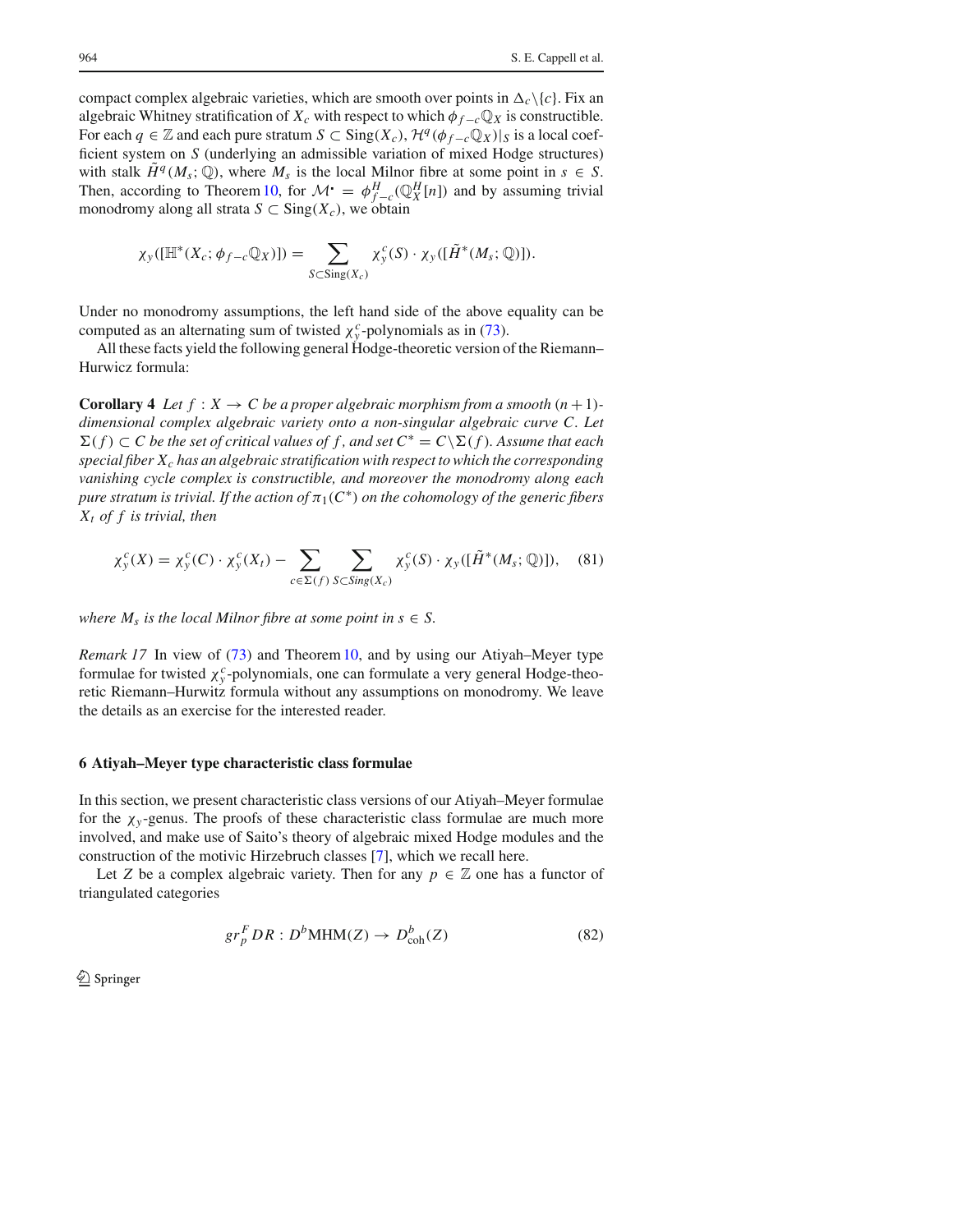commuting with proper push-down, with  $gr_p^F(DR(\mathcal{M}^{\bullet})) \simeq 0$  for almost all *p* and *M*  $\cdot$  ∈ *D*<sup>*b*</sup>MHM(*Z*) fixed, where  $D_{\text{coh}}^{b}(Z)$  is the bounded derived category of sheaves of  $\mathcal{O}_Z$ -modules with algebraic coherent cohomology sheaves. If  $\mathbb{Q}_Z^H \in D^b\text{MHM}(Z)$ denotes the constant Hodge module on *Z*, and if *Z* is smooth and pure dimensional, then

$$
gr_{-p}^FDR(\mathbb{Q}_Z^H) \simeq \Omega_Z^p[-p] \in D^b_{\text{coh}}(Z).
$$

The transformations  $gr^F_p DR(-)$  are functors of triangulated categories, so they induce functors on the level of Grothendieck groups. Thus, if  $G_0(Z) \simeq K_0(D_{\rm coh}^b(Z))$  denotes the Grothendieck group of algebraic coherent sheaves on *Z*, we obtain the following group homomorphism commuting with proper push-down:

$$
gr_{-*}^{F}DR: K_0(MHM(Z)) \to G_0(Z) \otimes \mathbb{Z}[y, y^{-1}],
$$
\n
$$
[\mathcal{M}] \mapsto \sum_{p} \left( \sum_{i} (-1)^{i} [\mathcal{H}^{i} (gr_{-p}^{F} DR(\mathcal{M}))] \right) \cdot (-y)^{p}.
$$
\n(83)

We can now make the following definitions (see [7,9]).

**Definition 3** The transformation  $\widetilde{MHT_y}$  is defined as the composition:<sup>7</sup>

$$
\widetilde{MHT}_y := td_* \circ gr^F_{-*} DR: K_0(\text{MHM}(Z)) \to H^{BM}_{2*}(Z) \otimes \mathbb{Q}[y, y^{-1}], \quad (84)
$$

where *td*<sup>∗</sup> is the Baum–Fulton–MacPherson Todd class transformation [5], which is linearly extended over  $\mathbb{Z}[y, y^{-1}]$ . Note that  $\widetilde{MH}_y$  commutes with proper push-forward.

*Remark 18* Let  $K^0(Z)$  be the Grothendieck group of complex algebraic vector bundles on *Z*. If *Z* an algebraic manifold, the canonical map  $K^0(Z) \to G_0(Z)$  induced by taking the sheaf of sections is an isomorphism, and the Todd class transformation of the classical Grothendieck–Riemann–Roch theorem is explicitly described by

$$
td_*(-) = ch^*(-)Td^*(TZ) \cap [Z]. \tag{85}
$$

The transformation  $\alpha$  of [30] which is used in the definition of the analytic (GRR) for compact complex spaces is a *K*-theoretic counterpart of the Todd transformation *td*<sup>∗</sup> from [5], and Theorem 3 is the analytic version of the fact that for an algebraic manifold  $Z, td_*(-) = ch^*(-)Td^*(TZ) \cap [Z]$  commutes with proper push-down.

<sup>&</sup>lt;sup>7</sup> The special case of the transformation  $\widetilde{MHT_y}$  at  $y = 1$  was previously used by Totaro [48] for finding numerical invariants of singular varieties, more precisely Chern numbers that are invariant under small resolutions.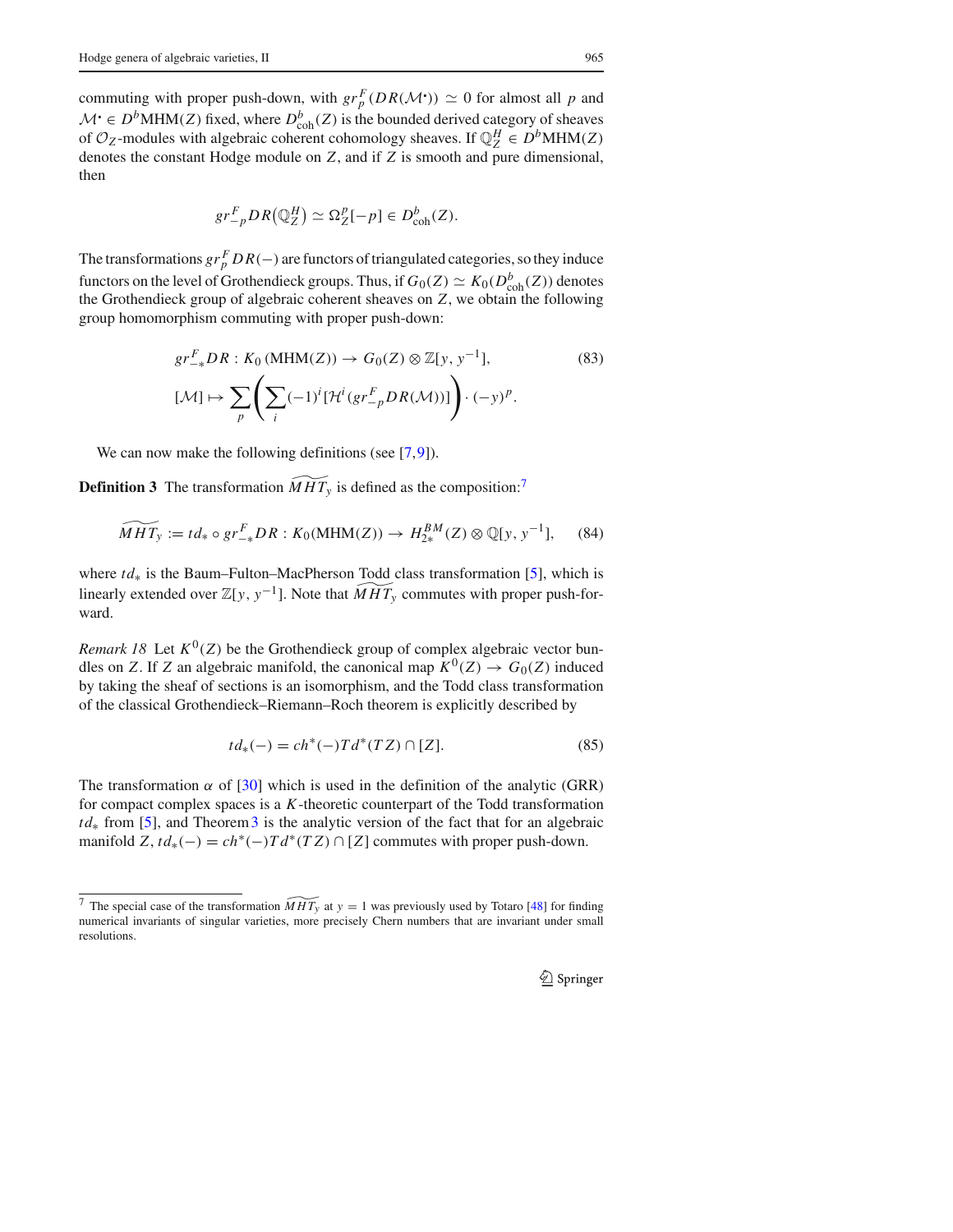**Definition 4** The (*homology*) *Hirzebruch class* of an *n*-dimensional complex algebraic variety *Z* is defined by the formula

$$
\widetilde{T}_{y*}(Z) := \widetilde{MHT}_y([\mathbb{Q}_Z^H]).
$$
\n(86)

Similarly, if *Z* is an *n*-dimensional complex algebraic manifold, and *L* an admissible variation of mixed Hodge structures with quasi-unipotent monodromy at infinity on *Z*, we define *twisted Hirzebruch characteristic classes* in homology by

$$
\widetilde{T}_{y*}(Z; \mathcal{L}) = \widetilde{MHT}_y([\mathcal{L}^H]), \tag{87}
$$

where  $\mathcal{L}^H[n]$  is the smooth mixed Hodge module on *Z* corresponding to  $\mathcal{L}$ .

By [[7], Lemma 3.1, Theorem 3.1], the following normalization holds: if *Z* is smooth and pure dimensional, then  $T_{y*}(Z) = T^*_{y}(TZ) \cap [Z]$ , thus  $T_{y*}(Z)$  is an extension to the singular setting of (the Poincaré dual of) the un-normalized Hirzebruch class.

The precise relationship between Hirzebruch characteristic classes and χ*<sup>y</sup>* -genera is given by the following

**Proposition 4** *Let Z be a compact* (*possibly singular*) *complex algebraic variety, and*  $k: Z \rightarrow pt$  *the constant map to a point. Then* 

$$
\chi_{\mathcal{Y}}(Z) = k_{*} \widetilde{T}_{\mathcal{Y}_{*}}(Z). \tag{88}
$$

*Proof* Since *k* is proper, by the definition of the Hirzebruch class we obtain

$$
k_*\widetilde{T}_{y*}(Z) = k_*\widetilde{MHT}_y([\mathbb{Q}_Z^H])
$$
  
=  $\widetilde{MHT}_y([k_*\mathbb{Q}_Z^H])$   
=  $\sum_i (-1)^i \widetilde{MHT}_y([H^i(k_*\mathbb{Q}_Z^H)]).$ 

Note that each  $H^i(k_*\mathbb{Q}_Z^H)$  is a mixed Hodge module over a point, thus a (graded) polarizable mixed Q-Hodge structure. (Here one has to switch the increasing *D*-module filtration of the mixed Hodge module to the decreasing Hodge filtration of the mixed Hodge structure, so that  $gr_{-p}^F \simeq gr_F^p$ .) So, by the definition of the transformation  $MHT_v$ , for each  $i \in \mathbb{Z}$ ,

$$
\widetilde{MHT}_{y}\left(\left[H^{i}(k_{*}\mathbb{Q}_{Z}^{H})\right]\right) = \widetilde{MHT}_{y}([H^{i}(Z;\mathbb{Q})])
$$
\n
$$
= \sum_{p} td_{0}\left(\left[Gr_{F}^{p}H^{i}(Z;\mathbb{C})\right]\right)\cdot (-y)^{p}
$$
\n
$$
= \sum_{p} \dim_{\mathbb{C}}(Gr_{F}^{p}H^{i}(Z;\mathbb{C}))\cdot (-y)^{p}.
$$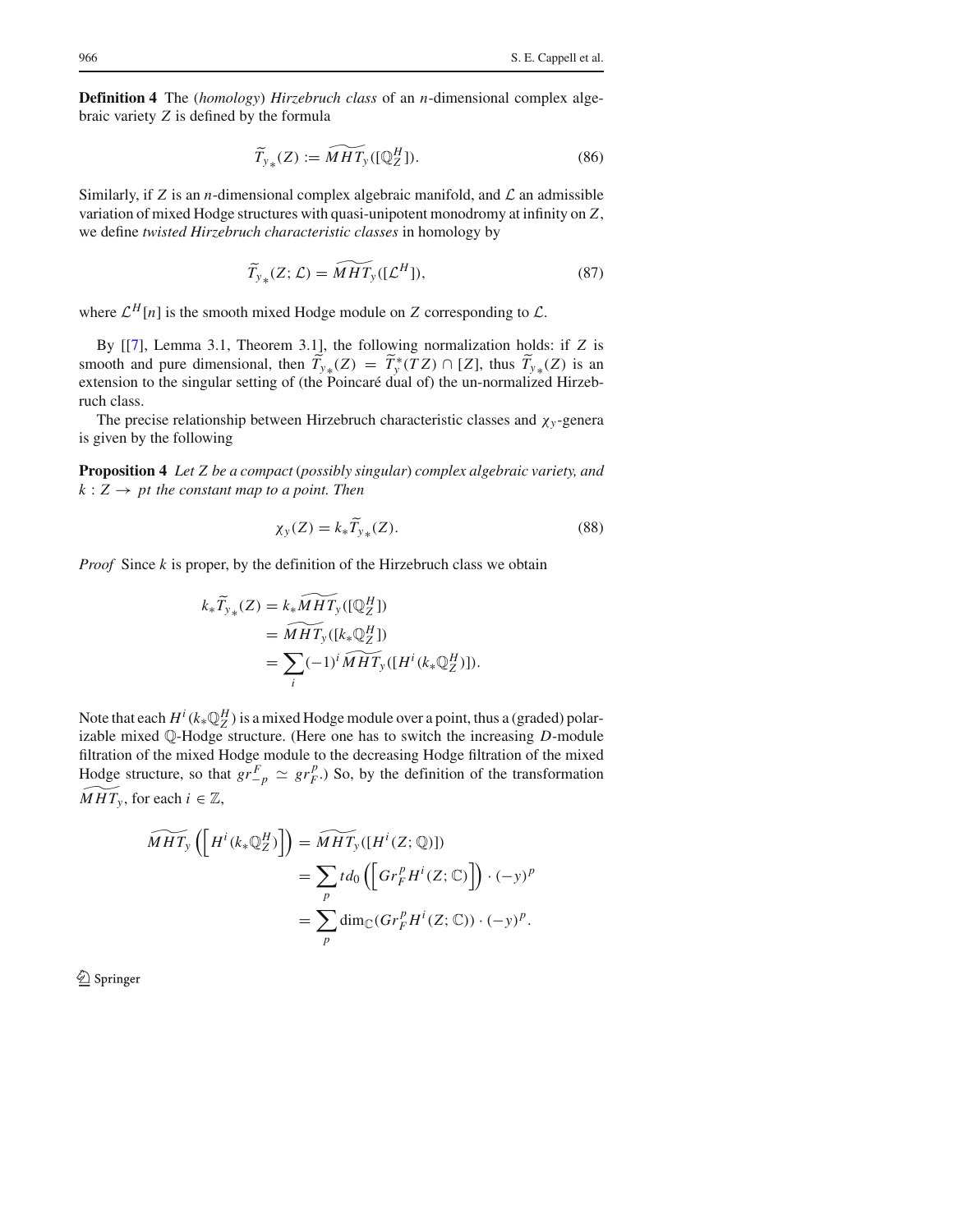Putting together the two equalities above, we obtain

$$
k_*\widetilde{T}_{y*}(Z) = \sum_{i,p} (-1)^i \dim_{\mathbb{C}}(Gr_F^p H^i(Z; \mathbb{C})) \cdot (-y)^p = \chi_y(Z).
$$

*Remark 19* If *Z* is smooth and compact, and  $\mathcal{L}$  is an admissible variation of mixed Hodge structures on *Z*, then by replacing  $\mathbb{Q}_Z^H$  with  $\mathcal{L}^H$  in the above arguments, we obtain a similar relationship between twisted characteristic classes and twisted χ*<sup>y</sup>* -genera.

## *Remark 20 Normalized Hirzebruch classes in the singular setting.*

One can also construct a "normalized" characteristic class transformation *MHTy* , whose value at the Hodge sheaf  $\mathbb{Q}_Z^H$  yields an extension to the singular setting of the (Poincaré dual of the) normalized Hirzebruch class  $T_y^*(TZ)$  which was considered in Remark 12. The transformation  $MHT_y$  is defined as the composition (see [7]):

$$
MHT_y := td_{(1+y)} \circ gr_{-*}^F DR : K_0(MHM(Z))
$$
  
\n
$$
\rightarrow H_{2*}^{BM}(Z) \otimes \mathbb{Q}[y, y^{-1}, (1+y)^{-1}],
$$
 (89)

where  $td_{(1+y)}$  is the natural transformation

$$
td_{(1+y)}: G_0(Z) \otimes \mathbb{Z}[y, y^{-1}] \to H_{2*}^{BM}(Z) \otimes \mathbb{Q}[y, y^{-1}, (1+y)^{-1}], \quad (90)
$$
  

$$
[\mathcal{G}] \mapsto \sum_{k \ge 0} td_k([\mathcal{G}]) \cdot (1+y)^{-k},
$$

with *tdk* the degree *k* component of the Todd class transformation *td*<sup>∗</sup> of Baum–Fulton– MacPherson [5], which is linearly extended over  $\mathbb{Z}[y, y^{-1}]$ . The new transformation *MHT<sub>y</sub>* also commutes with proper push-forward, and we set  $T_{y*}(Z) := MHT_y(\mathbb{Q}_Z^H)$ (and similarly for the twisted case). Then, if *Z* is smooth and pure dimensional, it follows from [7] that  $T_{y*}(Z) = T^*(TZ) \cap [Z]$ . Moreover, exactly as in Proposition 4, one can show that if *Z* is a compact (possibly singular) variety and  $k: Z \rightarrow pt$  is the constant map to a point, then

$$
\chi_{\mathcal{Y}}(Z) = k_* T_{\mathcal{Y}_*}(Z).
$$

The importance of the normalized characteristic class transformation  $MHT_y$  comes from the fact that its lifting to the Grothendieck group  $K_0(\text{Var}/Z)$  of varieties over *Z* "unifies" (in the sense of [7]) the (rationalized) Chern–MacPherson transformation *c*<sup>∗</sup> ⊗ Q [31], the Todd class transformation *td*<sup>∗</sup> of Baum–Fulton–MacPherson [5] and the *L*-class transformation of Cappell–Shaneson [12,49]. At the level of (Borel–Moore) homology characteristic classes, it can be shown that if *Z* is a complex algebraic variety then  $T_{-1*}(Z) = c_*(Z) \otimes \mathbb{Q}$ , but the other special cases (i.e., for  $y = 0$  and resp.  $y = 1$ ) fail in general to satisfy such a precise relationship. For complete details, see [7].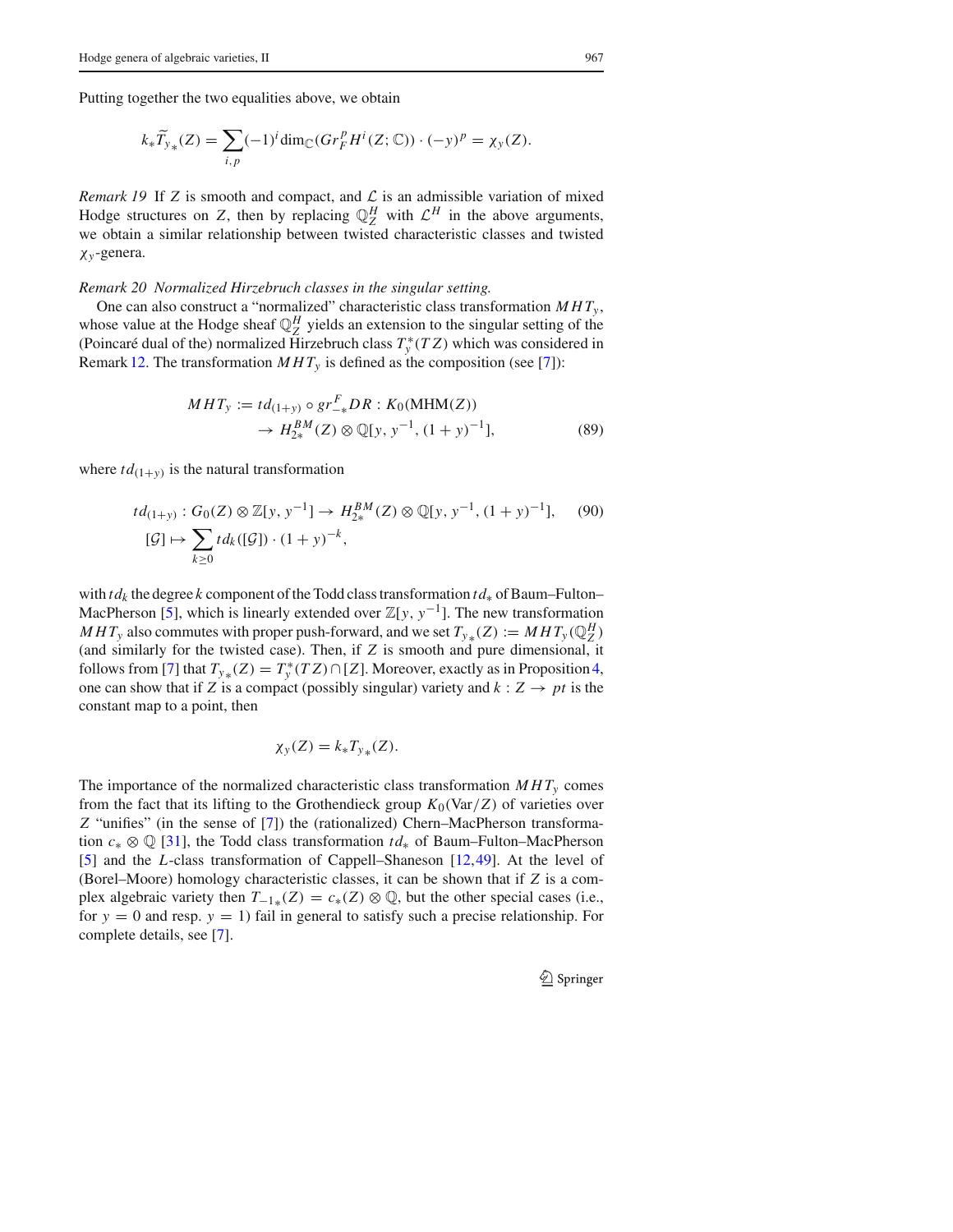The first important result of this section is the following Meyer-type formula for the twisted Hirzebruch characteristic classes:

**Theorem 11** *Let Z be a complex algebraic manifold of pure dimension n, and L an admissible variation of mixed Hodge structures on Z with quasi-unipotent monodromy at infinity, with associated flat bundle with "Hodge" filtration (V, <sup>F</sup>*! *). Then*

$$
\widetilde{T}_{y*}(Z;\mathcal{L}) = \left( ch^*(\chi_y([\mathcal{L}, \mathcal{F}^{\bullet}])) \cup \widetilde{T}_y^*(TZ) \right) \cap [Z] = ch^*(\chi_y([\mathcal{L}, \mathcal{F}^{\bullet}])) \cap \widetilde{T}_{y*}(Z),
$$
\n(91)

*where*  $\chi_y([L, \mathcal{F}])$  *is as before the K*-theory  $\chi_y$ -characteristic of  $[L, \mathcal{F}']$ *. Proof* Let

$$
\mathcal{L}^H[n] = ((\mathcal{V}, \mathcal{F}_{-n}), W_n, \mathcal{L}[n])
$$

be the smooth mixed Hodge module on *Z* corresponding to *L*, with  $\mathcal{F}_{-p} := \mathcal{F}^p$  the increasing filtration on the *D*-module *V*, and with  $W_k V := W_k \mathcal{L} \otimes_{\mathbb{Q}} \mathcal{O}_Z$  (e.g., see [[37], Def.14.53]). It follows from Saito's work that there is a filtered quasi-isomorphism between *(DR(* $\mathcal{L}^H$ *), F*<sub>−</sub>.) and the usual filtered de Rham complex  $(\Omega_Z^{\bullet}(\mathcal{V}), F^{\bullet})$ with the filtration induced by the Griffiths' transversality condition on  $\nabla$ , that is:

$$
F^p\Omega_Z^{\bullet}(\mathcal{V}) : \left[\mathcal{F}^p\mathcal{V} \stackrel{\triangledown}{\to} \Omega_Z^1 \otimes \mathcal{F}^{p-1}\mathcal{V} \stackrel{\triangledown}{\to} \cdots \stackrel{\triangledown}{\to} \Omega_Z^i \otimes \mathcal{F}^{p-i}\mathcal{V} \stackrel{\triangledown}{\to} \cdots \right].
$$

Note that since  $\mathcal L$  is an admissible variation of mixed Hodge structures with quasiunipotent monodromy at infinity, the associated filtered de Rham complex extends as before to a filtered logarithmic de Rham complex on a compact algebraic manifold, so that by GAGA all sheaves can be regarded as algebraic sheaves. Therefore,

$$
\widetilde{T}_{y*}(Z; \mathcal{L}) = td_* \left( \sum_{p} \left( \sum_{i} (-1)^i \left[ \mathcal{H}^i \left( gr_{-p}^F DR \left( \mathcal{L}^H \right) \right) \right] \right) \cdot (-y)^p \right)
$$
\n
$$
= td_* \left( \sum_{p} \left( \sum_{i} (-1)^i \left[ \mathcal{H}^i \left( gr_F^P \Omega_Z^*(\mathcal{V}) \right) \right] \right) \cdot (-y)^p \right)
$$
\n
$$
= td_* \left( \sum_{p} \left( \sum_{i} (-1)^i \left[ \Omega_Z^i \otimes Gr_{\mathcal{F}}^{p-i} \mathcal{V} \right] \right) \cdot (-y)^p \right)
$$
\n
$$
= \sum_{p} \left( \sum_{i} (-1)^i td_* \left( \left[ \Omega_Z^i \otimes Gr_{\mathcal{F}}^{p-i} \mathcal{V} \right] \right) \right) \cdot (-y)^p
$$
\n
$$
= \sum_{p} \left( \sum_{i} (-1)^i ch^* \left( \Omega_Z^i \otimes Gr_{\mathcal{F}}^{p-i} \mathcal{V} \right) \cup Td^*(TZ) \cap [Z] \right) \cdot (-y)^p
$$
\n
$$
= ch^*(\chi_y([L, \mathcal{F}^1])) \cup ch^*(\lambda_y(T^*Z)) \cup Td^*(TZ) \cap [Z]
$$
\n
$$
= ch^*(\chi_y([L, \mathcal{F}^1])) \cup \widetilde{T}_y^*(TZ) \cap [Z].
$$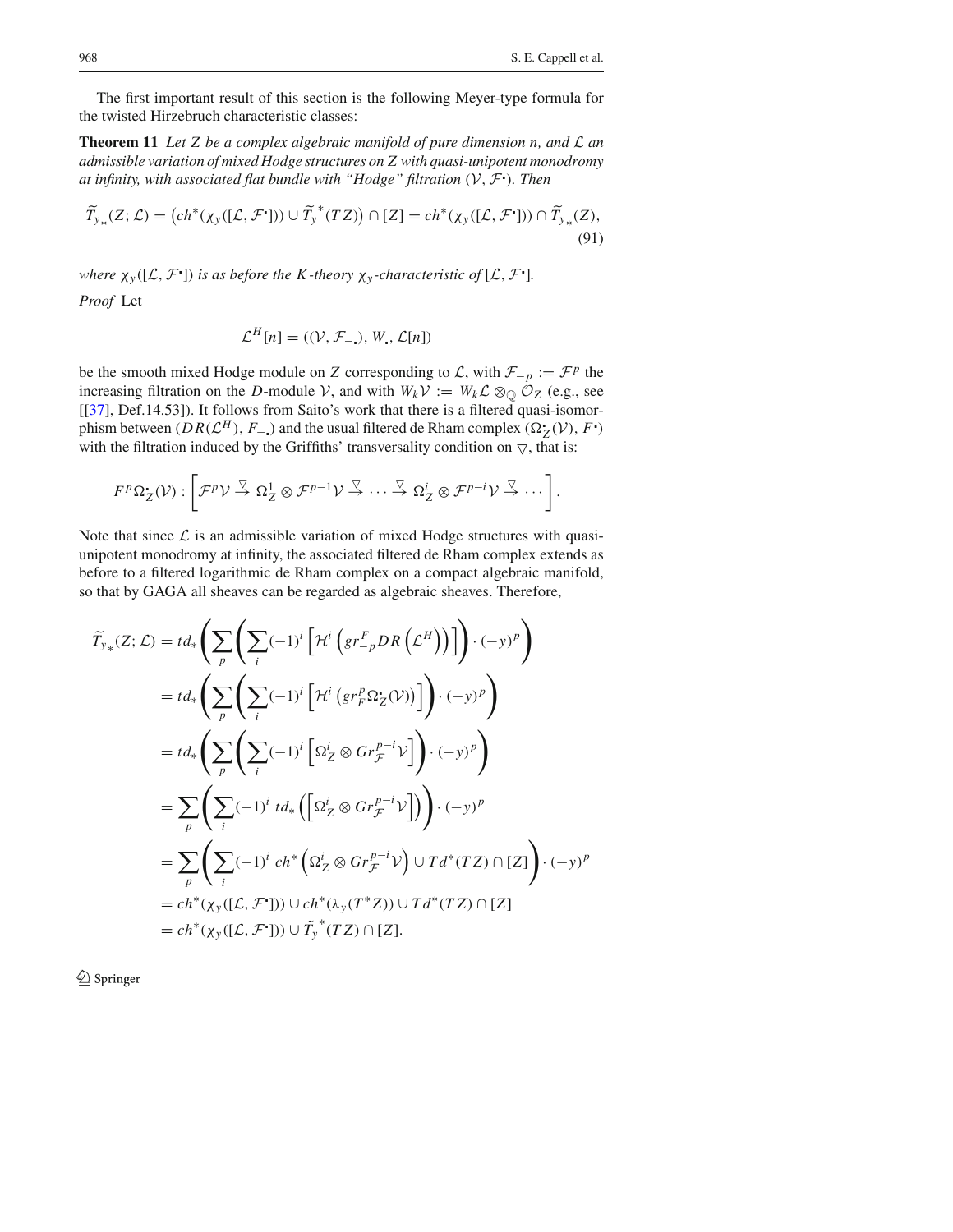*Remark 21* If *Z* is compact, Theorem7 in the algebraic context can be obtained from Theorem 11 by pushing down to a point via the constant map  $Z \rightarrow pt$ .

Jörg Schürmann [45] communicated to us that for the special case of a proper submersion the following Atiyah-type result can be obtained as a direct application of the Verdier–Riemann–Roch formula for a smooth proper morphism (see [[7], Cor.3.1(3)]), if we make the identification  $\mathcal{H}^{p,q} \simeq R^q f_*(\Lambda^p T_f^*)$ , for  $T_f^*$  the dual of the tangent bundle  $T_f$  to the fibers of f (cf. [[37], Proposition 10.29]). In fact, this argument extends to the case of smooth proper maps between singular varieties. However, the proof we give here is based only on the definition of the Hirzebruch classes and on Theorem 11 in the context of geometric variations of Hodge structures.

**Theorem 12** *Let*  $f : E \to B$  *be a proper morphism of complex algebraic varieties, with B smooth and connected, such that the sheaves*  $R^s f_* \mathbb{Q}_E$ *,*  $s \in \mathbb{Z}$  *are locally constant on B, e.g., f is a locally trivial topological fibration. Then*

$$
f_*\widetilde{T}_{y*}(E) = ch^*\left(\chi_y(f)\right) \cap \widetilde{T}_{y*}(B),\tag{92}
$$

where  $\chi_y(f) := \sum_{i,p} (-1)^i [Gr_{\mathcal{F}}^p \mathcal{V}_i] \cdot (-y)^p \in K^0(B)[y]$  is the K-theory  $\chi_y$ -char*acteristic of f, for*  $V_i$  *the flat bundle associated to the local system*  $R^i f_* \mathbb{Q}_E$ *.* 

*Proof* Since *f* is proper and the transformation  $MHT_v$  commutes with proper pushdowns, we first obtain the following:

$$
f_*\widetilde{T}_{y*}(E) = f_*\left(\widetilde{MHT}_y([\mathbb{Q}_E^H])\right) = \widetilde{MHT}_y\left(\left[f_*\mathbb{Q}_E^H\right]\right). \tag{93}
$$

Now let  $\tau_{\leq}$  be the natural truncation on  $D^b$ MHM(*B*) with associated cohomology *H*<sup>\*</sup>. Then for any complex  $\mathcal{M} \in D^b\text{MHM}(B)$  we have the identification (e.g., see [[20], p. 95–96], [[43], Lemma 3.3.1])

$$
[\mathcal{M}^{\bullet}] = \sum_{i \in \mathbb{Z}} (-1)^{i} [H^{i}(\mathcal{M}^{\bullet})] \in K_0(D^b \text{MHM}(B)) \cong K_0(\text{MHM}(B)). \tag{94}
$$

In particular, if for any *k* ∈  $\mathbb{Z}$  we regard  $H^{i+k}(\mathcal{M}^{\bullet})[-k]$  as a complex concentrated in degree *k*, then

$$
\left[H^{i+k}(\mathcal{M}^{\bullet})[-k]\right] = (-1)^{k} [H^{i+k}(\mathcal{M}^{\bullet})] \in K_0(\text{MHM}(B)).\tag{95}
$$

Therefore, if we let  $\mathcal{M}^{\bullet} = f_{*} \mathbb{Q}_{E}^{H}$ , we have that

$$
f_*\widetilde{T}_{y*}(E) = \sum_{i \in \mathbb{Z}} (-1)^i \widetilde{MHT}_y \left( \left[ H^i \left( f_* \mathbb{Q}_E^H \right) \right] \right)
$$
  
= 
$$
\sum_{i \in \mathbb{Z}} (-1)^i \widetilde{MHT}_y \left( \left[ H^{i + \dim B} \left( f_* \mathbb{Q}_E^H \right) [-\dim B] \right] \right).
$$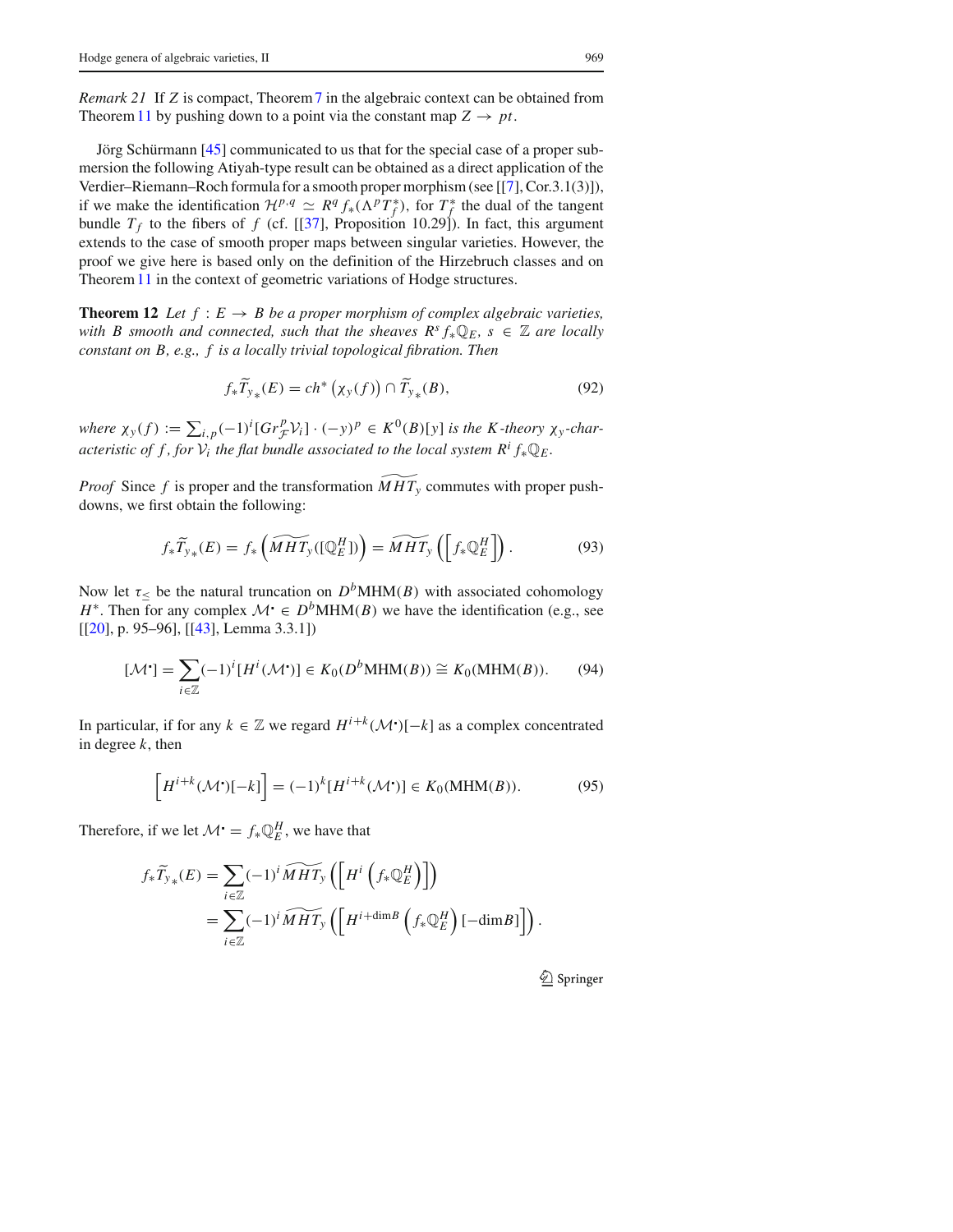Note that  $H^i(f_*\mathbb{Q}_E^H) \in \text{MHM}(B)$  is the smooth mixed Hodge module on *B* whose underlying rational complex is (recall that *B* is smooth)

$$
\operatorname{rat}\left(H^i(f_*\mathbb{Q}_E^H)\right) = {}^p\mathcal{H}^i(Rf_*\mathbb{Q}_E) = (R^{i-\dim B}f_*\mathbb{Q}_E)[\dim B],\tag{96}
$$

where  $P\mathcal{H}$  denotes the perverse cohomology functor. In this case, each of the local systems  $\mathcal{L}_s := R^s f_* \mathbb{Q}_E$  underlies a geometric variation of Hodge structures.

Altogether, (96) becomes

$$
f_*\widetilde{T}_{y*}(E) = \sum_{i \in \mathbb{Z}} (-1)^i \widetilde{T}_{y*}(B; \mathcal{L}_i), \tag{97}
$$

where  $\mathcal{L}_i^H$  [dim*B*] :=  $H^{i+\dim B}(f_*\mathbb{Q}_E^H)$  is the smooth mixed Hodge module whose underlying perverse sheaf is  $\mathcal{L}_i$ [dim*B*]. Our formula (92) follows now from Theorem11.

*Remark 22* If *B* is compact, then by pushing (92) down to a point, we get back our earlier formula  $(54)$ . Also, if *f* is a proper submersion, the above result reproves  $(5)$ from the introduction.

*Remark 23* By analogy with Remark 12, we can reformulate our Atiyah–Meyer type characteristic class formulae in this section in terms of the normalized Hirzebruch classes *Ty*∗*(*·*)*, by using instead the twisted Chern character *ch*<sup>∗</sup> *(*1+*y)* (see the announcement  $[10]$ ).

**Acknowledgments** We are grateful to Jörg Schürmann for reading a first draft of this work, and for making many valuable comments and suggestions for improvement. We are indebted to the anonymous referee for carefully reading the manuscript, and for pointing out the more general context in which our results hold. We also thank Mark Andrea de Cataldo, Alexandru Dimca and Nero Budur for inspiring conversations on this subject, and Joseph Steenbrink and Shoji Yokura for valuable comments on a preliminary version of this work.

#### **References**

- 1. Arapura, D.: The Leray spectral sequence is motivic. Invent. Math. **160**, 567–589 (2005)
- 2. Atiyah, M.F.: The signature of fiber bundles. In: Global analysis (papers in Honor of K. Kodaira), pp. 73–84, Univ. Tokyo Press, Tokyo (1969)
- 3. Atiyah, M.F., Singer, I.M.: The index of elliptic operators on compact manifolds. Bull. Am. Math. Soc. **69**, 422–433 (1963)
- 4. Banagl, M., Cappell, S.E., Shaneson, J.L.: Computing twisted signatures and *L*-classes of stratified spaces. Math. Ann. **326**, 589–623 (2003)
- 5. Baum, P., Fulton, W., MacPherson, M.: Riemann–Roch for singular varieties. Publ. Math. I.H.E.S. **45**, 101–145 (1975)
- 6. Borisov, L.: Libgober: higher elliptic genera. Math. Res. Lett. **15**(3), 511–520 (2008)
- 7. Brasselet, P., Schürmann, J., Yokura, S.: Hirzebruch classes and motivic Chern classes of singular spaces, math.AG/0503492
- 8. Cappell, S.E., Maxim, L.G., Shaneson, J.L.: Euler characteristics of algebraic varieties. Comm. Pure Appl. Math. **61**(3), 409–421 (2008)
- 9. Cappell, S.E., Maxim, L.G., Shaneson, J.L.: Hodge genera of algebraic varieties, I. Comm. Pure Appl. Math. **61**(3), 422–449 (2008)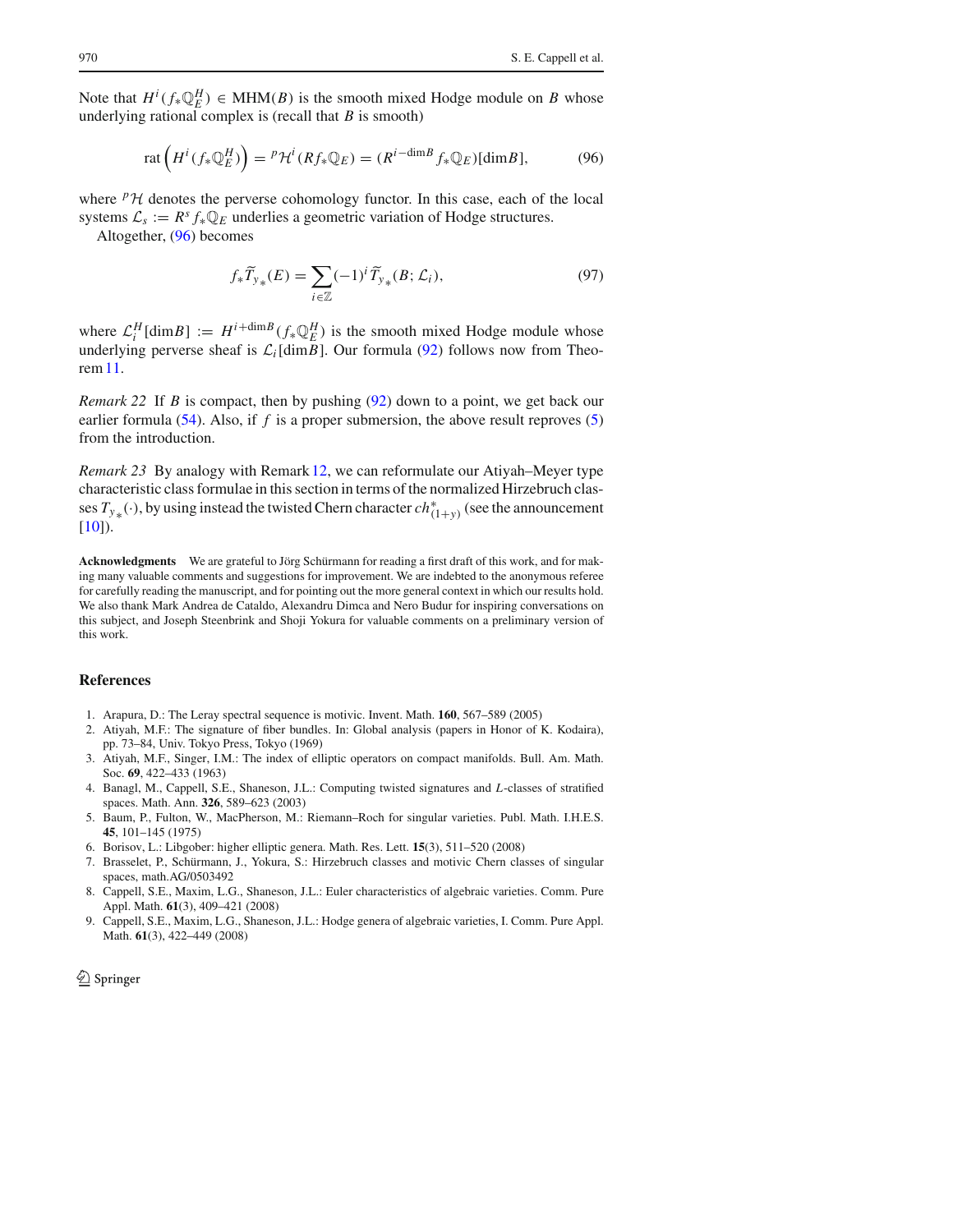- 10. Cappell, S.E., Libgober, A., Maxim, L.G., Shaneson, J.L.: Hodge genera and characteristic classes of complex algebraic varieties. Electron. Res. Announc. Math. Sci. **15**, 1–7 (2008)
- 11. Cappell, S.E., Maxim, L., Schürmann, J., Shaneson, J.L., Atiyah–Meyer formulae for intersection homology genera (in preparation)
- 12. Cappell, S.E., Shaneson, J.L.: Stratifiable maps and topological invariants. J. Am. Math. Soc. **4**(3), 521–551 (1991)
- 13. Cappell, S.E., Shaneson, J.L.: Genera of algebraic varieties and counting of lattice points. Bull. Am. Math. Soc. (N.S.) **30**(1), 62–69 (1994)
- 14. Carlson, J., Muller-Stach, S., Peters, C.: Period Mappings and Period Domains. Cambridge Studies in Advanced Mathematics vol. 85. Cambridge University Press, Cambridge (2003)
- 15. Chern, S.S., Hirzebruch, F., Serre, J.-P.: On the index of a fibered manifold. Proc. Am. Math. Soc. **8**, 587–596 (1957)
- 16. Danilov, V.I., Khovanskii, A.G.: Newton polyhedra and an algorithm for computing Hodge–Deligne numbers. Bull. Am. Math. Soc. **30**(1), 62–69 (1994)
- 17. Deligne, P.: Théorie de Hodge, II, III. Publ. Math. IHES **40, 44** (1972, 1974)
- 18. Deligne, P.: Equation différentielles a point singular régulier, Lecture Notes in Mathematics, vol. 163. Springer, Berlin (1970)
- 19. Dimca, A., Lehrer, G.I.: Purity and equivariant weight polynomials, Algebraic groups and Lie groups, Austral. Math. Soc. Lect. Ser., 9. pp. 161–181. Cambridge University Press, Cambridge (1997) 20. Dimca, A.: Sheaves in Topology, Universitext. Springer, Berlin (2004)
- 21. Fulton, W.: Introduction to toric varieties, Annals of Mathematics Studies, vol. 131. The William H. Roever Lectures in Geometry. Princeton University Press, Princeton (1993)
- 22. Fulton, W.: Intersection theory, Ergebnisse der Mathematik und ihrer Grenzgebiete. 3. Folge. A Series of Modern Surveys in Mathematics [Results in Mathematics and Related Areas. 3rd Series. A Series of Modern Surveys in Mathematics], **2**. Springer, Berlin (1998)
- 23. Goresky, M., MacPherson, R.: Stratified Morse theory, Ergebnisse der Mathematik und ihrer Grenzgebiete (3) [Results in Mathematics and Related Areas (3)], **14**. Springer, Berlin (1988)
- 24. Griffiths, Phillip, A.: Periods of integrals on algebraic manifolds, III. Publ. Math. I.H.E.S **38**, 125–180 (1970)
- 25. Hirzebruch, F.: Topological Methods in Algebraic Geometry. Springer, New York (1966)
- 26. Hirzebruch, F., Berger, T., Jung, R. (1992) Manifolds and modular forms, Aspects of Mathematics, E20. Friedr. Vieweg & Sohn, Braunschweig
- 27. Kamber, F., Tondeur, P.H.: Flat manifolds, Lecture Notes in Mathematics, No. 67. Springer, Berlin (1968)
- 28. Kleiman, S.: The enumerative theory of singularities. In: Holm, P. (ed) Real and Complex Singularities, pp. 298–384. Sijthoff and Noordhoff (1976)
- 29. Kodaira, K.: A certain type of irregular algebraic surfaces. J. Anal. Math. **19**, 207–215 (1967)
- 30. Levy, R.: Riemann–Roch theorem for complex spaces. Acta Math. **158**, 149–188 (1987)
- 31. MacPherson, R.: Chern classes for singular algebraic varieties. Ann. Math. **100**, 423–432 (1974)
- 32. Maxim, L.G., Schürmann, J.: Hodge-theoretic Atiyah–Meyer formulae and the stratified multiplicative property, Singularities I, pp. 145–166, Contemp. Math., 474, Amer. Math. Soc., Providence (2008)
- 33. Meyer, W.: Die Signatur von lokalen Koeffizientensystemen und Faserbündeln, Bonner Mathematische Schriften 53, Universität Bonn (1972)
- 34. Navarro Aznar, V.: Sur les structures de Hodge mixtes associées aux cycles évanescents, Hodge Theory (Sant Cugat, 1985), 143–153, Lecture Notes in Math., 1246, Springer, Berlin (1987)
- 35. Navarro Aznar, V.: Sur la théorie de Hodge–Deligne. Invent. Math. **90**, 11–76 (1987)
- 36. Ochanine, S.: Genres elliptiques équivariants, Elliptic curves and modular forms in algebraic topology (Princeton, NJ, 1986), 107–122, Lecture Notes in Math., 1326, Springer, Berlin (1988)
- 37. Peters, C., Steenbrink, J.: Mixed Hodge structures, A Series of Modern Ergebnisse der Mathematik und ihrer Grenzgebiete. 3. Folge. A Series of Modern Surveys in Mathematics (Results in Mathematics and Related Areas. 3rd Series. A Series of Modern Surveys in Mathematics), 52. Springer, Berlin (2008)
- 38. Saito, M.: Modules de Hodge polarisables. Publ RIMS **24**, 849–995 (1988)
- 39. Saito, M.: Mixed Hodge modules. Publ. RIMS **26**, 221–333 (1990)
- 40. Saito, M.: Introduction to mixed Hodge modules, Actes du Colloque de Théorie de Hodge (Luminy, 1987), Astérisque **179–180**, 10, 145–162 (1989)
- 41. Saito, M.: Decomposition theorem for proper Kähler morphisms. Tohoku Math. J. **42**, 127–148 (1990)
- 42. Saito, M.: Mixed Hodge complexes on algebraic varieties. Math. Ann. **316**, 283–331 (2000)